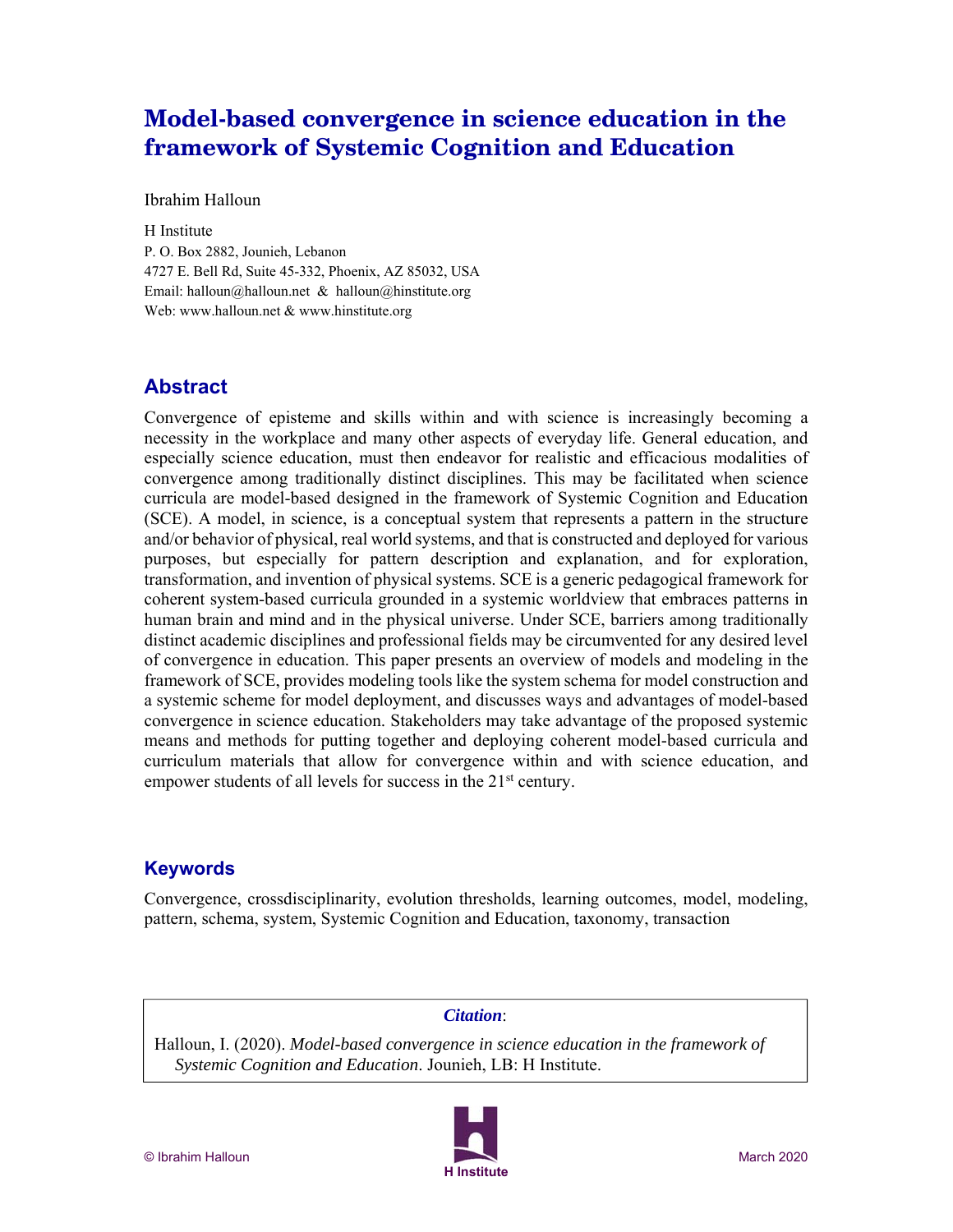Significant paradigm shifts have taken place in the workplace and various other aspects of our daily life by the turn of the century, but not quite as significantly in education, especially science education. New professions and inventions that could not have even been foreseen in the recent past keep coming out, often as a result of convergence among traditionally distinct and even remotely related academic and professional fields. Meanwhile, our general education curricula are still being designed and deployed mostly under outdated paradigms that maintain rigid barriers among various academic fields and disciplines, and between these and vocational and technical fields, and that subsequently bring about graduates with disorderly knowledge and dysfunctional profiles. This is especially true in science education as shown by the plethora of research carried out for the past half century or so, and showing that students of all levels, and at all times up until these days, often complete and pass their science courses with fragmented, compartmentalized, and barren knowledge. To turn things around, this paper argues for modelbased science education that explicitly endeavors for convergence of episteme (content knowledge) and skills within and with science under systemic pedagogical frameworks like Systemic Cognition and Education.

Major creative and innovative advances of our days did and continue to come about primarily as the result of *convergence* among many fields, i.e., as the result of bringing together professionals from different areas of expertise to work coherently together for the purpose of bringing about some products or services that could not be brought about independently by either profession. In order to systematize and optimize convergence efforts and bring about sustainable development at the global scale, some leading international organizations like the International Council for Science and the International Social Science Council have gone into mergers lately. According to McBean and Martinelli (2017), presidents of the two organizations in question that merged in October 2017 into the International Science Council, the merger "will provide a new institutional context for the long-called-for convergence to become a reality". It "should help foster meaningful inter-disciplinarity that begins with the joint framing of problems; ensure that all disciplines are exploiting opportunities of the digital revolution, including for data integration; and unify scientific communities. It will be guided in its actions by the shared vision of advancing all sciences as a global public good".

Education at all levels should come up to speed with the realities of the modern day life and empower students for smooth induction and success in the workplace and various other aspects of life (Bement, Dutta, & Patil, 2015; Brennan et al., 2014; Hart Research Associates, 2013, 2015; McKinsey, 2017, 2018, 2019; NRC, 2012a; OECD, 2013, 2016, 2018a and b; Schleicher, 2015; UN, 2015). Among other major things, education, and especially science education should allow, in practical respects related to everyday life, for convergence of episteme and skills from traditionally distinct educational fields and disciplines. Such convergence may be optimally achieved when science curricula are coherently designed under what best and most unites various scientific fields, i.e., under systemic, model-based paradigms (AAAS, 1990, 1993; Bunge, 1973, 1979; Develaki, 2006; Giere, 1992, 1994; Halloun, 2004/6, 2018a and b, 2019a; Hesse, 1970; Johnson-Laird, 1983, 2006; Nagel, 1979; NRC, 1996, 2012b; NSTA, 1995).

The merits of models and modeling processes are being increasingly recognized not only in scientists' work, but, most importantly, in human cognition in general and in science education in particular. In science, models are principal means, if not *the* chief ones, with which scientists: (a) represent, investigate, transform, and impose order on, physical systems and phenomena, and (b) put together scientific theory coherently and corroborate it efficiently (Bunge, 1967; Giere, 1988; Harré, 1970, 1978; Hempel, 1965; Hesse, 1970; Wartofsky, 1968). Some cognitive scientists have even argued that model construction and deployment are not restricted to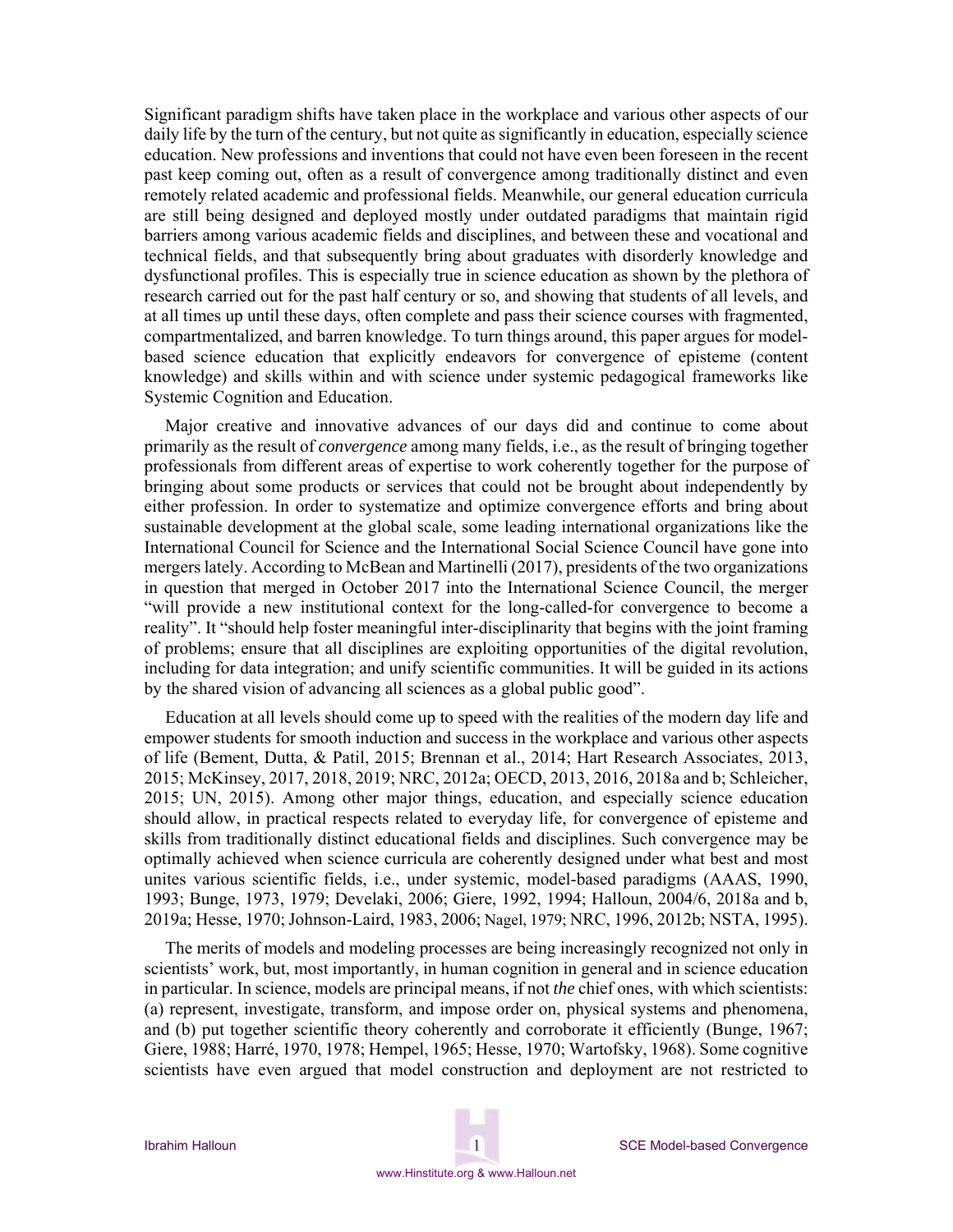science, and that related processes and products extend to all sorts of human endeavors (Bower & Morrow, 1990; Gentner & Stevens, 1983; Giere, 1992; Johnson-Laird, 1983; Lakoff, 1987).

Prominent organizations concerned with science education have long been calling for science literacy that helps people make informed decisions in all aspects of life, and, to this end, for aligning science curricula and pedagogical practices with scientific episteme and practice, as well as with natural human cognitive processes and outcomes (AAAS, 1990, 1993; AAC&U, 2002; NASEM, 2018; NRC, 1996, 2012b; NSTA, 1995). To this end, scientific models and modeling inquiry have been constantly considered to be among the most effective pedagogical tools and processes. Such calls have been heeded and justified in the works of numerous science  $educators<sup>1</sup>$ .

This paper promotes model-based science education in the framework of Systemic Cognition and Education (SCE) to facilitate systemic, differential convergence within and with science, i.e., systemic convergence that brings together distinct disciplines for human and ecological welfare without subduing any discipline. SCE is a generic pedagogical framework that calls for educational curricula and settings to be designed as dynamic systems the main function of which being to bring about systemic citizens empowered for lifelong learning and success in various aspects of life (Halloun, 2017, 2018b and c, 2019a and b, 2020a).

The paper comes in seven sections  $(\S)$  that draw primarily on complementary works by this author on modeling theory and convergence in education (especially Halloun, 2018b and 2020b). It begins with a quick introduction of systemism and differential convergence, and follows with an overview of certain aspects of SCE that bear directly on what the paper is about, primarily systemic, model-based transactions with physical realities. In the third section, a fourdimensional system schema is presented for defining any system, scientific models included, along with a taxonomy of learning outcomes that helps systematizing system definition and model construction in accordance with the schema. Systemic model organization in particular cognitive hierarchies is discussed in the following section. Systemic model deployment following a special modeling scheme and as an integral part of model construction in systemic learning cycles makes the object of the fifth section. The following and last two sections outline respectively how differential convergence can be ultimately achieved with model-based science education and what it subsequently brings about to the advantage of students and education at large. The paper then concludes with a call for all stakeholders to adopt model-based systemic pedagogy that pursues realistic and efficacious convergence within and with science in order to empower students for self-fulfillment and success in the 21<sup>st</sup> century.

## **1. Systemic differential convergence in education**

Numerous efforts are being deployed for convergence of research in different academic fields and of operations in industry and various other sectors of society, i.e., for crossing boundaries between distinct academic and professional fields, and carrying out processes, including knowledge development and problem solving, in coherent if not similar ways. Convergence is meant to facilitate and improve the efficiency of communication, knowledge exchange, and

<sup>&</sup>lt;sup>1</sup> See, for example, Bullock, 1979; Casti, 1989; Clement, 1989, 1993; Develaki, 2006; Doerr, 1996; Dominguez, De la Garza & Zavala, 2015; Erduran, 2001; Gee, 1978; Giere, 1994; Gilbert, 1991; Glas, 2002; Hafner & Stewart, 1995; Joshua & Dupin, 1989, 1999; Justi & Gilbert, 2002; Lattery, 2017; Moreira & Greca, 1995; Nersessian, 1995; Nicolaou & Constantinou, 2014; Passmore and Stewart, 2002; Redish, 1994; Shore et al., 1992; Smit & Finegold 1995; Steen, 1990; Treagust, Chittleborough & Thapelo, 2002; Viau, 1994; White, 1993; Windschitl, 2004.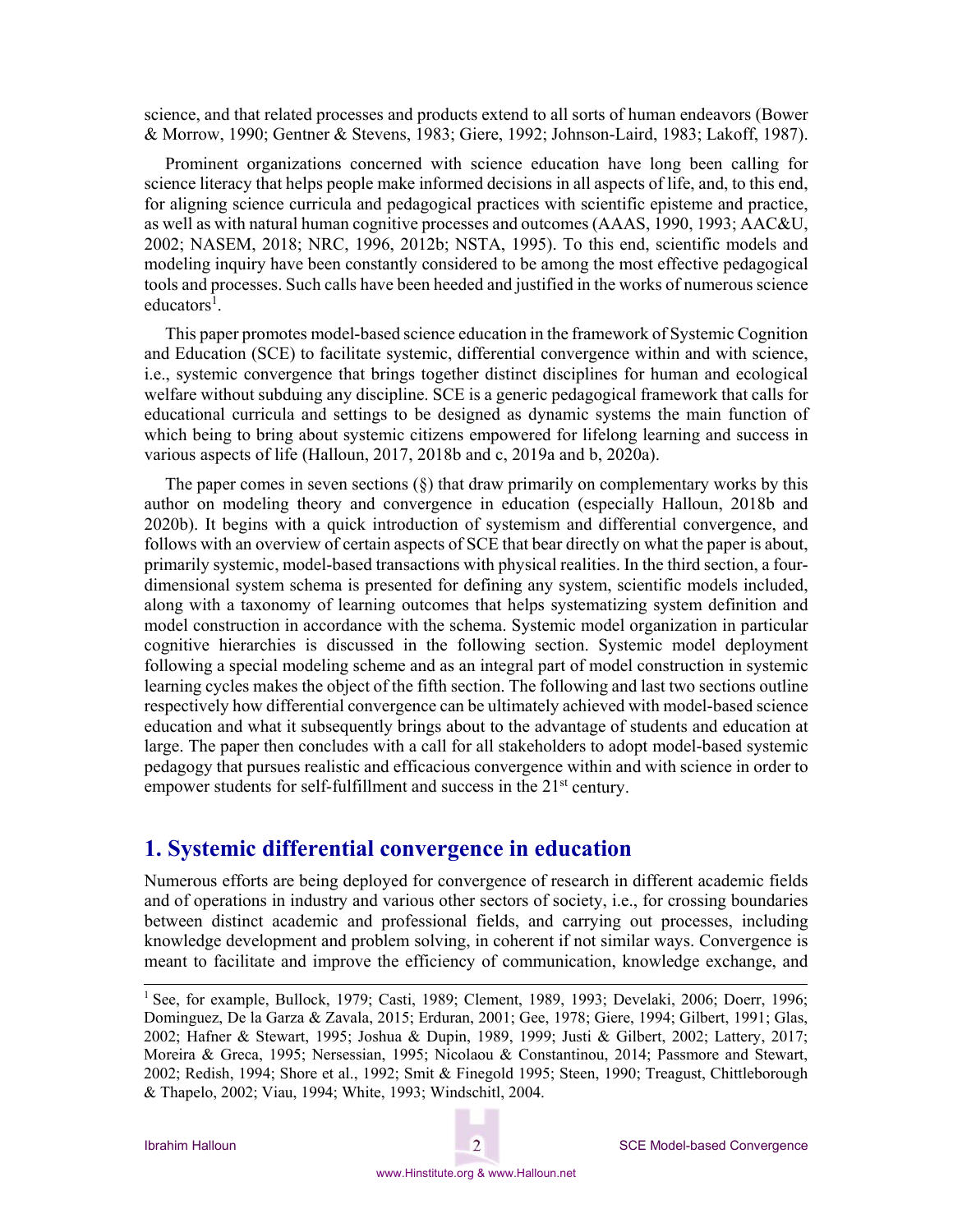



collaboration among various professionals on issues of mutual interest, especially in those fields that were traditionally considered as remotely related, if any, like arts and sciences.

In education, convergence is primarily about bringing together many academic fields to come out with certain pedagogical products and processes that may extend from the solution to a particular type of abstract or real world problems to an entirely integrated curriculum. Convergence among a number of fields for any purpose, educational purposes included, can be brought about through a variety of modalities and with a diversity of conceptual lenses the most meaningful and efficient of which, we believe, are systemic lenses (Fig. 1).

#### *1.1 Systemism*

*Systemism* is the worldview whereby the universe, in its integrity and its parts, is considered to consist of *systems*. Subsequently, any entity is considered to be a system or part of a system, from the atomic scale to the astronomical scale, from unicellular organisms to the most complex species, humans included, and from the physical world of perceptible matter to the conceptual realm of our human mind (Bunge, 1979, 2000; Halloun, 2019a & b, 2020a, and references therein).

Unless elementary, i.e., consisting of a single component, a system may be defined in simple terms as an ordered unity or totality of physical or conceptual elements that interact or are connected together within well-defined boundaries in order to serve specific purposes, or perform specific functions, within a given environment and under particular conditions. System properties and functions are due only in part to its individual constituents. Most importantly, a system, as a whole, has *emergent* properties and *synergetic* functions that cannot be attributed to any of its constituents independently of all other constituents (*ibid*).

Our thoughts and actions in various aspects of life, especially in formal education, are most effective when they are *systematically* carried out *systemically* in all situations, i.e., when we consistently and consciously approach any situation as being about a system or set of systems, or about a part, or parts, of system(s). Systemism offers us an exceptional framework to systematize, and infuse order in, our everlasting quest to make sense of the world around us and develop and deploy our knowledge about this world in meaningful and productive ways. It also helps us optimize our engagement with others, and bring about processes and products that none of us can produce on her/his own independently from others. Research has constantly shown that accomplished people, especially professional experts, are distinguished from other people more in how they coherently organize their knowledge than in how much knowledge they hold in mind, and more in how they systematically deploy generic skills that cut across various areas of expertise and professions, than in how they follow idiosyncratic or professionexclusive heuristics. System-based organization (model-based, in science) comes then as most effective and efficient for structuring content knowledge. Similarly, systemic thinking, i.e.,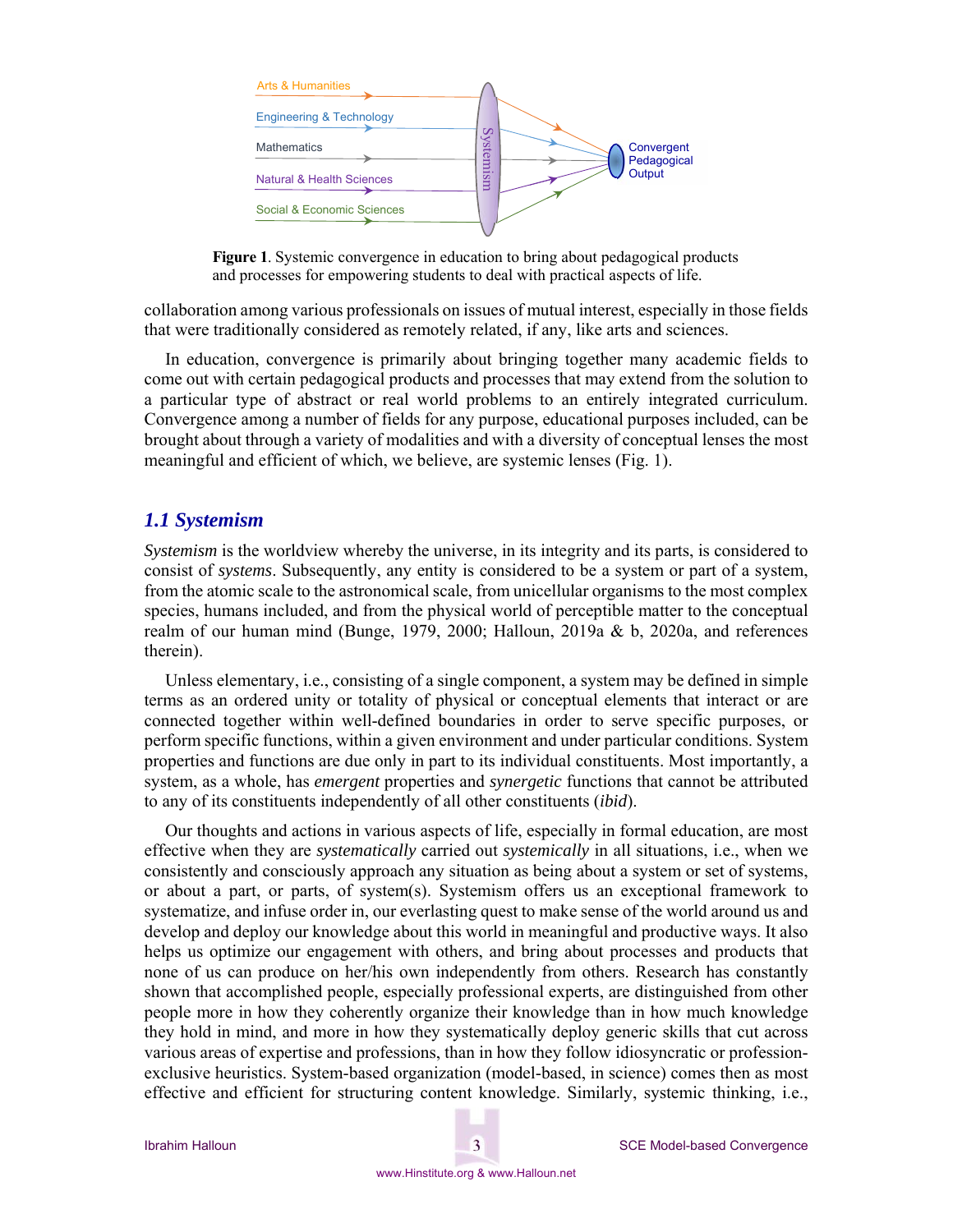exploring the world purposely as a world of systems, and consciously constructing, retaining in memory, and deploying conceptual systems, especially scientific models, holds a superior standing when it comes to process knowledge<sup>2</sup>.

The importance of a systemic worldview on all aspects of our life has led many reformists to call for "systems-level understanding" of various subject matters taught at different levels of education (Garcia et al., 2014; Goleman & Senge, 2014; Johanessen, Olaisen & Olsen, 1999; Laszlo, 2015; Liu et al., 2015). Accordingly, some educators have begun integrating successfully "systems thinking" in their teaching (Assaraf & Orion, 2005; Hmelo-Silver, Marathe & Liu, 2007; Mehren et al., 2018; Rodriguez, 2013; Waters Foundation, 2010).

### *1.2 Disciplinarity and disciplinary education*

General education has long been about discrete accumulation of knowledge, primarily epistemic or content knowledge, from a variety of disciplines traditionally separated by impenetrable barriers. In this paper, we use the word "discipline" to refer to traditionally distinctive academic domains like music in arts, informatics in technology, physics in natural sciences, statistics in mathematics, and finance in economic sciences. A discipline is traditionally broken down into "branches" like linguistics in the humanity discipline of language and literature, and classical mechanics in physics. In contrast, we use the world "field" to refer to a set of disciplines traditionally categorized together under labels like arts, humanities, engineering, technology, etc., and the word "realm" to put together closely related fields like arts and humanities, engineering and technology, as we did in Figure 1.

Disciplinarity, i.e., work within the confinement of a single discipline, and often within a particular "branch" in a given discipline, has long prevailed in academia and related research and development in productive sectors. Disciplinary education has then prevailed as a consequence. Disciplinary practices have always had, and will continue to have, their merits in various sectors. However, and unlike other sectors, disciplinary education has been practiced in ways that often led students to develop loose and incoherent knowledge, even within the same branch and discipline. The plethora of educational research continues to show that student disciplinary knowledge is compartmentalized to the extent that they are unable to transfer what they learn in one course to another, even in one part of a given course to another. This evidently leads to students' failure to take enough advantage of their disciplinary knowledge in everyday life and eventually in the workplace when they get there.

General education is urgently in need to follow suit with other sectors of society and tear down disciplinary barriers without entirely giving away disciplinary education, an end that is neither realistic nor necessary at least in present day. Discipline-based educational research would still be needed to help students learn disciplinary knowledge meaningfully and productively (NRC, 2012c), especially in ways to appreciate such knowledge and recognize its merits in relation of various disciplines to each other and to everyday life (NRC, 2012a). This is what we aim for by what we call "differential convergence" in education.

<sup>&</sup>lt;sup>2</sup> See, for example, Assaraf & Orion, 2005; Bachelard, 1934, 1949; Bower & Morrow, 1990; Bunge, 1973, 1979, 1983a & b, 2000; Čančula, Planinšič & Etkina, 2015; Casti, 1989; Chi, Feltovich & Glaser, 1981; Clement, 1989; Develaki, 2006; Gentner, & Stevens, 1983; Giere, 1988, 1992, 1994; Glas, 2002; Halloun, 2004/6, 2007, 2011, 2017, 2019b; Harré, 1970; Hempel, 1965; Hesse, 1970; Hmelo-Silver & Pfeffer, 2004; Hmelo-Silver, Marathe, & Liu, 2007; Johanessen, Olaisen, & Olsen, 1999; Johnson-Laird, 2006; Lakoff, 1987; Laszlo, 2015; Liu et al., 2015; Reif & Larkin, 1991; Rodriguez, 2013; Vallée-Tourangeau & Vallée-Tourangeau, 2014; Wartofsky, 1968.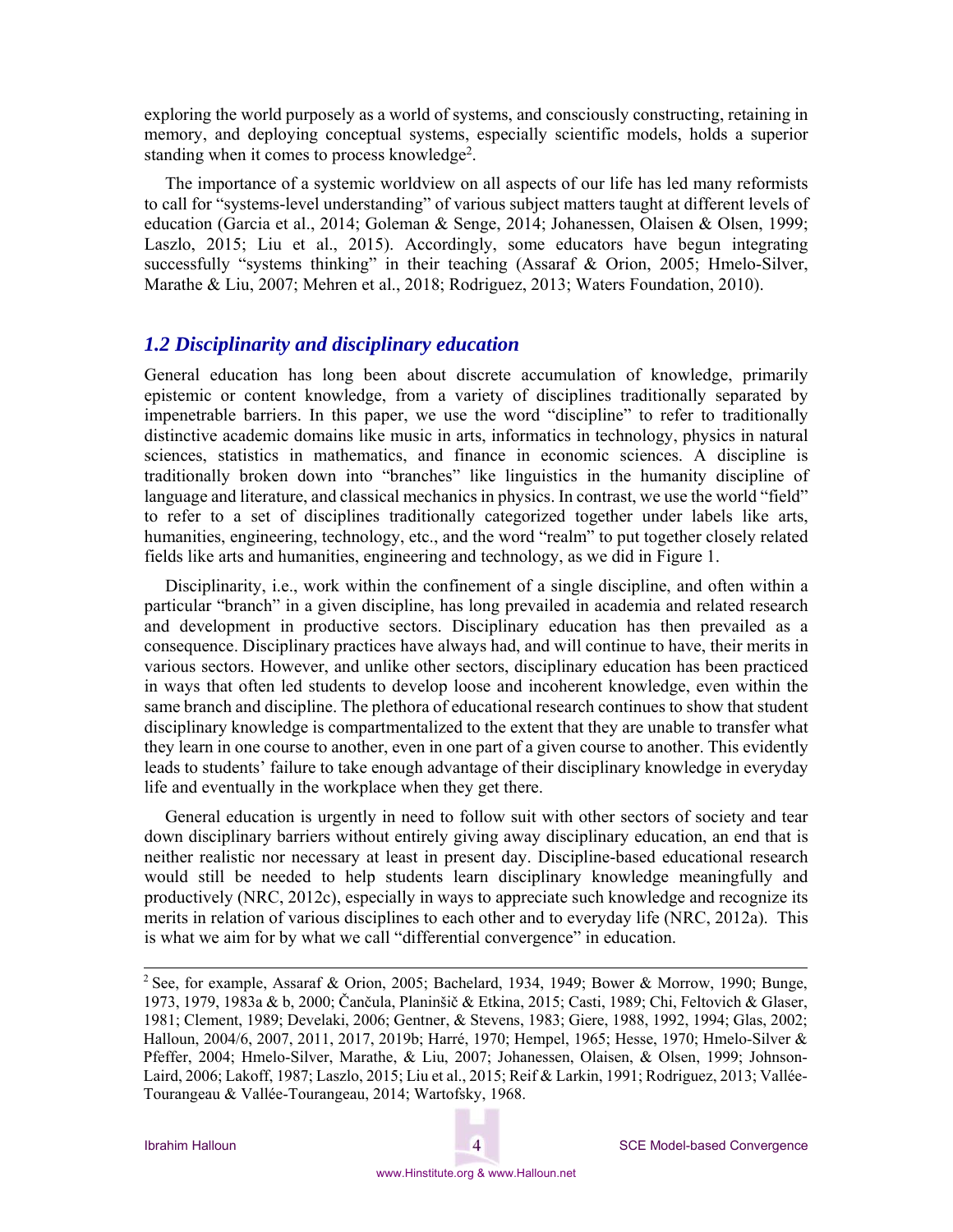### *1.3 Differential convergence*

Convergence of different academic and/or professional fields (Fig. 1) is about putting together episteme and processes from different fields, in fact, select disciplines and even disciplinary branches, to answer particular questions or solve particular problems that cannot be addressed from the perspective of a single discipline. A variety of convergence modalities may then be distinguished based on the type of conceptual lenses that bring together various disciplines. More specifically, and among others, convergence modalities may be distinguished based on: (a) the framework in which a given modality is achieved, (b) how professionals from different disciplines (or disciplinary branches) work together, (c) convergence processes, (d) the extent to which different disciplines and respective paradigms preserve their identities or, alternatively, are integrated or fused together, and (e) the scope and nature of the outcomes brought about. We may subsequently distinguish five major convergence modalities: pluridisciplinarity, multidisciplinarity, interdisciplinarity, crossdisciplinarity, and transdisciplinarity. The conceptual and procedural complexity of distinguished modalities gradually increases from pluri- to trans-disciplinary modalities, and so do the extent of convergence and integration of implicated disciplines and the level of creativity and innovation in developed products (Halloun, 2018a & 2020b).

*Pluridisciplinarity*, at one end of the spectrum, results from the convergence without integration (synthesis) among disciplines (actually disciplinary branches) in often the same academic field. Professionals from different disciplines work separately or cooperatively together in order to develop pluridisciplinary products and processes that fulfill their own immediate needs. They do so under separate frameworks, each of which draws exclusively on the paradigm of the respective discipline in ways that preserve the integrity of the paradigm and discipline in question. Pluridisciplinary products have characteristics that are identical or similar to those of products already developed in the implicated disciplines (*ibid*).

*Crossdisciplinarity* and *transdisciplinarity*, at the other end of the spectrum, are the optimal convergence modalities for K-12 and higher education respectively. They both result from the integrative convergence of a number of disciplines (actually disciplinary branches) coming preferably from different fields (scientific and non-scientific), some of which may be nonacademic fields related to any sector of society. Professionals from various disciplines and fields (non-academic included) work collaboratively together to develop convergence products needed within and/or outside their own professional communities, and deploy to this end a mix of already established and new or novel efforts. They bring together, to common facilities, their distinctive epistemic and procedural knowledge, tools, resources, etc., under an *emergent* framework (crossdisciplinarity) that draws on common and concurrent aspects of their distinctive paradigms and incorporates newly agreed upon aspects. The new framework may sometimes *transcend* all existing paradigms (transdisciplinarity) and possibly lead to the development of a brand new discipline that cuts across existing fields or that lays the ground for a completely new field. The emergent and transcendent frameworks open the door to tackling in *creative* and *innovative* ways respectively old and entirely new questions, problems, or issues. The digital revolution of our era, the breakthroughs in neuroscience, especially cognitive neuroscience, which education may benefit of most, and the many new careers that keep emerging in the job market and that could not have been foreseen or even imagined just a decade ago, are all compelling testimonies in favor of crossdisciplinarity and transdisciplinarity (*ibid*).

Convergence, and especially crossdisciplinarity and transdisciplinarity, recognizes that no "discipline or scholarly field is an island unto itself; it is created, evolves, takes shape and responds in certain cultural, social and intellectual circumstances" (Matthews, 2012). It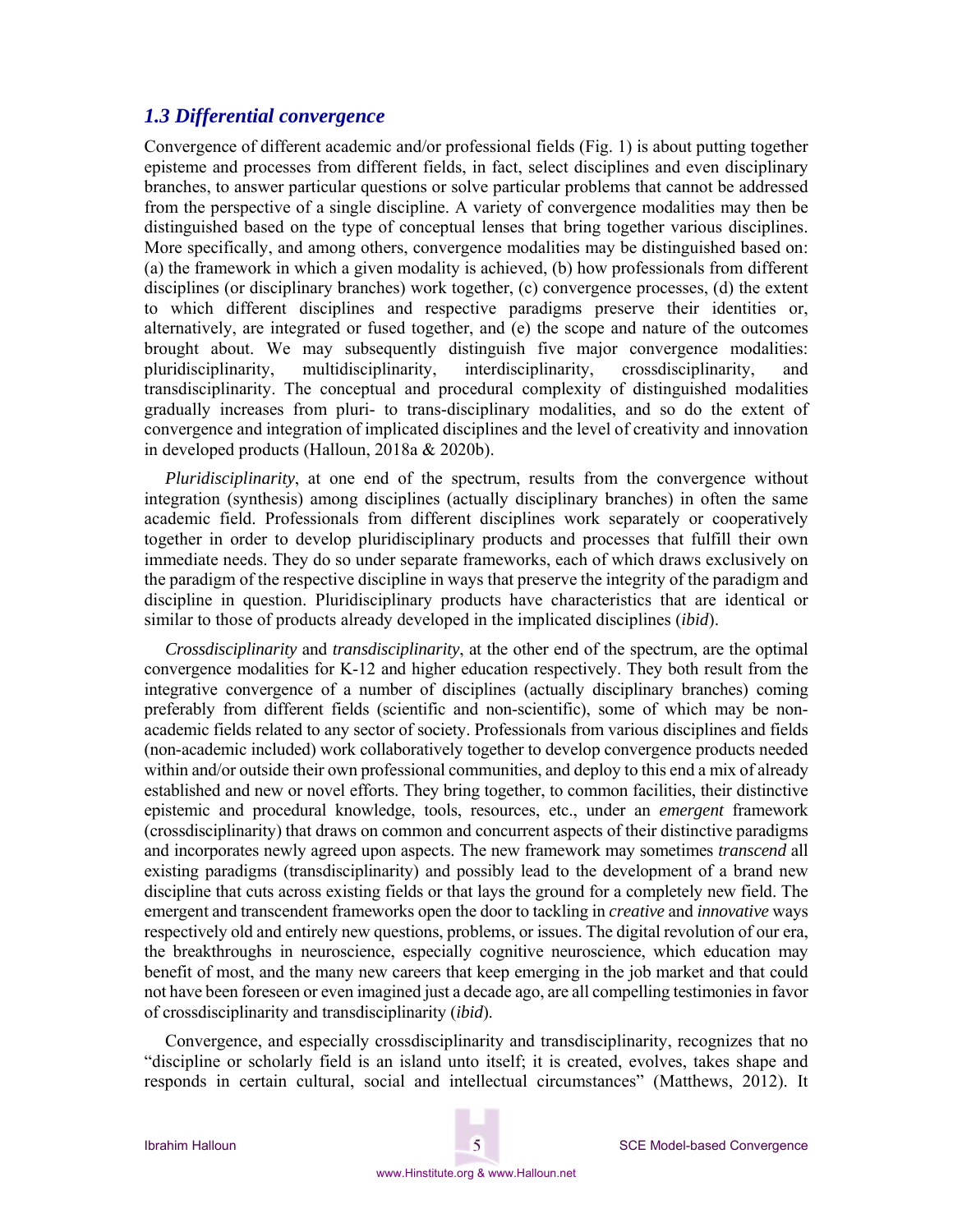especially recognizes no barriers among traditionally distinct disciplines or fields within and outside academia. This is especially true of scientific disciplines which, when considered with each other and with non-scientific disciplines in a systemic perspective whereby various disciplines are envisioned to be about a "set of theories ... unified by a philosophical framework ... that focus on the structural characteristics of systems... [we] can therefore cross the largely artificial barriers between disciplines ... [in] a cross-disciplinary approach" (Bunge, 1979, p.1).

Convergence we are calling for in education, especially in K-12 general education and a little beyond is differential (Halloun, 2020b). It preserves disciplines with their distinctive paradigms as well as with their episteme and methodology. However, it works over and around disciplinary barriers and boundaries and allows for episteme and methodology to seep through. Differential convergence blends conceptions and processes and may integrate them to a certain level if necessary, and eventually, in higher education, to the level of bringing about emergent conceptions and processes that may transcend the original disciplines. Transdisciplinary is practically far-fetched for pre-college education, and as discussed in the last section and elsewhere (*ibid*), differential convergence in K-12 may gradually work its way through feasible modalities up to crossdisciplinarity, even if this modality may only be partially realized at the pre-college level.

Convergence in education, whether differential or not, is best achieved when various curricula are designed under systemic pedagogical frameworks. This is especially true in science education. Convergence among different branches within the same scientific discipline or from different scientific disciplines, and between these and non-scientific disciplines may be best achieved in any modality when science curricula are model-based designed and deployed, and under frameworks like Systemic Cognition and Education (SCE). Model-based science education under SCE is the object of our discussion in the following four sections (mostly reproduced from Halloun 2018b), for the purpose of achieving appropriate modalities of differential convergence at various educational levels and ultimately crossdisciplinarity in secondary education (though partially) and transdisciplinarity in tertiary education (§ 6 and 7).

## **2. Systemic Cognition and Education**

Systemic Cognition and Education (SCE) is a generic pedagogical framework for student and teacher education grounded in reliable research in education, and especially in cognitive sciences and neuroscience, and in the history and philosophy of science. According to SCE, our experiential knowledge about the physical world, i.e., knowledge that results from direct experience with physical realities (objects and events), emerges from continuous transaction with this world. The transaction consists primarily of realist-cognitive exchange or negotiations between a given physical reality exposed to our senses and our human mind. The transaction is most efficient at any age and any educational level, and the emerging knowledge most meaningful and productive, when all entities involved, including the mind of the person engaged in the experience, are treated as interacting dynamic systems or parts of systems (Halloun, 2017, 2019a, 2019b, 2020a).

Systemic transaction with physical realities and conceptual byproducts are especially important in science education. For science is primarily concerned with the construction and deployment of scientific models (conceptual systems) that represent particular patterns in the real world, and these patterns are best revealed when the universe is looked at with a systemic worldview. Scientific models can then serve as pedagogical tools to students of all levels as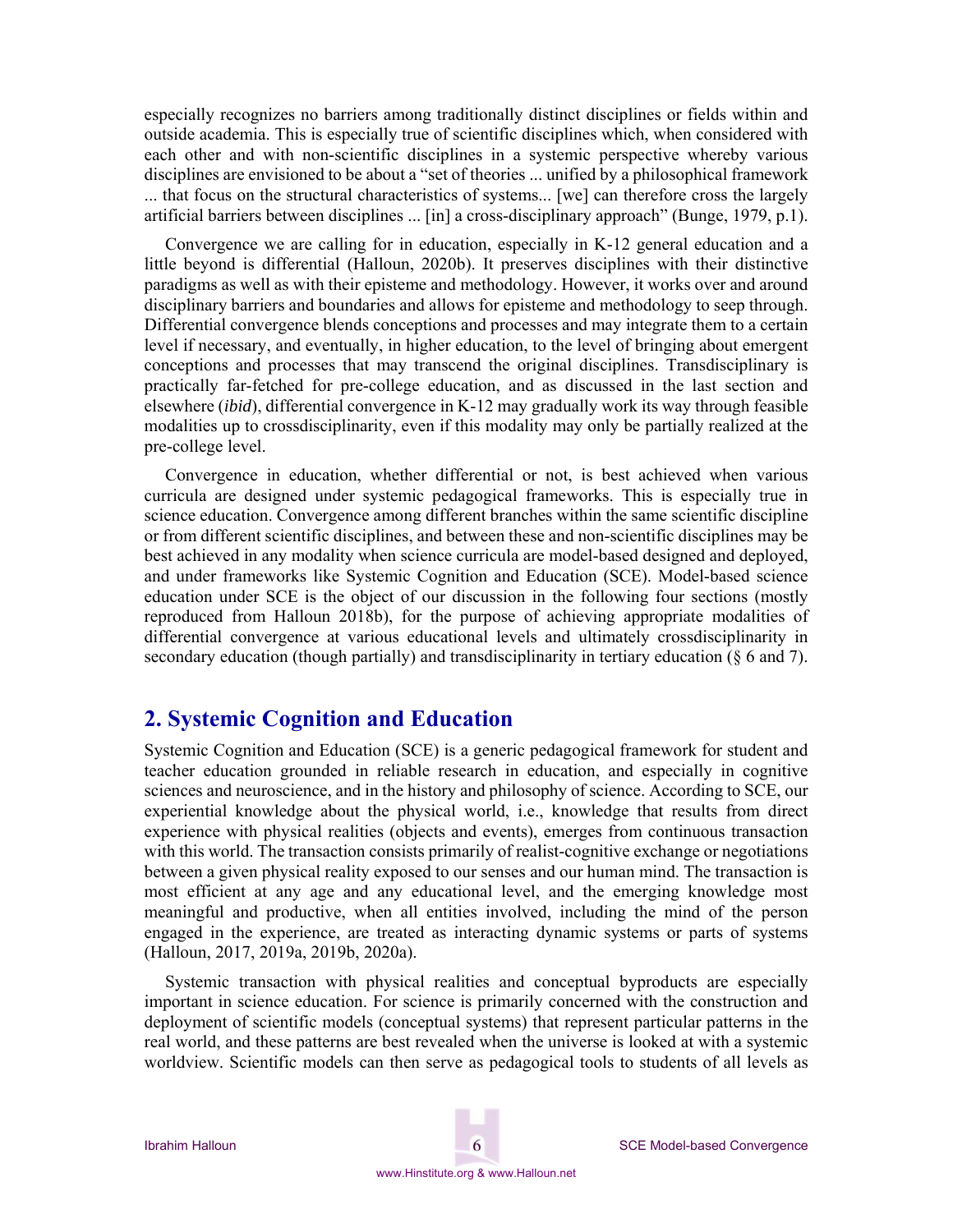

**Figure 2**. Human transaction with physical realities.

much as they serve as research tools to scientists, and help students like scientists build convergence bridges within scientific disciplines, and between those and non-scientific disciplines (Halloun, 2001, 2004/6, 2007, 2018b).

## *2.1 Systemic transaction with physical realities*

Human transaction with any physical reality involves cognitive processing in the brain of select information that our senses relay to the brain about the reality (filtered perception). The process entails negotiations in the brain between filtered perception and current knowledge, and results in the formation of an *emergent conceptual image* of the physical reality that may be stored in our memory (Fig. 2). The image represents the reality in question in certain respects and to a certain extent, and is not in any respect a true copy of the physical reality. It is an emergent mental construct that blends in specific ways: (a) real afferent data from the physical reality as relayed to us by our perceptual system with (b) prior knowledge that is called upon in the memory of each of us in order to process afferent data and make sense of it.

As indicated in Figure 2, the transaction involves constant evaluation of the conceptual image and knowledge invoked from memory, and subsequent regulation of both image and knowledge. Regulation may range from simple image refinement to the construction of an completely new alternative image. It involves changes in knowledge already stored in shortterm and/or long term memory, in order to accommodate image encoding, consolidation, and integration in memory (Halloun, 2017, 2018b, 2019b).

According to SCE, the transaction is most efficient and meaningful if carried out consciously and systematically as a systemic process whereby all involved entities are treated as interacting systems. This includes the physical reality, the person(s) involved in the transaction and their brain(s), and the conceptual image that is most meaningful, in science and education, when conceived in the form of a scientific model (*ibid*).

Science helps us systematize our transaction with the real world (Fig. 2). More specifically, it helps us systematize how we go about:

- 1. exploring existing physical realities, i.e., describing and explaining their state (or change of state);
- 2. organizing subsequent knowledge about such realities into scientific theory and paradigm, a paradigm being a coherent set of complementary theories governed by common metaphysical tenets and constructed and deployed in accordance with similar rules;
- 3. deploying scientific knowledge efficiently for various purposes, including but not limited to tracking the history or evolution of existing physical realities and predicting their future, controlling and changing their current and future state, discovering new physical realities in the universe, and inventing novel realities including, but not limited to, technological artifacts.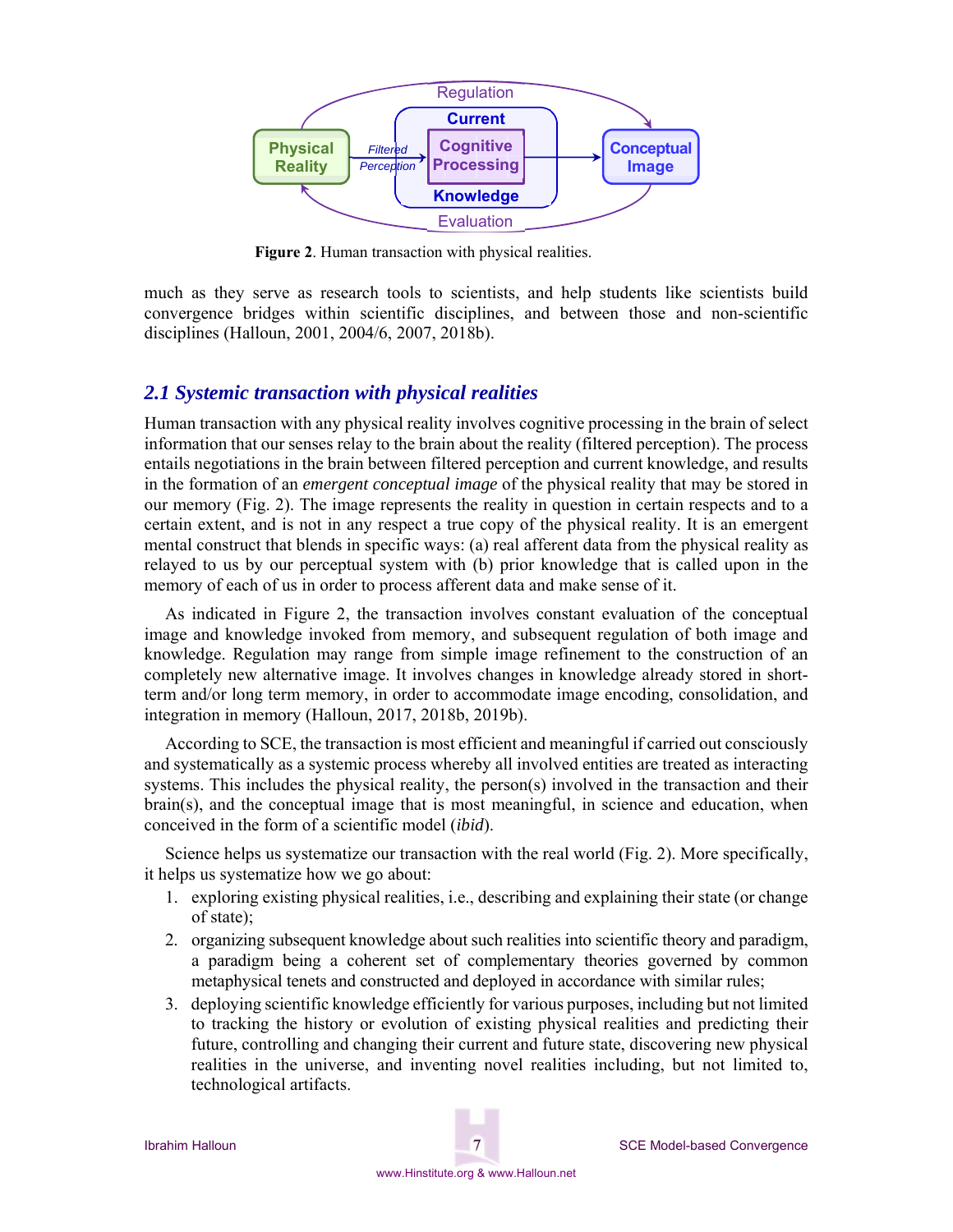

**Figure 3**. Systemic transaction via a scientific model (conceptual image) with many physical systems manifesting a particular pattern. Evaluation and regulation take place continuously throughout all processes.

Systematization of our transaction with the physical world begins by imposing order in this world from both ontological and epistemological perspectives. From an ontological perspective, scientists concentrate on universal patterns in the structure and behavior of physical systems. From an epistemological perspective, scientists represent, in specific respects of interest, various physical systems manifesting a particular pattern with a single scientific model in the context of an appropriate scientific theory (Fig. 3). Science education would better emulate scientists' practice in these respects.

### *2.2 Patterns and models*

Patterns predominate in the universe at all levels, from the subatomic scale to the galactic scale, including the human mind, brain, and body. Patterns, like those in the structure of atoms and solar systems or the day-and-night and seasons cycles on Earth, are morphological (structural) or phenomenological (behavioral) regularities that are repeatedly found throughout space and time in the state of physical realities of all sorts and scale. Patterns predominate in our thoughts and memories as well, and mental patterns are crucial for sustaining knowledge in our long term memory. We also have a natural tendency to look for patterns in the world around us, and even to rationally impose patterns on what we perceive in this world or conceive about it (Halloun, 2001, 2004/6, 2017a, 2019b).

Physical patterns are best revealed through systemic transaction whereby we look at physical realities not individually and in isolation from each other, but in relation to each other in welldelineated physical systems (*ibid*). This is especially true in science where patterns of interest are those in the structure and/or behavior of physical systems that may be anywhere and anytime in the universe. Pattern referents, i.e., physical systems manifesting the pattern, would then all be in a similar *state* (or change of state), from morphological and/or phenomenological perspectives, and bring about similar outputs. Science describes and explains this state with a scientific model that represents the corresponding pattern.

As alluded to above (Fig. 3) and discussed next in § 3, a *scientific model* is a *conceptual system*, a humanly conceived abstract system, that corresponds to, or that is mapped onto, only *primary* aspects that are common to all pattern referents. These aspects consist of interacting physical entities and their properties and mutual interactions (or connections or relationships) that are significant to the state of interest (as opposed to *secondary* aspects that are irrelevant to the state in question and that may be ignored). The conceptual model may eventually be reified into a physical model, i.e., a physical system consisting of physical entities similar to or representing only the primary entities considered in the model or pattern referents.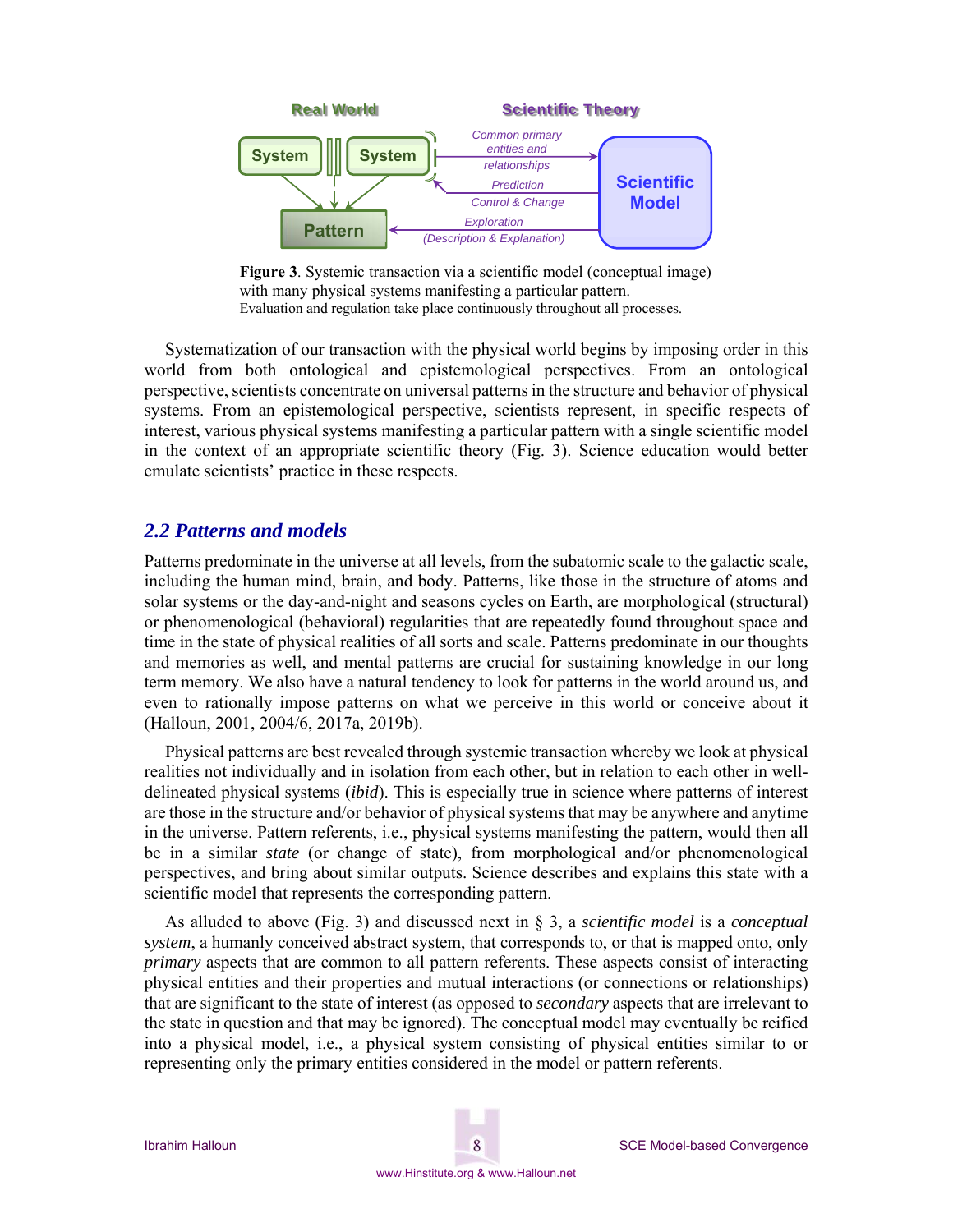Each model is constructed in the framework of an appropriate scientific theory with the exclusive function of describing and/or explaining, in specific respects and to a certain level of approximation or precision, a particular pattern in the real world. Like any conceptual image, the model is constantly evaluated and regulated (Fig. 2) in the framework of the sustaining theory. The model is evaluated primarily by deploying it for the prediction of specific aspects which its function is about in the state (or change of state) of its referents. It is corroborated, and thus inducted in the corresponding scientific theory, if it allows good predictions at the set levels of approximation and precision. Otherwise, the model is regulated (modified or replaced altogether) and then evaluated as before. Once induction achieved, the model may be used for the control and change of its referents, and the discovery and invention of entirely new referents. It continues to be evaluated and regulated in the process (Fig. 3).

## **3. Model construction**

Simply put, a scientific model is a conceptual system that represents, in specific respects and to a certain extent, a morphological and/or phenomenological pattern in the real world, i.e., a pattern in the structure and/or behavior of physical systems. According to SCE, physical systems may be defined and conceptual systems constructed using a common template called the *system schema*. The schema may serve scientific as well as pedagogical purposes, and may thus be equally used by scientists on the one hand, and on the other hand, by educationists, educators, especially teachers, curriculum designers and developers of instructional materials, and science students.

### *3.1 System schema*

The system schema is a four-dimensional template that serves for the construction of any system, scientific models included. The four dimensions (Fig. 4), framework, scope, constitution, and performance, are first outlined and subsequently discussed and illustrated in the construction of scientific models.





- 1. The *framework* for system delineation or model construction consists of all: (a) theoretical premises, like assumptions, principles, value system, and other ontological, epistemological, methodological, and axiological maxims and provisions typically spelled out in the paradigm of a professional community, and (b) ensuing strategic choices, which, along with theoretical premises, guide the specification and reification of the scope, constitution, and performance of a system.
- 2. The *scope* of the system specifies:
	- a. the system *domain*, or the area(s) in which it exists and is of importance;
	- b. the system *function*, or the specific purposes it is meant to serve in that domain.
- 3. The *constitution* of the system specifies:
	- a. the system *composition*, i.e., its primary constituents that, depending on the nature of the system, may be physical or conceptual entities (objects and their primary individual properties) inside the system, and that are relevant to its function, as opposed to secondary entities that may actually be part of the system but that may be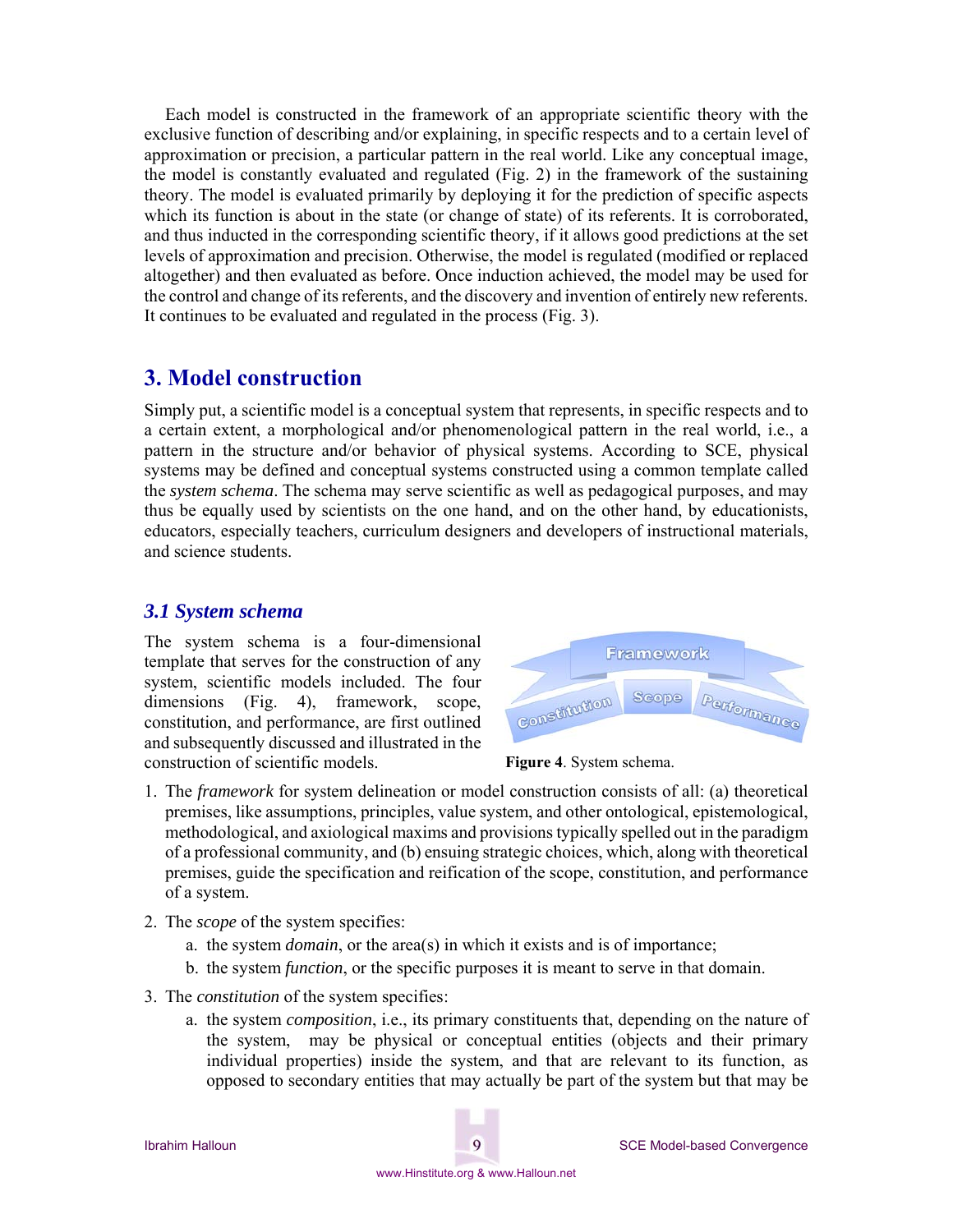ignored because we deem them irrelevant to the system function of interest;

- b. the system *structure*, i.e., primary connections (interactions or relationships) among primary constituents that determine how the system serves its function;
- c. the system *environment*, i.e., its primary agents or primary physical or conceptual entities outside the system, other systems included, along with their primary individual properties, that may significantly affect the system structure and function;
- d. the system *ecology*, i.e., primary connections (interactions or relationships) between individual primary agents and constituents, and/or between the system as a whole and its environment, that significantly affect how the system serves its function (and affects the environment, if we are interested in the mutual system-environment impact).

It is worth stressing here that, for pedagogical purposes discussed elsewhere (Halloun, 2001, 2004/6), the composition and environment facets of the constitution dimension only list system constituents and agents respectively, and do not establish connections among them. The latter are the object of the structure and ecology facets.

- 4. The *performance* of the system specifies:
	- a. the system *processes*, i.e., dynamical actions (operations, mechanisms, or maneuvers) which constituents, and/or the system as a whole, might be engaged in, on their own (isolated system) and/or under external influence (of the environment), in order to serve the function of the system following specific rules of engagement;
	- b. the system *output*, i.e., products, events, or any other effect (services included, when the system is, say, of social or industrial nature) that the system actually brings about, on its own or in concert with other systems as a consequence of its ecological interactions and processes, and that may fall within or beyond the scope originally set for the system.

#### *3.2 Framework*

Every scientific model (model, for short thereafter) is constructed in the framework of an appropriate *scientific theory* to serve a specific function about the pattern it represents. A scientific theory provides ontological, epistemological, methodological, and axiological principles and rules, along with a necessary epistemic corpus (or content knowledge), for teasing out specific patterns in the universe, and carrying out various modeling processes the most important of which are the construction, corroboration (evaluation and regulation included), and deployment of a particular and exclusive family of models. Models in this family are at the core of the theory's epistemic corpus and have a common set of referents, i.e., physical systems manifesting a particular set of patterns that the theory may deal with uniquely and exclusively. Each model represents one particular pattern, and more specifically one particular state (or change of state) that all referents may be in, and that the model uniquely and exclusively describes and/or explains, among other things (Fig. 3).

For instance, the Newtonian theory of classical mechanics provides for putting together and processing a family of particle models for the description and explanation, under certain conditions, of physical objects in specific types of translational motion. *Particle models* refer to physical objects the internal structure of which may be ignored (shape and dimensions included) when they are in *translation* without rotation or precession, in a specific reference system. All Newtonian particle models may be built and processed for particular purposes following rules implied primarily by Newton's four laws of dynamics. The "first" is the law of inertia, the "second", the dynamical law of cause-and-effect, the "third", the law of mutual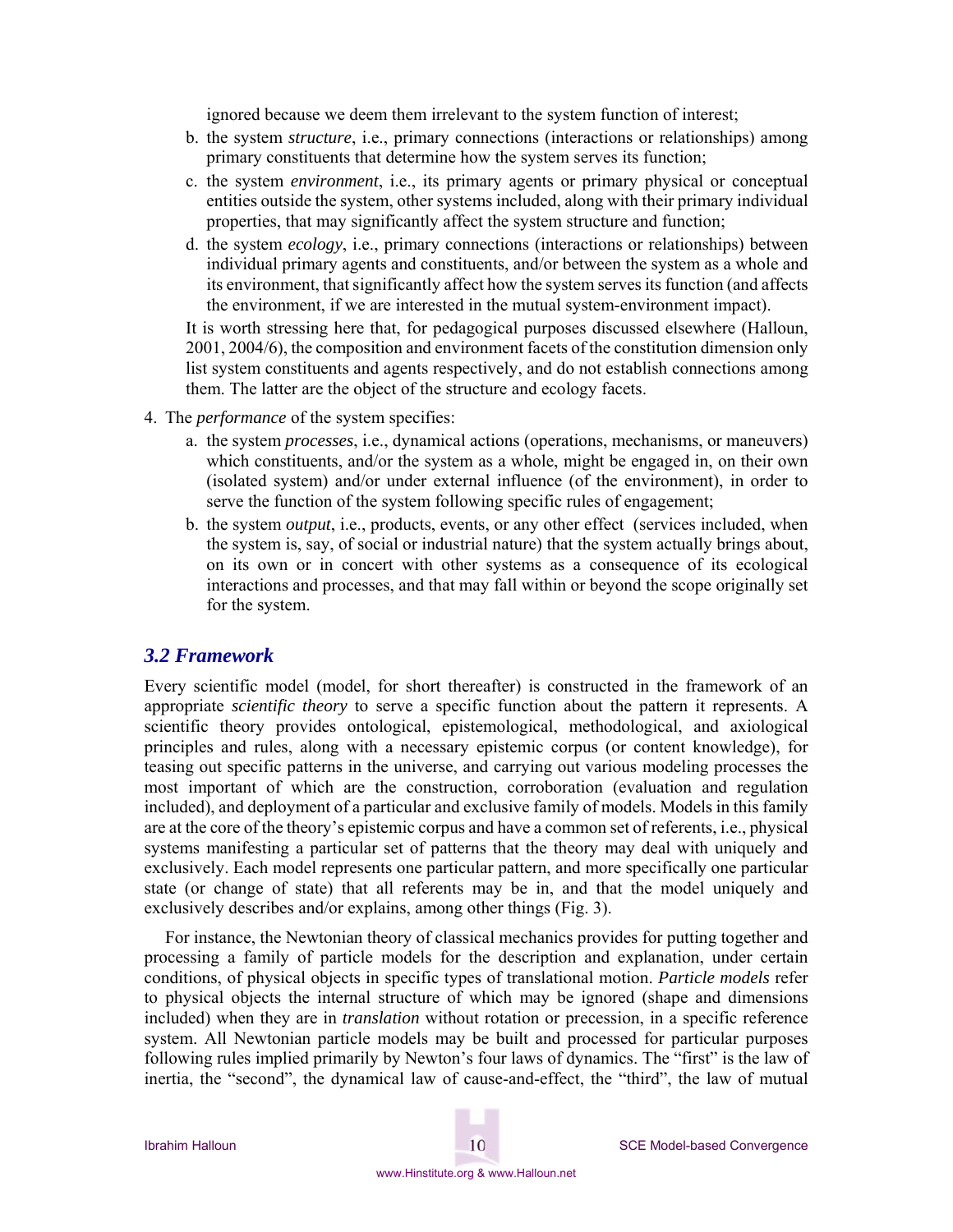interaction, and the "fourth", the law of force composition. The two most *basic* particle models that are most crucial for students to understand the theory in question meaningfully and develop necessary epistemic and practical knowledge for model construction and deployment are the so-called free particle model and the uniformly accelerated particle model. The first model exclusively describes and explains the rectilinear translation with constant velocity of all physical systems in the absence of external forces (or under a zero net force). The second model exclusively describes and explains rectilinear or parabolic translation with constant acceleration, i.e., with a velocity that varies with constant increments during equal time intervals, of all physical systems under a net constant force (Halloun, 2001, 2004/6, 2007).

## *3.3 Scope*

The *domain* of a model consists of the model *referents*, i.e., of all physical systems manifesting a particular pattern or being in a particular state. The main *function* of the model is the description and/or explanation, in certain respects and to a certain level of approximation, of the pattern it represents, and thus of the common state its referents may be in. The model also serves to: (a) track the history of these referents and predict their future in the same respects, (b) control and change the current and future morphological and/or phenomenological state of these referents, (c) discover new referents, and (d) create or invent new physical or conceptual referents, e.g., technological artifacts.

Two different models cannot have exactly the same scope. They may have the same domain, whether in the same scientific theory or different theories, but not the same function. Take for example the case of physical objects/systems undergoing translation and rotation (or spin) at the same time. When the speeds of such objects are relatively small by comparison to the speed of light, their translation may be satisfactorily described, explained, and predicted with particle models in the framework of Newtonian theory, whereas their rotation may be similarly explored with particular rigid body models in the framework of Euler theory. Neither theory nor corresponding models would be valid when exploring the same or different physical objects moving at relatively high speeds and/or when high levels of precision are needed.

### *3.4 Constitution*

The *composition* of a model consists of object and property *concepts* that represent respectively the *primary* physical objects and their individual properties that are repeatedly detected in the makeup of all physical systems in the model domain (model referents) and that are pertinent to the model function. These concepts are defined and related to each other in an appropriate reference system. Mutual relationships that set the model *structure* are spelled out in the form of appropriate laws, principles, and other theoretical statements provided by the chosen scientific theory.

A model constitution is only about morphological aspects of model referents, mainly the internal composition and structure of these referents, and not phenomenological aspects like the behavioral state or change of state (e.g., a given type of translational motion in Newtonian theory). The latter aspects make the object of the model performance. Relationships of interest in model structure thus pertain to the shape of individual objects if necessary, the configuration or topology (relative position) of various objects, and interactions between objects that maintain or change such topology. Newton's law of universal gravitation is one typical interaction law in classical mechanics.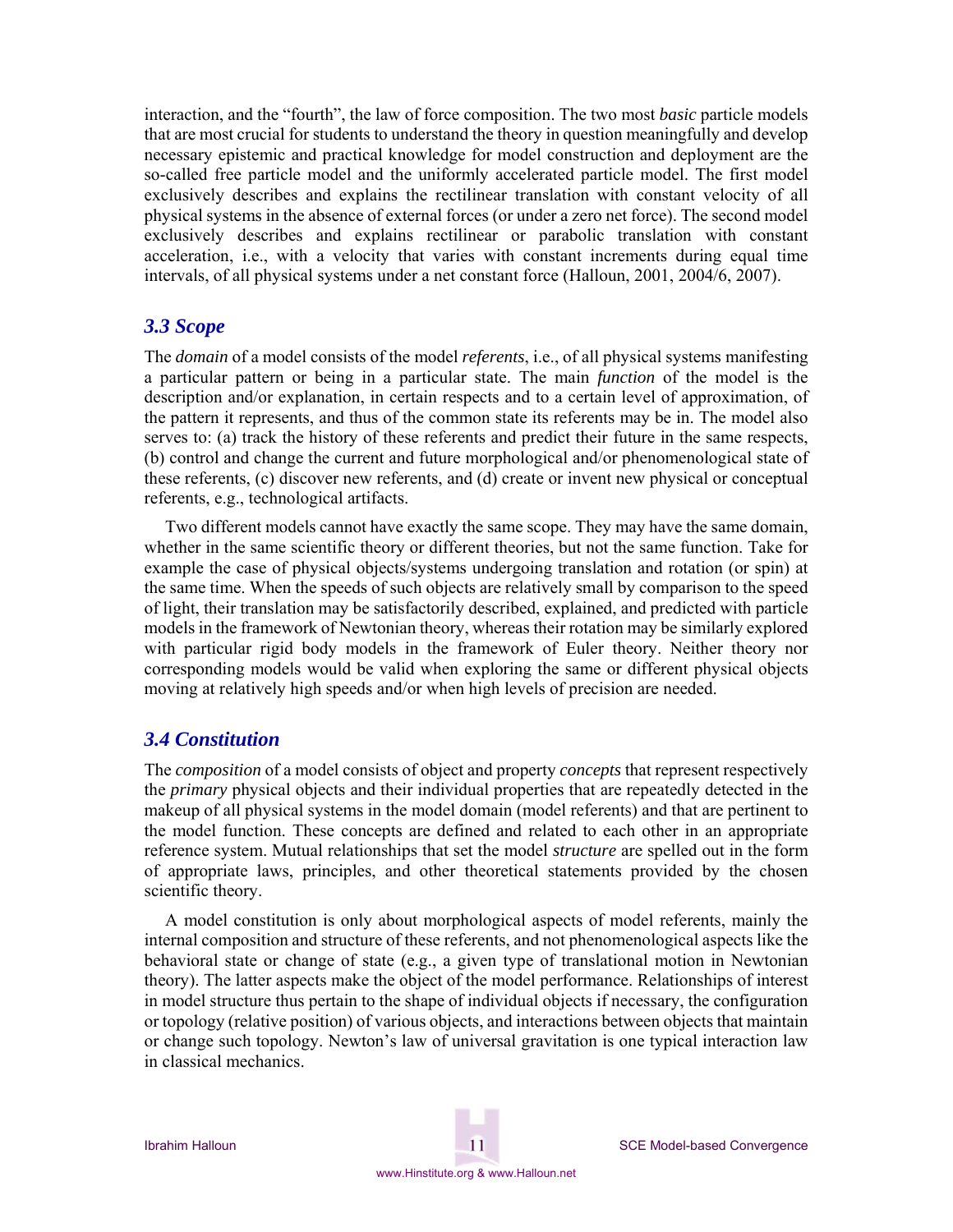A model is simple or elementary when it consists of a single object concept (e.g., Newtonian particle models), and compound or composite otherwise. In the formal case, the model would have no structure. In most science courses, especially introductory courses, simple models are the most efficient pedagogical vehicles for meaningful understanding of scientific theory. This is the case, for example, of particle models in Newtonian theory of classical mechanics whereby it is often convenient to consider and model physical objects in translation one at a time (elementary systems), and study the interaction of individual objects with other bodies by situating all those bodies in their environment. The latter bodies would then be treated as *agents*, i.e., as constituents of the model environment.

In addition to object and property concepts representing common primary constituents of physical referents, model constitution also includes similar concepts representing common primary entities (agents and their properties) in the referents' *environments*. Relationships of interest that make up the model *ecology* are then spelled out between various concepts, in the same reference system, with appropriate topology and interaction laws, and related theoretical statements provided by the same scientific theory.

Newtonian particle models are elementary models with no structure. The composition of each model consists of a single particle with a given mass as the only primary object property to be taken into consideration (shape and dimensions being secondary, and thus ignorable). Unless isolated, the environment of any particle model includes particular agents that exert particular constant or variable forces in an ecology governed primarily by Newton's four laws of dynamics mentioned above. Other generic principles, like Newton's law of universal gravitation, Coulomb's law of electrostatic interaction, and energy principles may also help setting the model constitution.

#### *3.5 Performance*

The constitution dimension is primarily concerned with *morphological* aspects of models and other systems. In contrast, the performance dimension is concerned with *phenomenological* aspects (or operations in pure mathematical models). *Processes* which a scientific model may be about pertain to the dynamic behavioral state of its referents and allow the description and explanation of the respective *output*, this being any event, or the lack of it in static states, in which may be involved any primary object inside model referents or any individual referent (system) as a whole.

State laws, like the laws of motion in kinematics (often called equations of motion in physics textbooks), and related theoretical statements are then considered to describe events in question, on the one hand. On the other, causal laws, like conservation laws, the work-energy principle, and Newton's second law in classical dynamics, are considered to explain the conservation or any possible change in the state of events. Different state laws distinguish different models that may though share the same causal laws (in form but not output).

Mastering the exploration function (description and explanation) of a scientific model is very critical for meaningful understanding of the model and appreciation of its utility in the real world. However, the model gains its full significance beyond referents' exploration, i.e., when deployed for the prediction, control, and change of the state of existing physical referents, and especially for the discovery of new physical referents and the creation of novel conceptual or physical referents (Fig. 3). Because of practical constraints, the latter functions are rarely addressed in traditional science courses. Students are thus left unable to realize and appreciate all the functions that scientific models can serve. Such constraints need to be overcome – and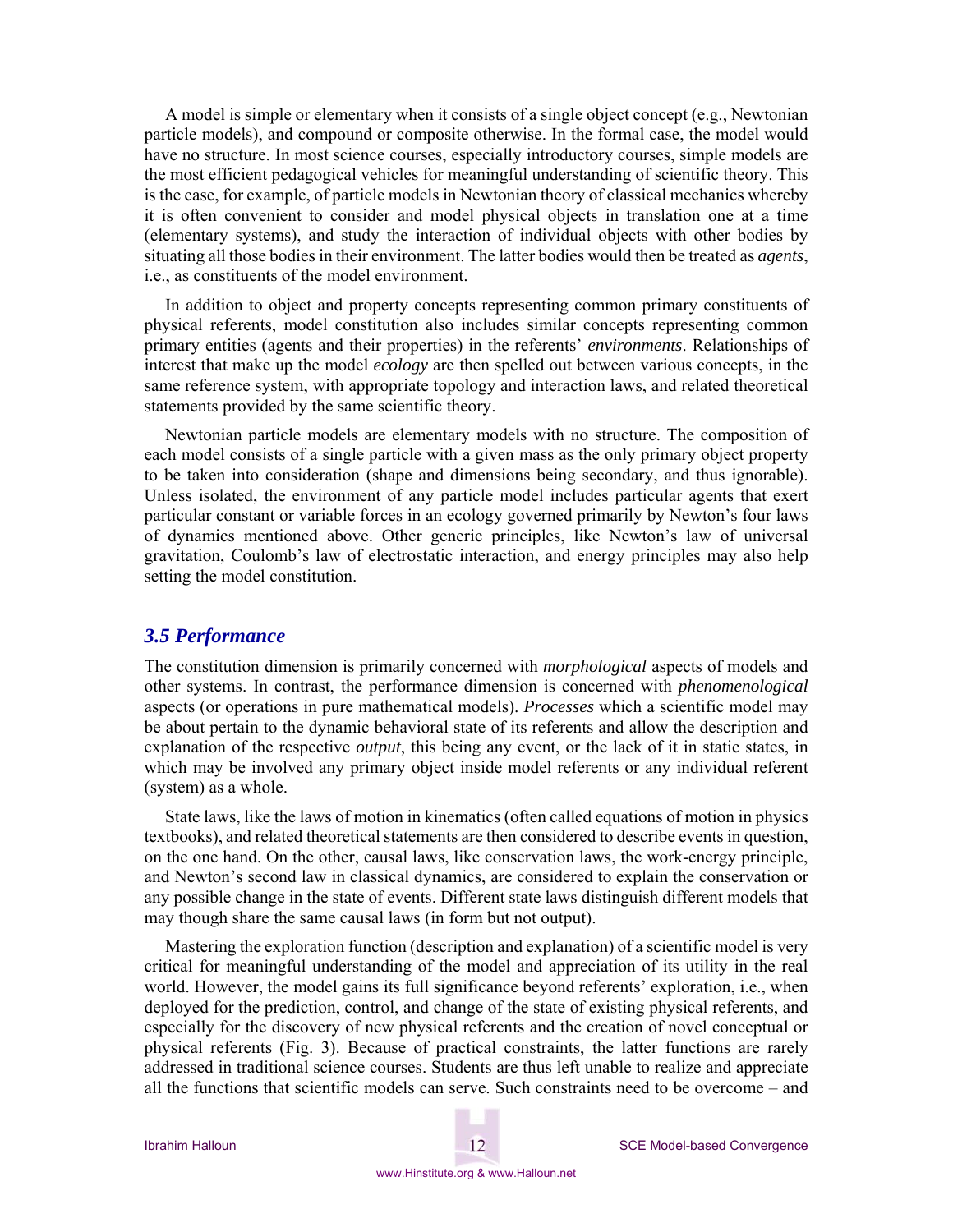they can be, to a certain extent, with the use of simulations and other affordable technology – so that students can take advantage of science in systematizing their transaction with the physical world beyond exploration purposes.

For efficiency and objectivity purposes, various model conceptions (concepts, laws, and other relationships among concepts that are part of the theory epistemic corpus) are often expressed mathematically in science, especially in model constitution and performance. Corresponding semantic and syntactic rules need then to be specified explicitly for students to make sense of mathematical symbols, expressions, and depictions by correspondence to the model referents, and to use various mathematical representations and operations successfully in model construction and deployment.

### *3.6 Taxonomy of learning outcomes*

For pedagogical purposes, a system, and particularly a scientific model, is specified under SCE in the form of *expected* learning outcomes along the four dimensions of the system schema (Fig. 4). A *learning outcome* is a unique bit of content or process knowledge, or of any other related state of mind, that a student has actually achieved, at the cognitive or behavioral levels, and sustained in memory about a particular schematic aspect of a particular scientific model or any other object of learning, or about an aspect common to a variety of such models or objects. Learning outcomes come in four types or categories distinguished in the four-dimensional SCE taxonomy: epistemic, rational, sensory-motor, and axio-affective.

The four categories, or taxonomy dimensions, are distinguished as such: (a) for practical pedagogical purposes, and, especially, (b) to be in line with the brain structure and functions that can be distributed in four cerebral systems serving and sustaining the four types of learning outcomes (Halloun, 2017, 2019b). Each dimension of the taxonomy, or each type or category of learning outcomes, may be subdivided into a number of *facets* or subcategories some of which specific to a particular field or discipline and others common to many fields or disciplines (Halloun, 2018c).

- 1. *Epistemic* learning outcomes pertain to various types of *conceptions* of content knowledge. Conceptions include concepts, laws, theorems, and other abstract constructs conceived to distinguish a particular entity from other entities in the physical world or the mental realm, or to describe or explain common morphological or phenomenological aspects of various entities. Each conception may be further classified into a number of subcategories. For example, scientific laws may be classified into state, composition, interaction, causal, and quantification laws.
- 2. *Rational* learning outcomes pertain to various types of *reasoning skills* of process knowledge. A reasoning skill may be, among others, of analytical, criterial, relational, critical, or logical type. Each reasoning skill may be further classified into a number of subcategories. For example, analytical reasoning skills in science comprise, among others, surveying, differentiating, identifying regularities, describing, explaining, predicting.
- 3. *Sensory-motor* learning outcomes pertain to various types of perceptual and motor skills, or *dexterities* of process knowledge. Dexterities may be, among others, of communication, digital, manipulative, artistic, or eco-engagement type. Each dexterity may be further classified into a number of subcategories. For example, communication dexterities in science comprise, in addition to the generic listening, reading, speaking, writing, and coordination of multiple representations distinguished in other fields, the specific dexterities of producing and manipulating a variety of mathematical representations on paper and digital platforms.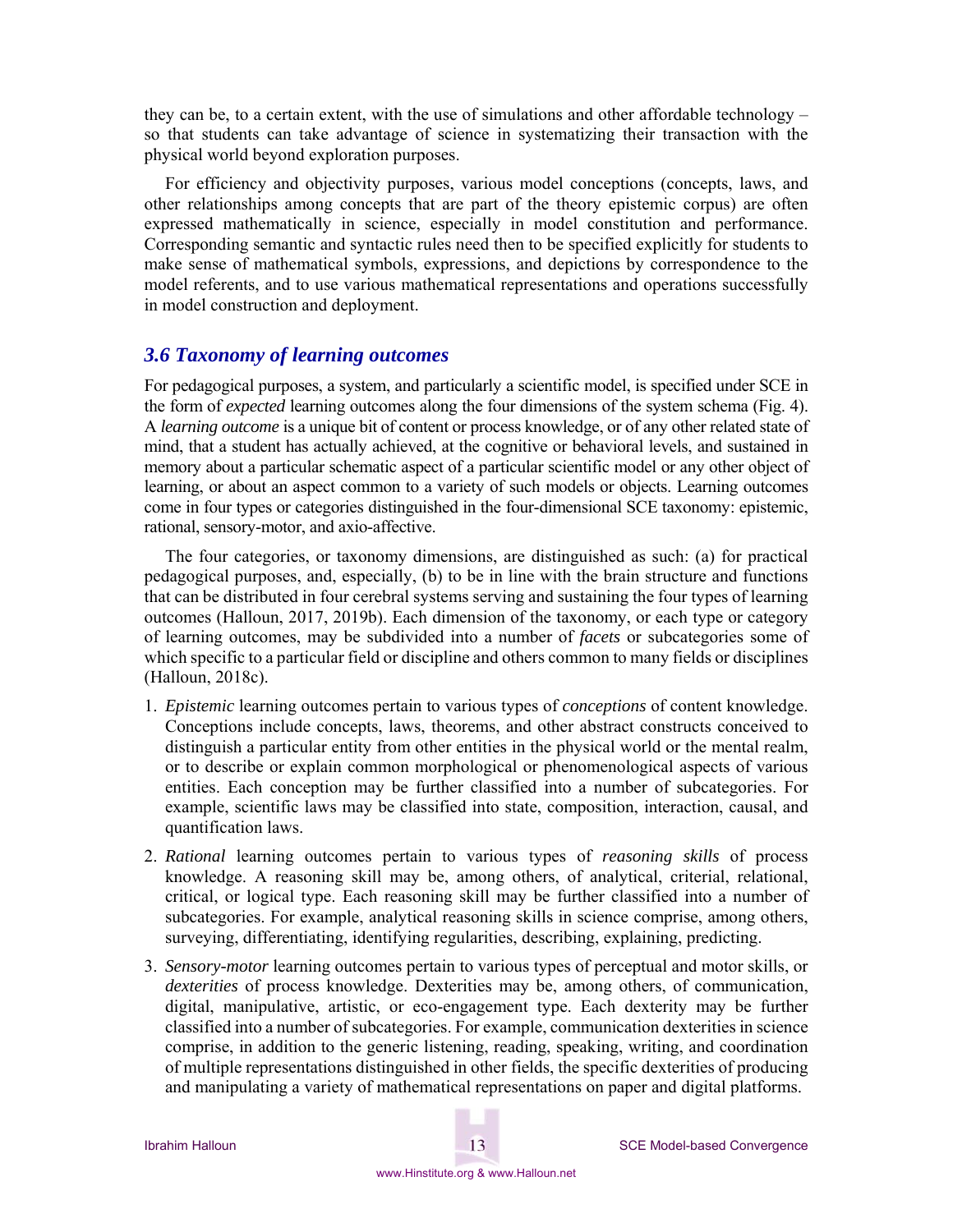## **Table 1**  Partial outline of Bohr's model of the atom in accordance with the system schema for introductory physics and chemistry courses

| <b>Schematic</b><br>dimension / facet |                 | Sample epistemic aspects                                                                                                                                                                                                                                                                                                                                                                                                                                                                                                                                                      | Sample rational aspects*                                                                                                                                                                                                                                                                                                                                                                                                                                                                                                                                                                                                                                                                                                             |
|---------------------------------------|-----------------|-------------------------------------------------------------------------------------------------------------------------------------------------------------------------------------------------------------------------------------------------------------------------------------------------------------------------------------------------------------------------------------------------------------------------------------------------------------------------------------------------------------------------------------------------------------------------------|--------------------------------------------------------------------------------------------------------------------------------------------------------------------------------------------------------------------------------------------------------------------------------------------------------------------------------------------------------------------------------------------------------------------------------------------------------------------------------------------------------------------------------------------------------------------------------------------------------------------------------------------------------------------------------------------------------------------------------------|
| <b>Framework</b>                      |                 | Bohr's atomic theory: A mix of classical<br>theory and old quantum theory.<br>The former includes Newtonian theory of<br>mechanics and select aspects of the<br>classical electromagnetic theory (namely<br>Coulomb's electrostatic interaction but<br>not the radiant energy emitted by<br>accelerated particles).<br>The latter theory works in certain respects<br>in contradiction with Schroedinger's<br>quantum theory (e.g., it assumes that<br>electrons move in well-defined orbits),<br>yet it works well to a very good<br>approximation with the model referents. | Critical reasoning by virtue of which the<br>validity of classical theory is established<br>for studying referent atoms in their stable<br>states (mainly because the orbital speed<br>of the electron is about 1% that of light<br>for small Z), and of the alternative<br>quantum theory for changing states.<br>Logical reasoning whereby it<br><b>1S</b><br>understood that: (a) ignoring certain<br>aspects of classical electrostatics and<br>modern<br>quantum<br>theory<br>yields<br>reasonable predictions for concerned<br>atoms, and that (b) the predictions of<br>classical and quantum theories should<br>correspond to each other under certain<br>constraints in accordance with Bohr's<br>correspondence principle. |
| Scope                                 | <b>Domain</b>   | Hydrogen atom (H) and one-electron<br>(hydrogen-like or hydrogenic) atoms/<br>ions with small Z.<br>Model referents also include, though not<br>to as good an approximation, alkali<br>elements (Li, Na, K, Rb, Cs, Fr) in the<br>same group with H.<br>The model applies throughout the<br>universe that consists mostly of isolated<br>hydrogen atoms.                                                                                                                                                                                                                      | Criterial<br>and<br>analytical reasoning<br>whereby a pattern is defined among<br>hydrogenic atom/ions that may be<br>classified together and distinguished<br>from many-electrons atoms or ions and<br>even one-electron ions with large Z.<br>Critical and relational reasoning to<br>appreciate the model's significance/<br>reference class at the universal scale.                                                                                                                                                                                                                                                                                                                                                              |
|                                       | <b>Function</b> | Description and explanation of certain but<br>not other aspects of a single electron<br>bound to a significantly heavier nucleus<br>(with small Z) on an assumed circular<br>orbit, whether in a stable state or making<br>discrete transition to certain other orbits<br>of limited energy levels.                                                                                                                                                                                                                                                                           | Logical and critical reasoning to specify<br>which questions the Bohr model may<br>answer to certain limits about hydrogenic<br>and which not (e.g.,<br>atom/ions,<br>explaining the fine spectrum structure on<br>elliptical orbits requires Sommerfeld's<br>model instead).<br>Analytical reasoning to set how the<br>model can describe and explain<br>structural and behavioral aspects in its<br>domain about hydrogenic atom/ions.                                                                                                                                                                                                                                                                                             |
| Constitution                          | Composition     | A nucleus with one proton (hydrogen<br>atom) or more (hydrogenic ions with<br>small Z), and a single electron for<br>hydrogen-like atoms.<br>Properties of interest include mass and<br>quantized charge of the considered<br>particles, as well as energy mostly of the<br>electron.                                                                                                                                                                                                                                                                                         | Analytical reasoning by virtue of which<br>only primary entities (electron and<br>nucleus) and properties are included in<br>the model, and other (secondary) entities<br>and properties left out.<br>Criterial reasoning to specify the<br>characteristics of elementary particles,<br>namely here those of the electron and the<br>quarks making up the proton.                                                                                                                                                                                                                                                                                                                                                                    |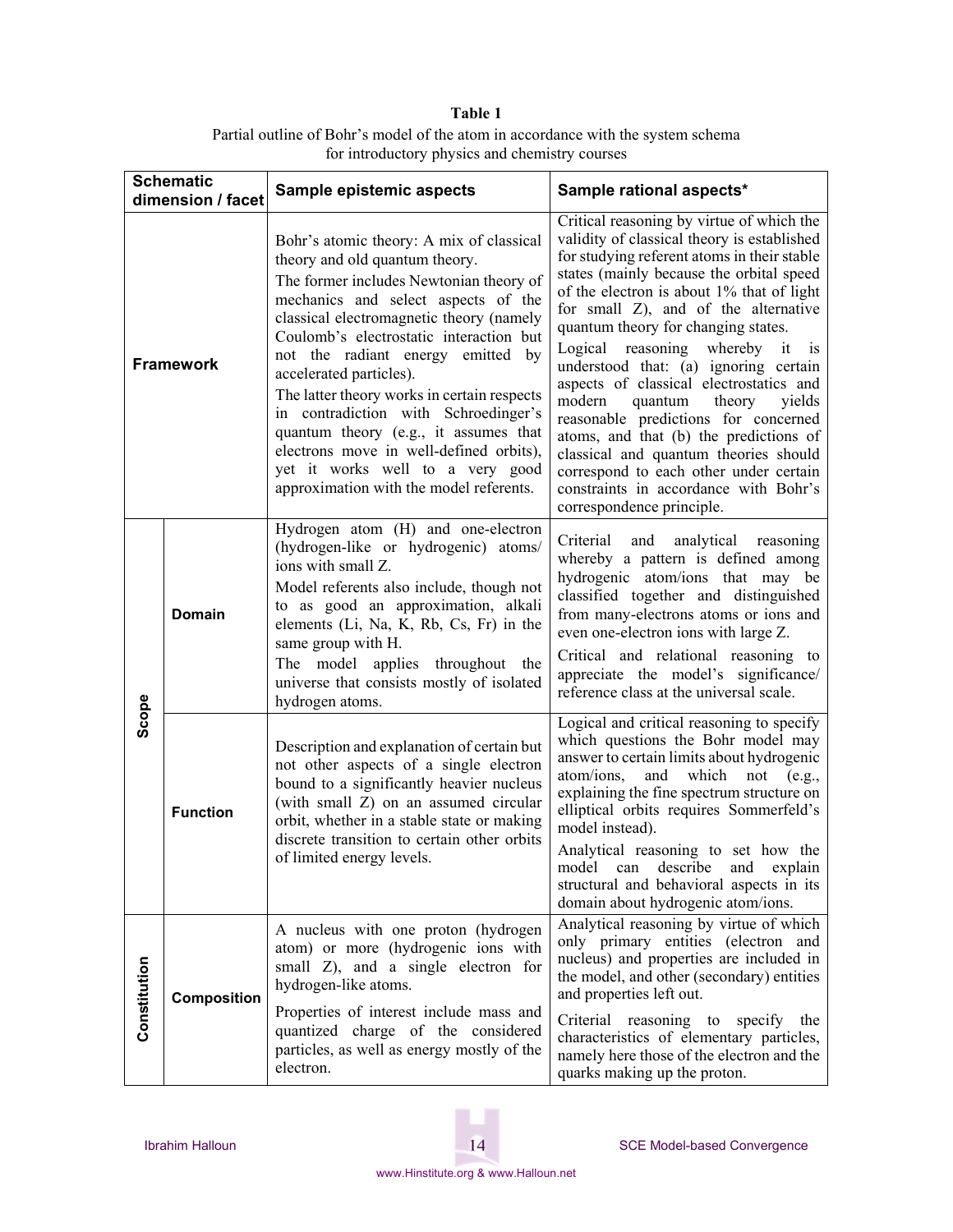| <b>Schematic</b>  |                    |                                                                                                                                                                                                                                                                                                                                                                                                                                                                                                                                                                                                                              |                                                                                                                                                                                                                                                                                                                                                                                                                                                                                                                                                     |  |
|-------------------|--------------------|------------------------------------------------------------------------------------------------------------------------------------------------------------------------------------------------------------------------------------------------------------------------------------------------------------------------------------------------------------------------------------------------------------------------------------------------------------------------------------------------------------------------------------------------------------------------------------------------------------------------------|-----------------------------------------------------------------------------------------------------------------------------------------------------------------------------------------------------------------------------------------------------------------------------------------------------------------------------------------------------------------------------------------------------------------------------------------------------------------------------------------------------------------------------------------------------|--|
| dimension / facet |                    | Sample epistemic aspects                                                                                                                                                                                                                                                                                                                                                                                                                                                                                                                                                                                                     | Sample rational aspects*                                                                                                                                                                                                                                                                                                                                                                                                                                                                                                                            |  |
| Constitution      | <b>Structure</b>   | Classical interaction between the nucleus<br>and the electron partially represented by a<br>central (binding) Coulomb force, under<br>the assumption of a fixed nucleus with a<br>mass of about 2,000 times that of the<br>electron and a concentration of all<br>positive charge.<br>Despite its acceleration, the electron does<br>not radiate electromagnetic energy, and<br>its total energy remains constant on stable<br>orbits, the most stable orbit being at the<br>ground level (energy level 1, energy value<br>$-13.6$ eV).<br>The total energy of the electron is<br>quantized in line with the quantization of | Relational reasoning to connect various<br>primary entities distinguished in the<br>model composition and environment.<br>Connections<br>established<br>with<br>are<br>classical and quantum laws and other<br>theoretical statements properly chosen<br>through critical reasoning. They include:<br>(a) interaction and causal laws that set<br>model constitution;<br>(b) causal and state laws that set model<br>performance.<br>Criterial reasoning to:                                                                                        |  |
|                   | <b>Environment</b> | its orbital angular momentum.<br>Isolated atom with no environment to<br>consider when in stable condition,<br>especially at the ground level.<br>Fields and neighboring atoms in the case<br>of respectively orbit transition and atomic<br>combinations to form molecules and<br>other compounds and large matter<br>structures.                                                                                                                                                                                                                                                                                           | (a) establish structure and ecology, say<br>by analogy to other models (e.g., to<br>planetary models in the context of<br>classical Newtonian theory);<br>(b) extrapolate the universality in the<br>expression of certain laws at all<br>scales (e.g., inverse square laws in<br>gravitational<br>and<br>electrostatic<br>interactions);<br>(c) compare the relative magnitude of<br>involved interactions,<br>and,<br>say,<br>-with critical reasoning-<br>decide<br>which one can be ignored (primarily<br>the gravitational interaction between |  |
|                   | <b>Ecology</b>     | No ecology for the isolated atom.<br>Interaction between a given hydrogen-<br>like atom and other atoms it is combined<br>with (compounds), or other types of<br>environment (e.g., electromagnetic field).                                                                                                                                                                                                                                                                                                                                                                                                                  |                                                                                                                                                                                                                                                                                                                                                                                                                                                                                                                                                     |  |
| ဇ္လ<br>Performano | <b>Processes</b>   | When isolated or in stable condition, mostly<br>classical state properties and laws describing<br>the electron's orbit around the nucleus are<br>considered (e.g., velocity and Newtonian<br>law of uniform circular motion).<br>Otherwise, quantized energy levels are<br>resorted to in the context of quantum theory.                                                                                                                                                                                                                                                                                                     | the electron and the nucleus).<br>Relational<br>reasoning<br>(along<br>with<br>communication dexterities) to establish<br>semantic and syntactic correspondence<br>between,<br>and<br>among,<br>different                                                                                                                                                                                                                                                                                                                                           |  |
|                   | Output             | Matter cohesion when interacting and<br>bound with other atoms.<br>Energy absorption or emission when<br>changing orbits / energy levels.                                                                                                                                                                                                                                                                                                                                                                                                                                                                                    | mathematical representations and the<br>objects,<br>physical<br>properties,<br>and<br>relationships they represent in the<br>studied atoms.                                                                                                                                                                                                                                                                                                                                                                                                         |  |

\* Reasoning skills are distinguished in this column in accordance with SCE taxonomy (Halloun, 2018c).

Because of limited space, sample concepts, laws, and other epistemic aspects are mentioned without being explicitly expressed in any form, and to avoid redundancy, sample common reasoning skills are outlined together and not separately for individual facets in the last two dimensions of constitution and performance.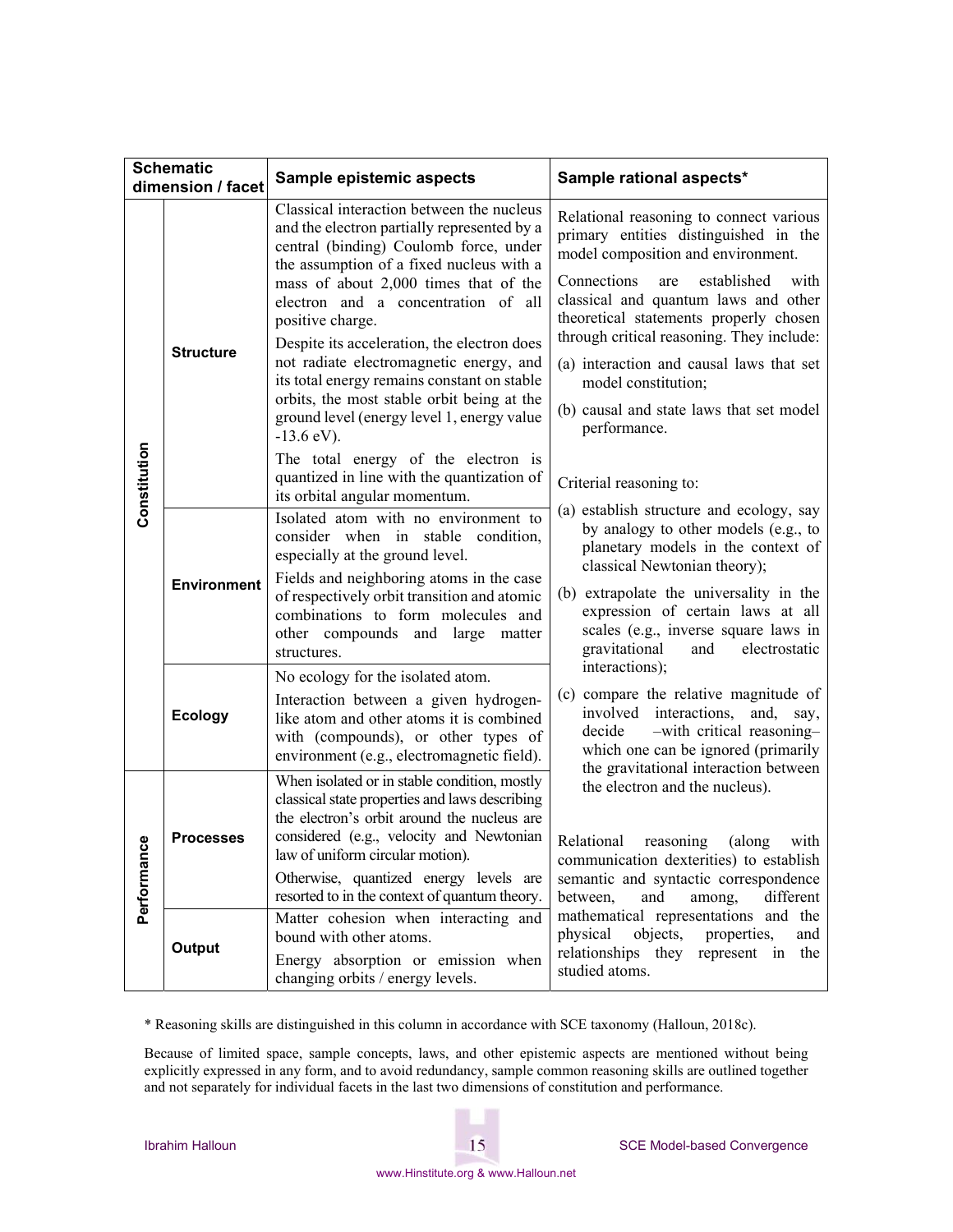4. *Axio-affective* learning outcomes pertain to various types of *affects* and *axiological* merits or virtues, especially those that significantly affect student achievement in education. Those affects and virtues include, among others emotions, dispositions, sentiments and attitudes, ethics and values, civics and citizenship. Each affect may be further classified into a number of subcategories. For example, dispositions in any field comprise open-mindedness, risk taking, autonomy, curiosity, and creativity.

Learning outcomes along some or all four dimensions may come together in systemic clusters of specific functions like metacognitive controls and competencies. *Metacognitive controls* include reasoning skills and affects that monitor and regulate our thoughts and actions, and especially memory formation and retrieval. A *competency* is a specific or generic cluster of all four types of learning outcomes. A *specific* competency helps achieving a specific task like solving a specific problem about a particular system or situation. A *generic* competency allows the deployment of attained learning outcomes in novel situations and in the development of new learning outcomes and subsequently new competencies (Halloun, 2018b & c).

The use of the system schema and SCE taxonomy in the construction of scientific models is illustrated elsewhere with ample details in the context of Newtonian theory (Halloun, 2001, 2004/6) and other scientific domains (Halloun, 2018c, 2019a). Table 1 illustrates succinctly how to spell out a scientific model accordingly with the case of Bohr's model of hydrogen like atoms. The table provides sample epistemic and rational aspects (not "learning outcomes" per se) of the model that are typical of introductory college physics and chemistry courses. The reader can easily realize that epistemic cells include particular information or theoretical statements about Bohr's model that the student is expected to "*have*" at a given point of instruction, while rational cells include what the student is expected to "*be*" capable of doing for the construction and subsequent deployment of the model in question. For practical purposes, including lesson planning and implementation, information provided in each cell needs to be translated into suitable learning outcomes in accordance with SCE taxonomy as described and illustrated elsewhere (Halloun, 2018c).

## **4. Model organization: epistemic corpus for systemic convergence**

Designing a model, or defining a system of any sort and in any field, with the system schema helps putting together the epistemic corpus of any field coherently and in ways that facilitate the systematic and systemic convergence of various disciplines within a given field and among different fields (Fig. 1). Such convergence is further facilitated and optimized when different models or systems are coherently organized in similar ways in different disciplines within the same or different fields. The same is true in education, especially science education. Two major organizational aspects need special attention for systematic and systemic convergence within and with science. The first aspect pertains to the ontological makeup of models and their place in the conceptual hierarchy in scientific theory, the other, to the classification and ordering of various models in a given theory based on well-defined epistemological and cognitive criteria.

Scientific models may be appropriately organized in scientific theory from both inherent, scientific (system schema) and cognitive perspectives. Any given model shares some constitution and performance aspects with other models in the respective theory. However, and as discussed in the previous section  $(\S 3.3 \text{ and } 3.5)$ , it is distinguished from other models in terms of its scope (primarily, its function) and some other constitution and performance aspects. Each model is especially distinguished from other models in the conceptual complexity and cognitive demands of the latter two schematic dimensions. Such organizational matters are the object of this section. They must be explicitly accounted for in the design of curricula and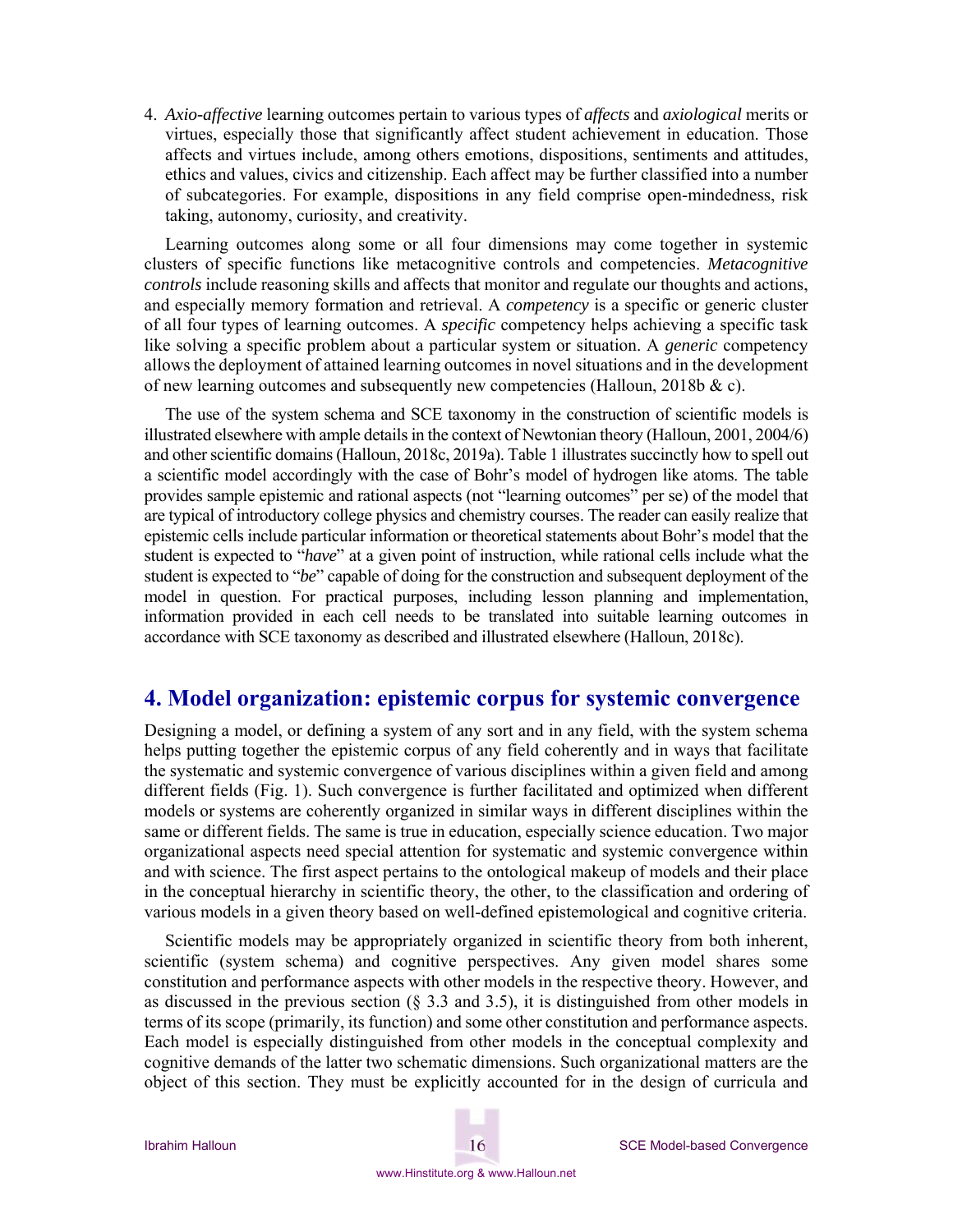related materials, and during instruction so that students can be properly helped to come out of science courses with meaningful and productive understanding of models and theory, and empowered for creative and innovative deployment of these conceptual systems, and for systemic convergence within and among different theories/disciplines.

From a scientific perspective, the same concepts with the same correspondence rules to their referents in the real world enter in the makeup of various models in a given scientific theory. Furthermore, all such models share a given set of laws provided by the respective theory, typically interaction and causal laws, and are distinguished from each other by another set of laws, typically state laws (Halloun, 2001, 2004/6). For instance, the constitution and performance of all particle models in the Newtonian theory of classical mechanics rely on the same concepts of mass, charge, position, velocity, acceleration, force, work, and various types of energy. Moreover, all models in question are governed by the same universal law of gravitation as well as, among others, by the same four Newton's laws of dynamics. In contrast, various Newtonian models have distinct state laws (so-called equations of motion) by virtue of which these models are distinguished in their function and performance.

From a structural complexity perspective, models are in the middle of the ontological hierarchy between concepts and theory, concepts being the least complex conceptions from a scientific perspective and the least demanding from a cognitive perspective, and theory the most complex and most demanding. Yet, and as discussed next, models are most significant for meaningful understanding of both concepts and theory from cognitive and pedagogical perspectives. Some models are though more important than others in this respect, and thus most crucial to begin with in science courses and to allow students cross some critical cognitive thresholds and efficiently develop other required models in the same scientific theory.

## *4.1 Middle-out systemic cognition*

A systemic perspective on the physical world allows us to readily grasp the big picture in a given situation, as well as the minute details in that situation, and efficiently move between big picture and details. In particular, it allows us to better understand how given physical entities interact with each other and behave to bring about certain morphological and phenomenological patterns in the universe. According to Lakoff (1987), humans organize their knowledge in middle-out structures whereby a given basic and most fundamental entity occupies the middle of the rational hierarchy between a set of entities people are familiar with and an entire corpus of knowledge pertaining to those and similar entities. As indicated in Figure 5, such basic



**Figure 5**. Systems and models in the middle-out hierarchy in the real world of physical realities and the conceptual realm of science respectively.

entity is, for us, a system when it comes to the ontology of physical realities, and a scientific model when it comes to the ontology of scientific theory and the epistemology of various sciences (Halloun, 2004/6, 2007, 2011, 2018b, 2019a & b, 2020a).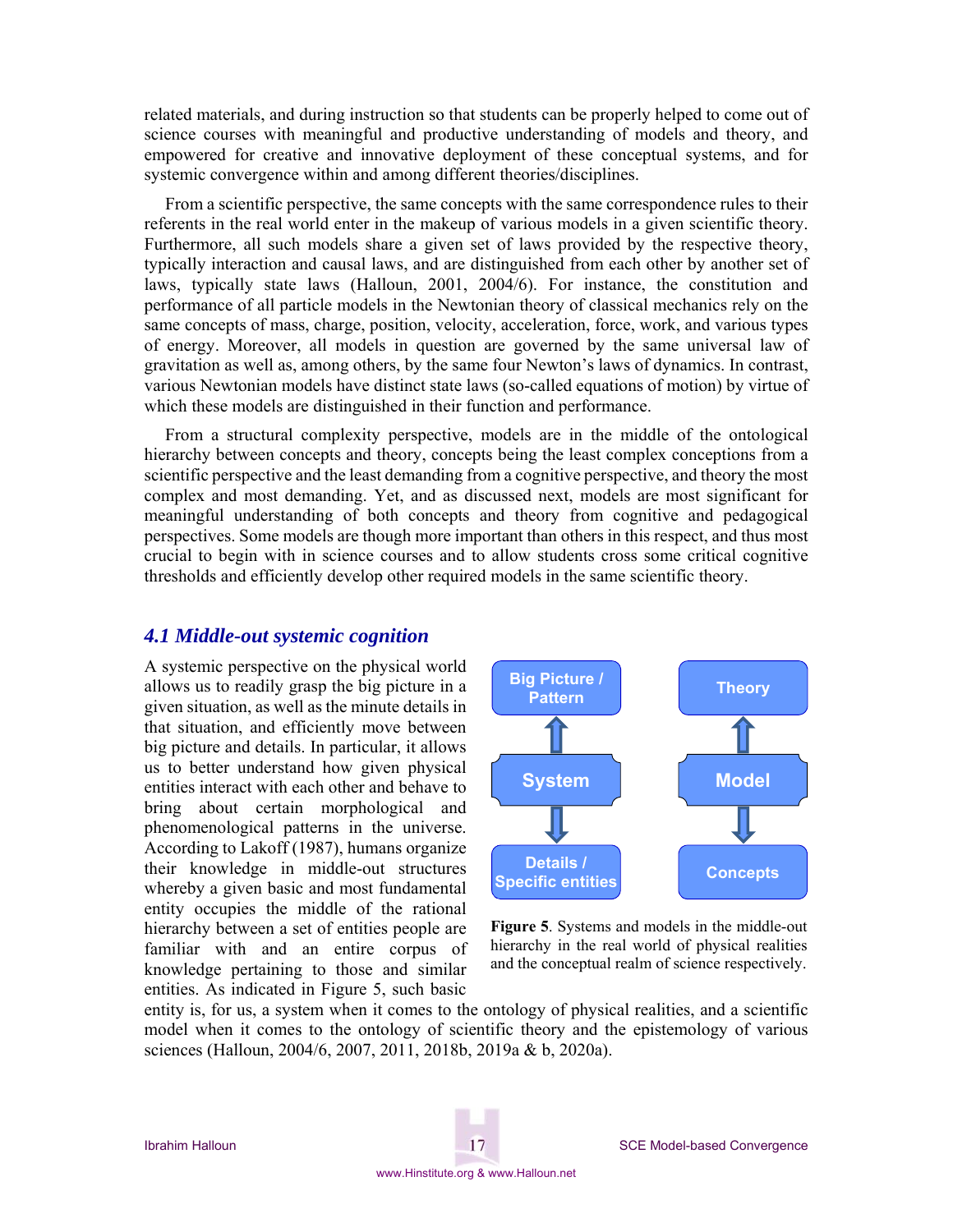A model like Bohr's model of the atom is to theory and concept what an atom is to matter and elementary particles. The same goes for physical systems in the real world in relation to the big picture and individual details, or to a pattern and related physical entities (Fig. 5). Each elementary particle at the bottom of the structural hierarchy is essential for the structure of matter at the top of the hierarchy. However, the importance of an individual particle cannot be realized independently of that particle's interaction with other particles inside an atom. It is the atom in the middle of the hierarchy, and not elementary particles, that gives us a coherent and meaningful picture of matter, and it is the atom that best displays the role of each elementary particle in matter structure.

## *4.2 Critical thresholds*

Models in any given scientific theory (and any science course) are at different levels of complexity from scientific ontological and epistemological perspectives, as well as from cognitive and pedagogical perspectives. Different models thus entail competencies and learning outcomes  $(\S$  3.6) that impose different cognitive demands (Box 1), and may be clustered accordingly into sets of increasing complexity. At the lower end of the spectrum are models that are most critical for students to develop: (a) meaningful understanding of a given scientific theory as required in specific science courses, and (b) enough competence to start gradually

relying more on their own in the learning process than on the teacher and other learning agents. Such models make up what we call the *core* part of any scientific theory and related course. At the upper end of the spectrum are *emergent* models that students may be anticipated to develop almost independently of the teacher, should they have developed all other models meaningfully.

A number of *thresholds* may thus be defined to delineate the boundaries between various sets of scientific models in a given theory or science course, with each set consisting of models that are almost at the same level of complexity, and thus imposing almost similar cognitive demands. Such thresholds would set: (a) an ontological and epistemological hierarchy from a scientific perspective, and especially (b) a cognitive sequence that should be followed in course coverage from a pedagogical perspective. The most critical of



**Figure 6**. Critical thresholds across models of increasing level of ontological complexity and cognitive demands in a given theory or course.

**Box 1**. Cognitive demands (Halloun, 2018c).

Every thought and action entail particular cognitive demands, i.e., mental efforts to engage and process certain conceptions and reasoning skills under certain metacognitive controls. Cognitive demands are primarily determined by: (a) the inherent complexity of the mental or physical task itself (including any possible communication about it), (b) the context in which the task is being carried out, and (c) the degree of familiarity with both task and context, as well as by (d) the nature and quality of resources relied upon (humans included), if any. In particular, cognitive demands of any task, like of any individual learning outcome, pertain to mental efforts required to: (a) detect and process perceived information, if any, (b) retrieve pertinent knowledge from memory, (c) negotiate between afferent data and memory, (d) construct the appropriate conceptual image (Fig. 1) to make sense of the entire experience, and (e) make necessary changes in memory. Such efforts depend primarily on: (a) the state of long-term memory, (b) the type and state of brain parts that process perceived and retrieved information, (c) the nature and extent of back-and-forth neural processes among these parts and the subsequent load on working memory, and (d) the state and efficiency of metacognitive controls engaged throughout various processes.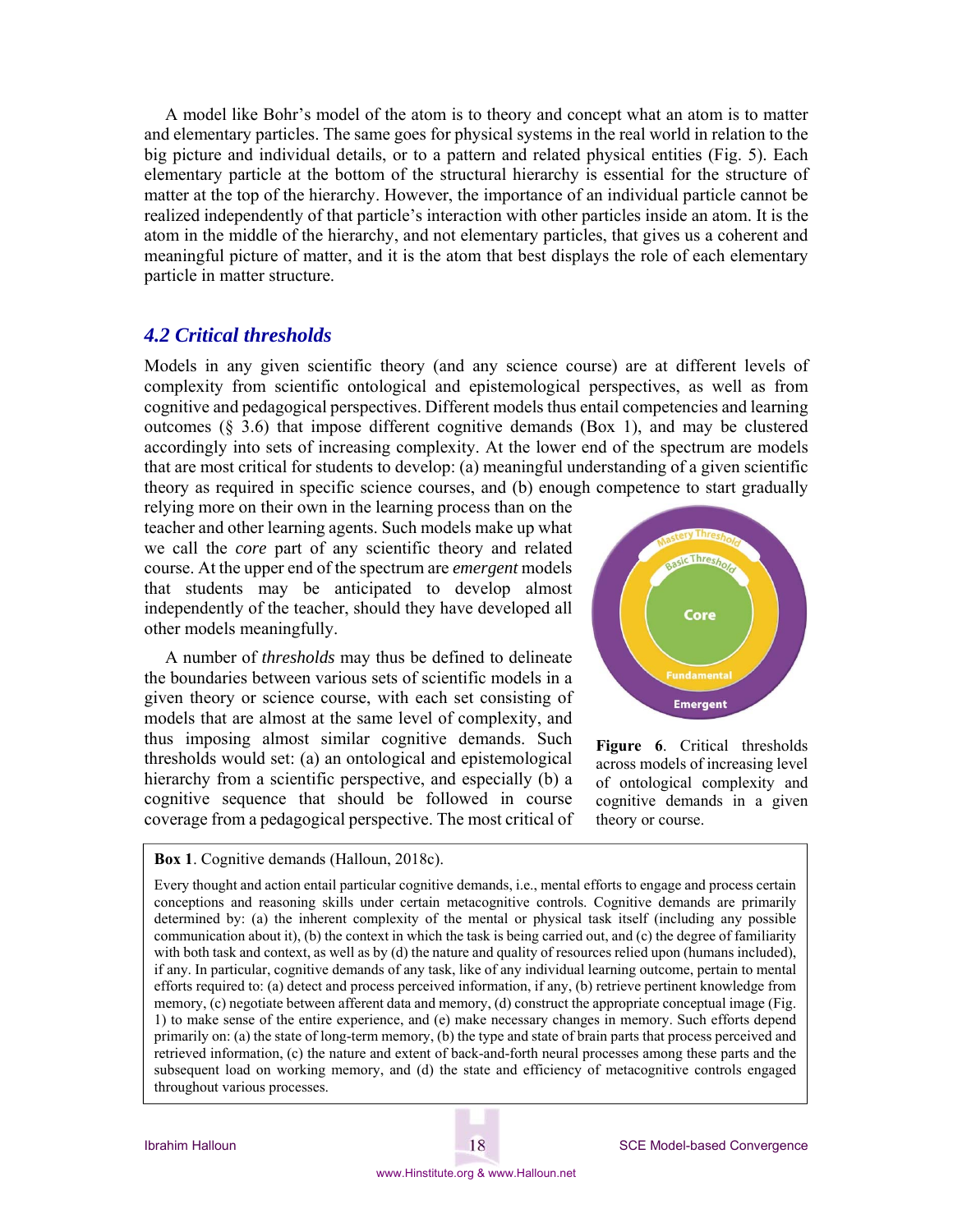these thresholds are the "basic threshold" and the "mastery threshold" (Fig. 6). The *basic threshold* separates core models from fundamental models (and related competencies), while the *mastery threshold* separates the latter from emergent models.

In any science course, *core* models are the ones that allow students to develop, in simple forms, basic but critical conceptions, reasoning skills, and dexterities (epistemic, rational, and sensory-motor learning outcomes in our taxonomy), and related specific competencies  $(\S 3.6)$ which a science course may be about. *Fundamental* models are more complex conceptual systems in the context of which students reinforce, and widen the scope of, core learning outcomes and derive from them new learning outcomes on the road toward generic competencies (§ 3.6). *Emergent* models may emerge from the composition of two or more core or fundamental models, or may be entirely new and more complex models, and require the development of generic more than specific competencies.

A student needs to meaningfully develop the *entire* set of core models before s/he can cross the basic threshold and proceed to fundamental models. Any setback in developing any learning outcome in the core set prevents the student from crossing the basic threshold, and thus from developing fundamental models meaningfully. Students normally require significant teacher assistance, as well as the assistance of other learning agents, including peers and parents, in order to reach such threshold, especially at the epistemic and rational levels. Once students cross the basic threshold, the teacher can gradually retreat from the picture until students cross the mastery threshold. Beyond the latter threshold, students should be capable of developing the more complex emergent models with the least teacher assistance ever (Halloun, 2004/6).

For example, in some introductory college physics courses dealing with the Newtonian theory of classical mechanics, two models, the free particle model and the uniformly accelerated particle model, make up the *core* models of the theory. Two other models, the particle in uniform circular motion and the simple harmonic oscillator, may be classified as *fundamental*, and two more, the particle in uniformly accelerated circular motion and the particle under impulsive forces, as *emergent* models.

The two core models are most crucial for students to develop all Newtonian conceptions of translational motion, from state concepts to Newton's laws of dynamics (Halloun, 2001, 2004/6, 2007). Once students meaningfully understand all Newtonian conceptions and develop sufficient competence to productively deploy these conceptions in the context of the two models in question, they reach the basic threshold and they become ready to develop increasingly more complex particle models and gradually evolve towards the mastery threshold and beyond.

 In any science course, a teacher or textbook may often rely on subsidiary models to introduce students to any new scientific model. A *subsidiary model* is a particular instance of the target model that students may be familiar with, and that may facilitate the gradual development of the ultimate model. For instance, three particular cases of the uniformly accelerated particle model in Newtonian theory are usually distinguished in introductory physics courses, and each case may be introduced with a subsidiary model representing particular objects thrown near the surface of the Earth. As indicated in Table 2, the three cases are distinguished based on the initial conditions of motion (model scope), and more specifically the relative directions of two vectorial concepts. The first concept is the velocity  $(v_0)$  of a particle like object at the instant we begin to explore the translational motion of the object. The second concept is the net constant force (**F**) exerted on the object throughout its translation.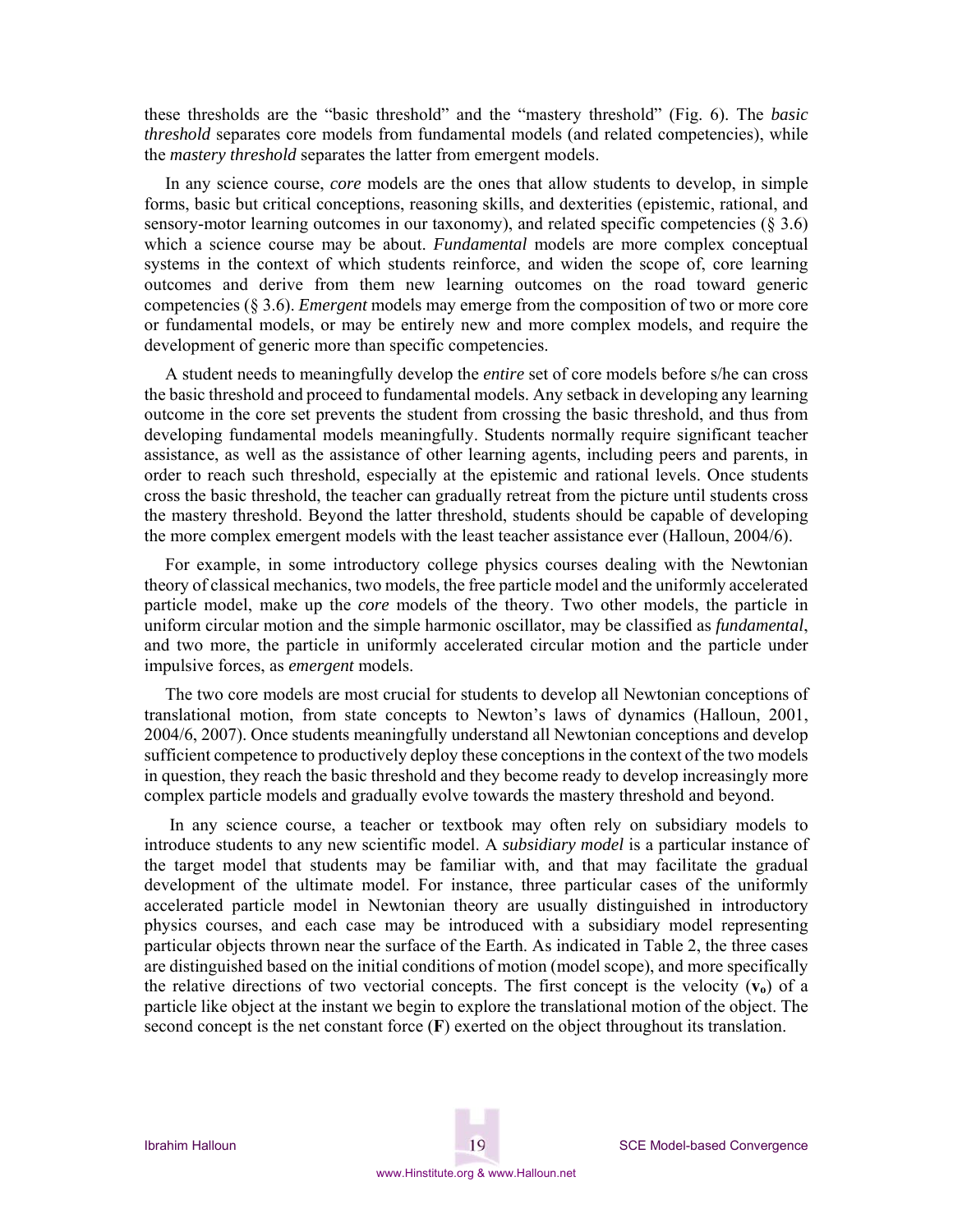#### **Table 2**

| Subsidiary models of the uniformly accelerated particle model in the Newtonian theory of mechanics |
|----------------------------------------------------------------------------------------------------|
|----------------------------------------------------------------------------------------------------|

| Initial conditions<br>of motion                                                     | <b>Trajectory</b> | <b>Speed</b>                                                                                                                                                                                                       | <b>Subsidiary</b><br>model                                                                        |
|-------------------------------------------------------------------------------------|-------------------|--------------------------------------------------------------------------------------------------------------------------------------------------------------------------------------------------------------------|---------------------------------------------------------------------------------------------------|
| $v_0$ and F are<br>parallel $(\theta = 0)$                                          | Linear            | Constantly increasing                                                                                                                                                                                              | Particle in free<br>fall                                                                          |
| $v_0$ and $F$ are<br>opposite to each<br>other $(\theta = \pi)$                     | Linear            | Constantly decreasing until it becomes zero at<br>which instant the object turns back to move<br>along the same line with increasing speed                                                                         | Particle thrown<br>vertically<br>upwards                                                          |
| $v_0$ and F make an<br>arbitrary angle $\theta$<br>different from<br>zero and $\pi$ | Parabolic         | Constantly increasing if $\theta$ is right or acute;<br>constantly decreasing otherwise until it<br>reaches a minimum non-zero value at the top<br>of the parabola at which instant the speed<br>starts increasing | Particle thrown at<br>an arbitrary angle<br>with the vertical<br>different from<br>zero and $\pi$ |

**vo** is the initial velocity of a particle like object at the instant one begins to explore motion.

**F** is the net constant force exerted on the object throughout its motion.

 $\theta$  is the angle ( $v_0$ , F) between  $v_0$  and F.

The three subsidiary models of Table 2 illustrate, in specific respects, the increasing complexity from core to fundamental and then emergent models (Fig. 6). The top subsidiary model (particle in free fall) may somewhat be associated with core models, the middle model (particle thrown vertically upward), with fundamental models, and the bottom subsidiary model, with emergent models. In all three cases, the same Newtonian conceptions (concepts, laws, and other theoretical statements) apply, but with increasing complexity, and some conceptions are added to complement the picture as we gradually move from the core subsidiary model to the emergent subsidiary model (like the superposition principle in the latter case).

## **5. Model deployment**

The model-based transaction of Figure 3 shows major forms of scientific inquiry with existing physical realities. Scientific inquiry is primarily modeling inquiry, or model-based inquiry. It involves systemic processing of certain scientific models, in parts or in their integrity, for exploratory or innovative purposes. More specifically, direct transaction with physical realities may necessitate the construction and corroboration of new model(s) in the manner discussed in Section 3 above, or the deployment of already developed scientific models in the manner discussed in this section. When it does not involve transaction with physical realities, modeling inquiry involves processing a given model or set of models from a pure conceptual perspective, often mathematically in science and by correspondence to empirical data available on file. All sorts of modeling inquiry take place in the context of an appropriate scientific theory and involve evaluating the invoked models, regulating them, and consolidating them in the theory in question (Fig. 3).

Model deployment is about the use of a model (or set of models) for: (a) the exploration (prediction included) or transformation of existing physical realities, (b) the invention of new physical realities or artifacts, (c) the inception of new conceptions (concepts, laws, and other theoretical statements) to enhance any of the schematic dimensions of deployed models (Fig. 4), including the theory itself, and/or (d) the emergence or development of one new scientific model or more. Model deployment may involve transaction directly with physical realities or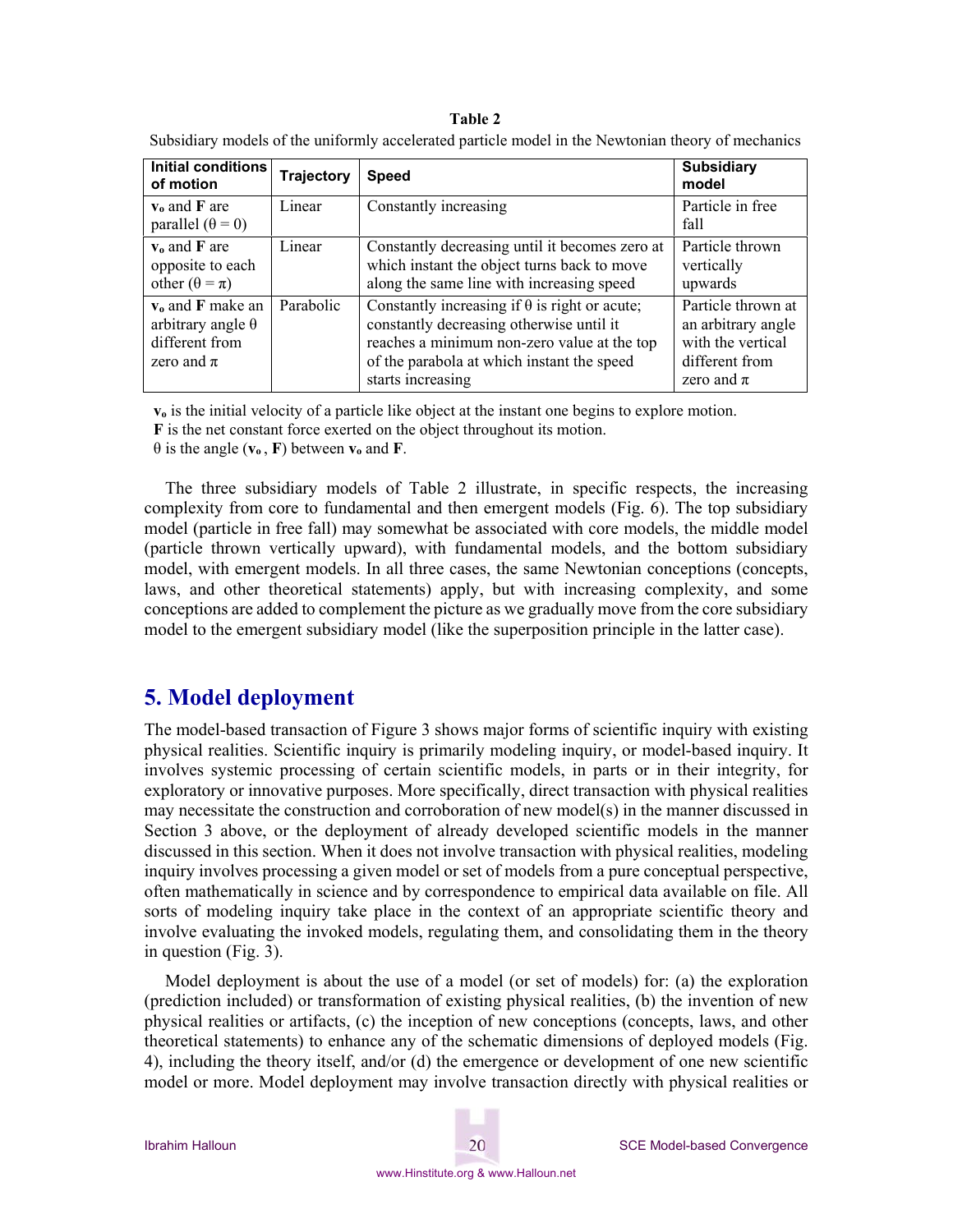indirectly with corresponding data. Alternatively, it may involve processing conceptual entities pertaining to a given model and its referents. Model deployment results, at least in the mind of the person carrying out the task, in the regulation and consolidation of any deployed model. Students should be guided to systematically carry out various such regulation and consolidation intentionally and consciously in all sorts of transaction they come across in any science course.

Modeling inquiry in typical pre-college and college science courses rarely involves actual transaction with physical realities. This is understandable in many cases, especially when it comes to astronomical and subatomic realities, and even terrestrial realities that schools and colleges cannot, and have not to, have access to. Transaction is then simulated or carried out via digital devices or even through textbook examples that may include some photographs of such realities and related information that may or may not be realistic. Whether classroom inquiry is about model construction, corroboration, or deployment, it should always be carried out according to SCE as a systemic process that involves delineating systems in provided information, representing them with appropriate models, and processing the models to bring about the desired learning outcomes (§ 3.6 and Table 1). This is true in constructing (learning) new models as well as in deploying acquired models (elaborate learning and consolidation).

Model deployment in prevailing science courses is primarily about the use of established scientific models for exploring (describing and explaining) their referents in the real world and solving related problems, on paper, in the laboratory, or in the real world of everyday life. A systemic deployment scheme is proposed next for the main pedagogical purpose of helping students systematize their model-based transaction with the real world (Figs. 2 and 3), and develop some systemic habits for knowledge construction, organization, and deployment. Science teachers of all levels may readily take advantage of the proposed scheme in their courses for many purposes, but especially to help students develop systemic transaction and problem solving habits that they may eventually take advantage of outside the context of a given course, especially for convergence purposes.

#### *5.1 Systemic model deployment scheme*

Science courses should emulate what science is about. They should primarily be about helping students systematize their systemic transaction with physical realities (Fig. 2) and their development of modeling habits, including model-based organization of scientific theory. Given the nature of conventional science courses, this can most often be achieved through the deployment of established scientific models, *especially in problem solving*, for the purpose of learning what these models are about according to the system schema of Figure 4 as well as for the development of the systemic habits in question (Halloun, 1994, 1996, 2001, 2004/6, 2018b).

Model deployment, and especially traditional problem solving, is then basically about model "adduction" and processing in the context of an appropriate scientific theory to serve specific purposes, including conventional problem solving. It can take place in science courses somewhat in the manner scientists carry it out as shown in Figure 7. While being constantly evaluated and regulated, model deployment goes consecutively in seven non-linear phases beginning with systemic analysis of a given situation and ending with model consolidation.

1. *Systemic analysis* is about analyzing the situation at hand in order to: (a) identify the appropriate scientific theory in the context of which all deployment phases need to be carried out, including the analysis itself, (b) tease out primary from secondary entities (objects and properties, physical and/or conceptual), and (c) group together entities that belong together in one system or more (Fig. 3).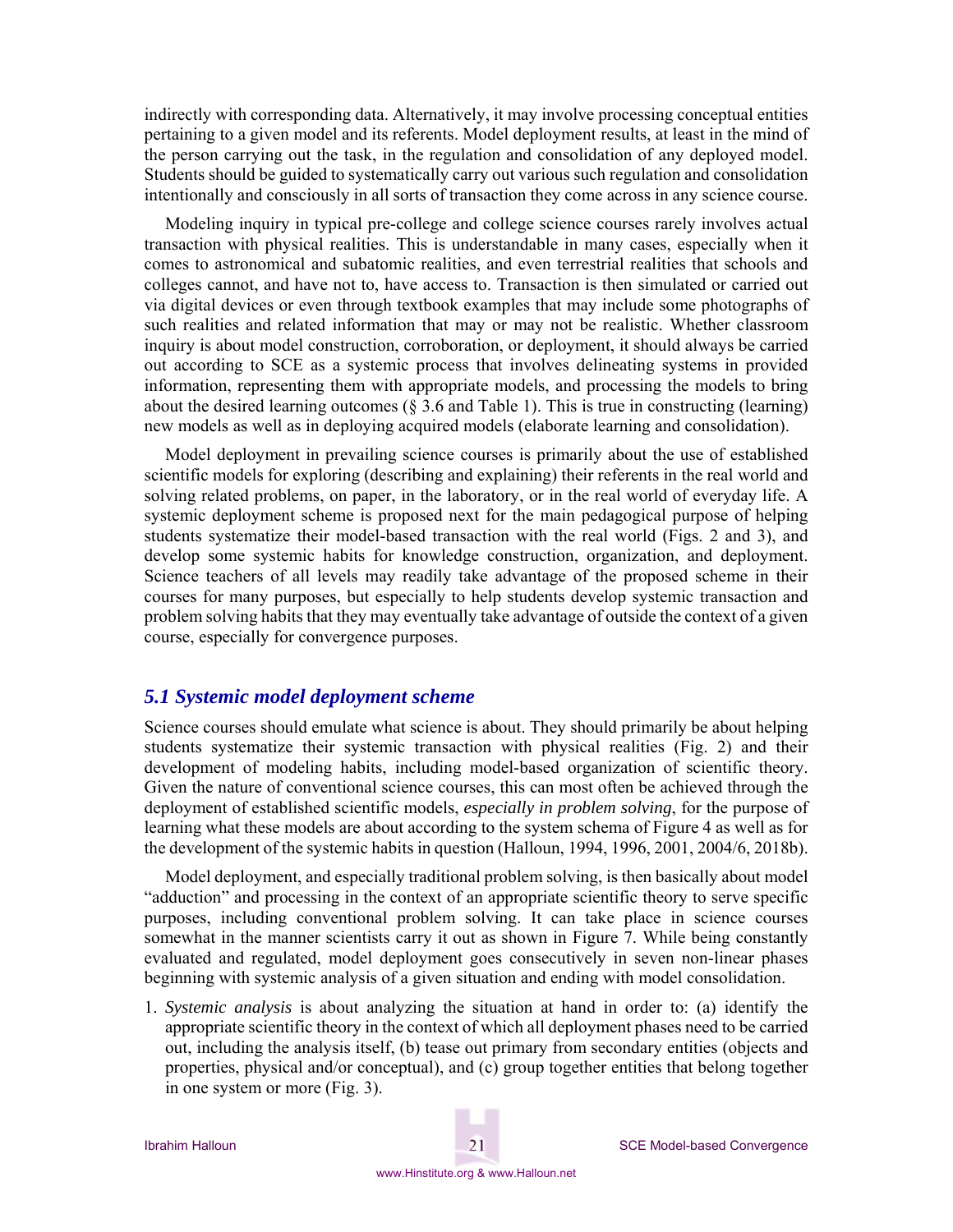

**Figure 7**. Systemic model deployment, problem solving included.

- 2. *Model adduction* is about choosing the appropriate model(s) that best represent the delineated systems from the repertoire of models in the chosen theory. This choice is implied primarily by the scope of each model  $(8, 3.3)$ .
- 3. *Systemic formulation* is about the choice from the constitution and performance dimensions of each model  $(\S$  3.4 and 3.5) of appropriate conceptions (concepts, laws and other theoretical statements) that represent best the selected primary entities and relationships among them in the make-up of a given system. Systemic formulation may involve making certain assumptions about primary entities and relationships. It takes place in an appropriate reference system.
- 4. *Mathematical formulation* is about the depiction of chosen conceptions and statements made before with appropriate mathematical representations (algebraic symbols and equations, geometric icons and diagrams, graphical representations, etc.) and turning the adduced scientific model(s) into mathematical model(s).
- 5. *Systemic processing* is about analyzing and running the model(s) formulated so far (the *conceptual image* constructed in the prior three phases) in order to serve the purposes of model deployment.
- 6. *Output and interpretation* is about reaching the desired results (e.g., solution to a given problem and answers to certain questions), interpreting the results for the originally set purposes and extrapolating them beyond these purposes to regulate deployed model(s) in any of the four schematic dimension s (Fig. 4).
- 7. *Model consolidation* is about integrating the regulated model, along with all learned lessons, with prior knowledge and especially with other models in the same scientific theory, and with related learning outcomes and competencies already in memory (§ 3.6).

The model deployment scheme is sequential in the sense that no phase can be reached without going through prior phases. However, the scheme is *not* linear in at least two respects. First, some phases, like systemic and mathematical formulation, may be carried out concurrently. Second, and as evaluation may deem it necessary, one may at any time go back to previous phases as indicated by the solid curved arrow in Figure 7 and reiterate the process from where it was retaken in order to regulate partly or entirely the work carried out so far.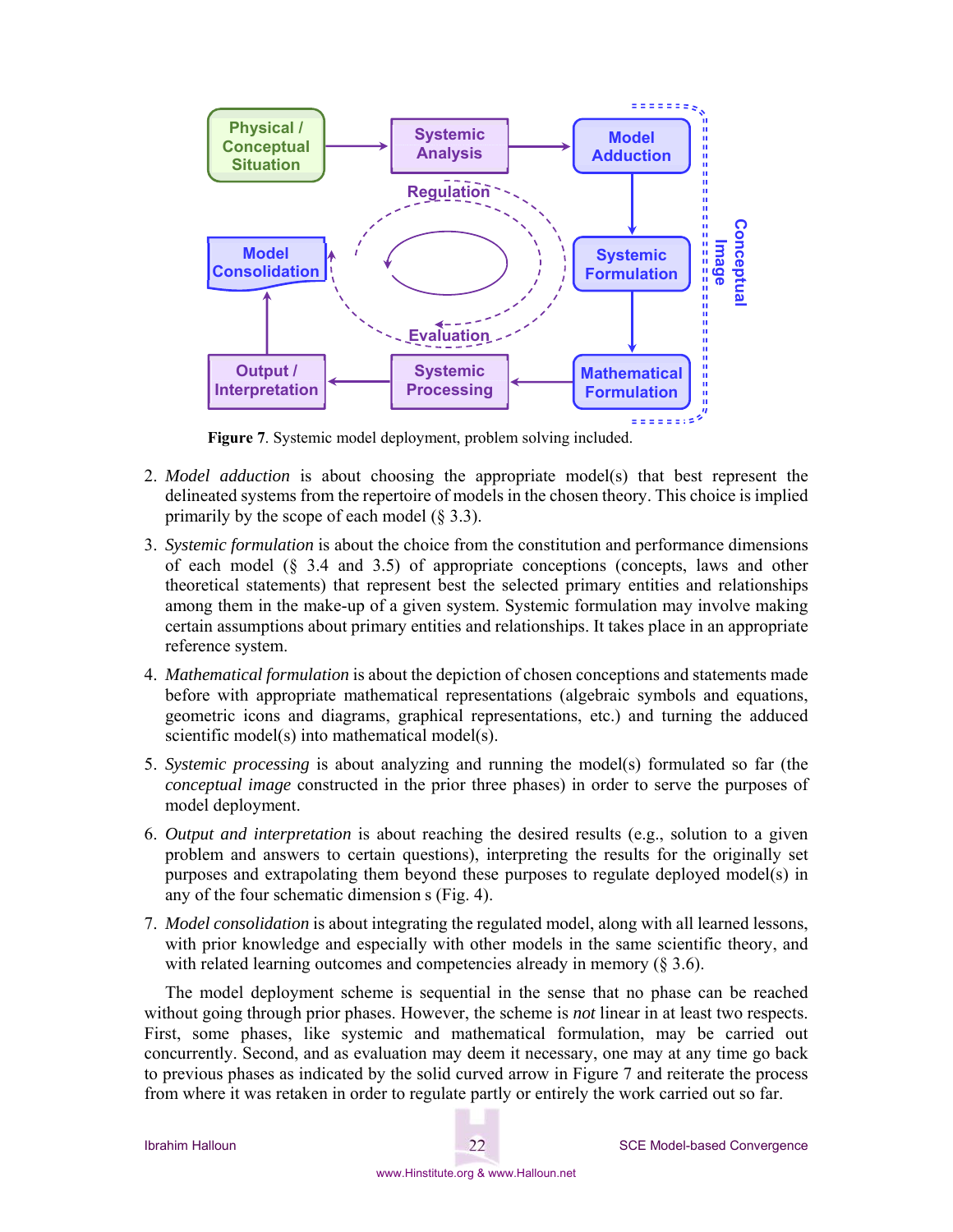## *5.2 Model deployment as model construction in systemic learning cycles*

The same scheme of Figure 7 may be adapted to model construction, i.e., to help students construct, in accordance with the system schema of Figure 4 and Table 1, a new scientific model that they have not encountered before. The only major change would be in phase 2 of the scheme where model adduction would not consist of bringing in an appropriate scientific model from the student repertoire of models. Instead, and subsequent to the systemic analysis phase that would show that no model in the repertoire in question is appropriate for the situation at hand, students would be guided to realize that the situation in question corresponds to a new pattern that requires the construction of an entirely new model in the context of the appropriate scientific theory. The same approach would be followed when students are guided to transform a subsidiary model (Table 2) into a more comprehensive model, or even to develop any aspect still missing in a model constructed before.

Model deployment is carried out under SCE as an integral part of model construction, or simply as model construction, and not as an instructional phase that follows, or that follows from, model construction. Under conventional instruction of lecture and demonstration, and following Bloom's taxonomy of educational objectives and some learning cycles proposed in the literature, certain conceptions are first introduced by the teacher and subsequently "applied" and then deployed in the larger sense. Bloom's pedagogical philosophy assumes that "knowledge" and "comprehension" of course materials precedes "application" of such materials in simple situations and subsequent more involved deployment requiring "higher order thinking skills", namely analysis, synthesis, and evaluation or creativity (Anderson et al., 2001; Bloom, 1956). Notwithstanding the fact that Bloom's hierarchy of educational objectives is significantly flawed (Halloun, 2018c), according to SCE, model deployment should not be distinguished from model construction, at least not in science courses where model deployment is restricted to exploratory tasks of description and explanation, and prediction of the state of certain entities. Every model deployment task is a task of continuous model regulation, elaboration, and consolidation. Elaboration is about the development of new aspects in any schematic dimension of the model, from scope to constitution and performance, and even the scientific theory in the framework of which all modeling tasks get performed.

Model deployment "as" model construction/consolidation is systematically carried out in systemic learning cycles described elsewhere (Halloun, 2001, 2004/6, 2007). A *systemic learning cycle* in science courses is an experiential modeling cycle carried out in line with the scheme of Figure 7. Each cycle is devoted to the comprehensive construction (deployment included) of a given scientific model in accordance with the system schema of Figure 4. The cycle is experiential in the sense that it continuously involves direct or indirect transaction with physical referents of the model (Halloun, 2018b, 2019b), at least until students become capable of taking the model to new horizons in disconnection with the physical world. A cycle begins with relatively simple experiential tasks that may be dedicated to the construction and/or consolidation of particular subsidiary models (Table 2). The cycle is then reiterated as often as necessary, with tasks of increasing complexity, until the target model is appropriately developed and integrated meaningfully and productively in the respective scientific theory.

## **6. Model-based convergence in science education**

Science education lends itself better than other educational fields to convergence, and especially differential convergence, among different branches within a given scientific discipline and from different disciplines, mostly because of the model-based epistemology and modeling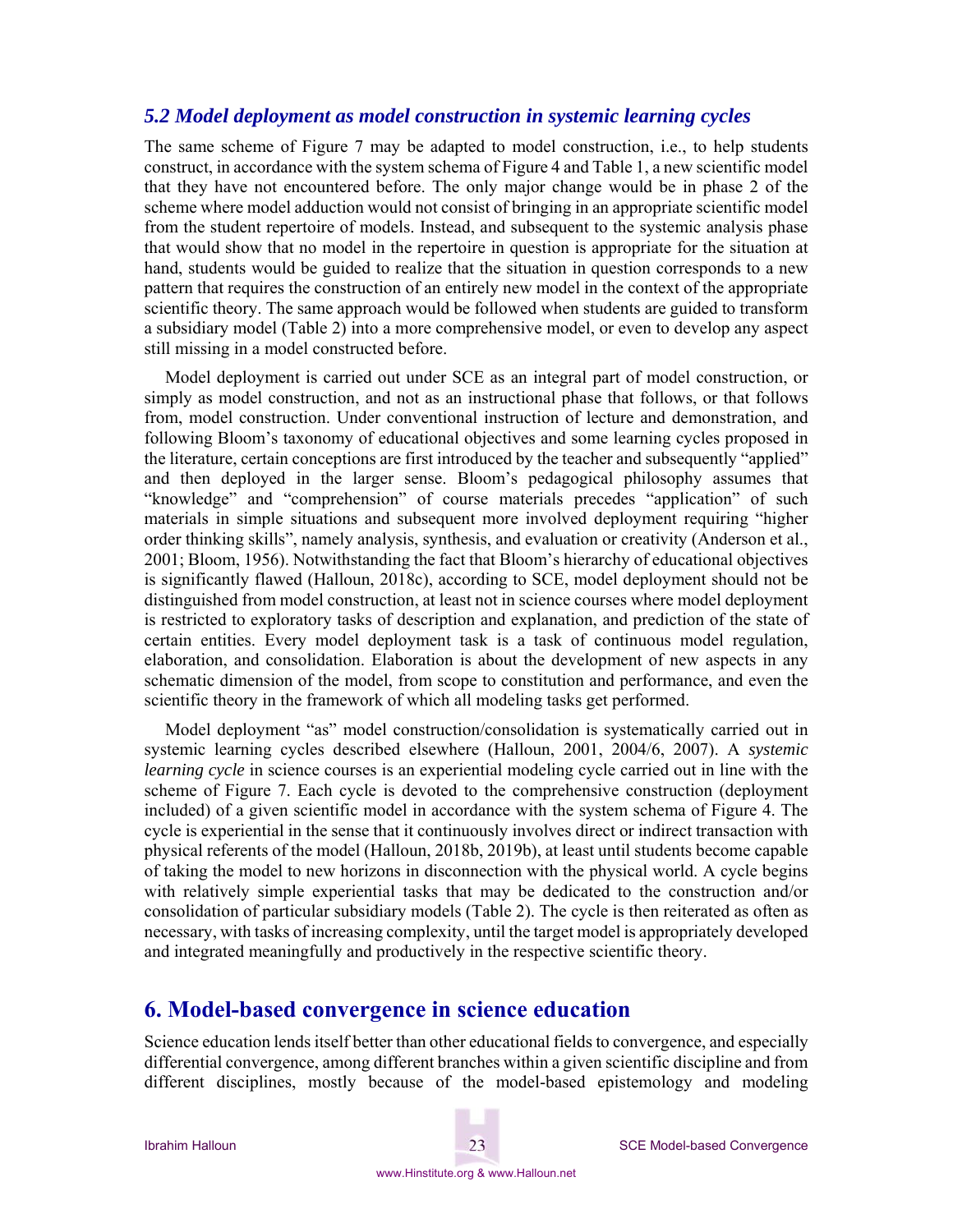methodology that are common to all scientific disciplines. Furthermore, science deals with physical systems and patterns many of which pertain to everyday life and make the object of different disciplines within and outside science all the way to arts and literature. Take the very simple examples of day and night cycle and the change of seasons at any spot on our globe. These patterns have long made the object of, say, physics and geography, to mention a few, as well as many literary and artistic works. The system schema of Figure 4 may serve to analyze and subsequently synthesize together or converge in one modality or another a variety of scientific and non-scientific works pertaining to the two patterns in question (Halloun, 2019a).

Any science course thus readily lends itself to convergence through the construction of models of constituents coming from traditionally distinct disciplines, and of scope and performance spanning a variety of such disciplines in relation to everyday life. This helps bringing coherence and consistency within and among disciplines, and facilitates transfer across disciplines and to everyday life. SCE was conceived to the latter end, especially through purposeful differential convergence in education at all levels, gradually the different modalities distinguished in § 1.3 and ultimately reaching crossdisciplinarity in secondary education and transdisciplinarity in tertiary education (Halloun, 2020b).

Systemic Cognition and Education (SCE) is in itself a pedagogical framework situated at the borderline of crossdisciplinarity and transdisciplinarity. It came about from bridging primarily the following fields: Cognition, educational neuroscience (or Mind, Brain, and Education), philosophy of science, and education. SCE can be traced back to this author's work on modeling theory in science education (Halloun, 2001, 2004/6, 2007, 2011, and related research cited therein and going back to the early eighties of the past century). SCE *emerges* in many respects from the mentioned fields, like in its philosophical and pedagogical tenets and its system schema (Fig. 4). Yet it also *transcends* them in other respects, like in its taxonomy and evolution stages (Halloun, 2004/6, 2017, 2019b, 2020a).

The reader is invited to keep two important points in mind throughout the following discussion of the conditions and advantages of model-based convergence in science education. First, convergence we are calling for is differential convergence among scientific and nonscientific disciplines in the sense discussed above in  $\S$  1.3. Second, convergence is meant to take place in the confinements of disciplinary education wherever this is the case. Teachers of different discipline-based courses are called upon to work together on defining issues in their community that can be: (a) tackled only through convergence of their respective disciplines, and (b) feasibly handled by their students. Recommendations on how teachers can handle such convergence projects related to everyday life are provided elsewhere (Halloun, 2020b).

For model-based convergence to be achieved successfully in science education, and subsequently between scientific and non-scientific disciplines, it should explicitly account for all systemic aspects discussed or alluded to above. In particular, it should account for the following aspects:

- 1. *Systemic frameworks*. Science curricula of all levels should be designed, implemented, and continuously evaluated and regulated under coherent systemic frameworks like SCE. Such frameworks should include common cognitive and pedagogical tenets, principles, and rules that lead to the systematization, across science courses of different nature and level, of identifying, investigating, and taking advantage of systems and patterns in the physical world.
- 2. *Model-centered, middle-out course design*. The content of any science course should be designed not around individual conceptions (concepts, laws, and other relations among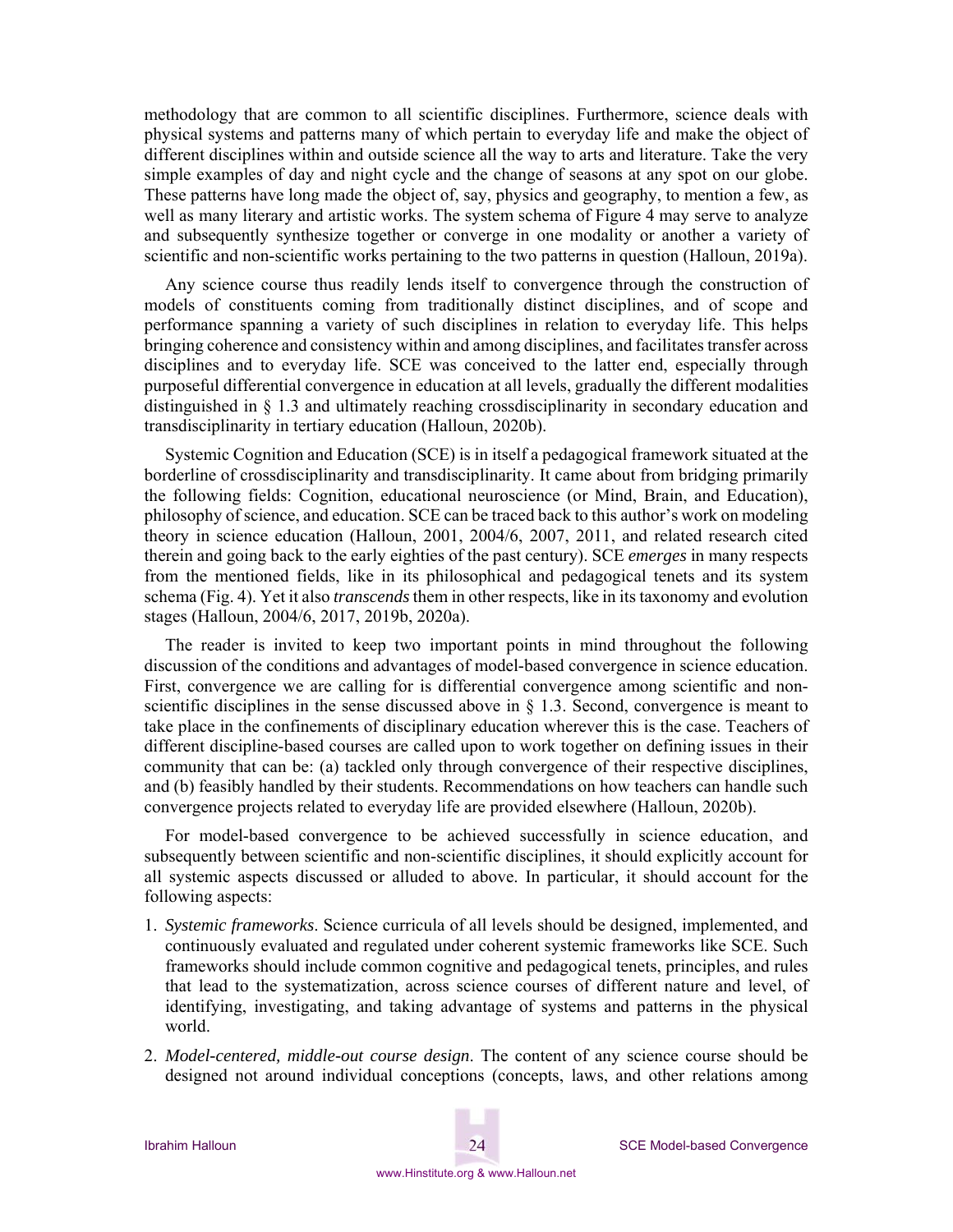concepts), but around scientific models with clear correspondence to patterns in the structure and/or behavior of physical systems. Models should then provide the context to develop individual conceptions only when needed for model construction, and not for their own sake, and the vehicle for middle-out conceptualization and coherence of conceptions and scientific theory (Fig. 5). As often as possible, students should be required to deal with convergent models (and physical systems) and guided to do so following explicit rules of correspondence to the real world and to different disciplines. In the process of all the above, students should be explicitly guided to develop necessary rational and sensorimotor skills, and all that is needed to relate models or even conceptions to each other. Developing student competencies to build model-based intra- and inter-disciplinary bridges should be a constant concern in any science course.

- 3. *Comprehensive system schema*. The system schema of Figure 4 should be thoroughly used in defining any system, and especially in constructing any scientific model. All four dimensions should be attended to explicitly in course work with a special attention to the scope and certain constitution facets of any given model (or physical system). Students often have difficulty identifying the proper model(s) and conceptions for dealing with a given situation, primarily because they are not explicitly taught what a model or conception is good for and under what conditions. Moreover, in the event of a successful model choice, and because they are not taught how to do so explicitly, students often have trouble teasing out primary from secondary constituents and agents in model composition and environment respectively. This leads them to missing some primary entities and properties in model constitution and/or to bringing to the scene secondary and superfluous aspects that do not belong to the model in place.
- 4. *Systematic model deployment*. Model deployment should be systematically carried out in accordance with explicitly laid out schemes like the one of Figure 7. Students need to be guided to develop their own prescriptive, step-by-step approach to this end, and especially to devise ways and develop the habit to continuously evaluate and regulate their own content and process knowledge. Any given scheme should be extrapolated to cover all modeling processes of Figure 3, especially in a convergence perspective. For all practical purposes, it is advised that construction and deployment of any new scientific model begin with a related subsidiary model in the context of a limited number of physical realities (Table 2), preferably familiar ones, if any. As student transaction ability evolves to allow referent diversification and context-free modeling processes, modeling inquiry with the same pattern and model can then gradually evolve to encompass more and more novel physical referents, and transform the subsidiary model(s) of limited scope, constitution, and performance, into the target model with the full fledge schematic dimensions (Fig. 4).
- 5. *Experiential learning ecology.* All the above can be most efficiently achieved when students are engaged, as often as possible, in direct or simulated transaction with physical realities in line with Figures 2 and 3, with the primary purpose of systematically identifying and modeling patterns in the structure and behavior of well-delineated physical systems, from the subatomic level to the galactic scale. This purpose should be served not only for its own sake and the worthy sake of helping students develop scientific episteme and habits of mind, but more importantly for the prime sake of empowering students with systemic profiles as discussed in the following section.
- 6. *Assessment as learning.* Assessment under SCE is a systemic endeavor that comes about as an integral part of model construction and deployment. As such, assessment is not an end by itself, and does not culminate with a grade assigned to decide the fate of students. It is rather means to a more worthy end: to systematize systemic learning of course materials and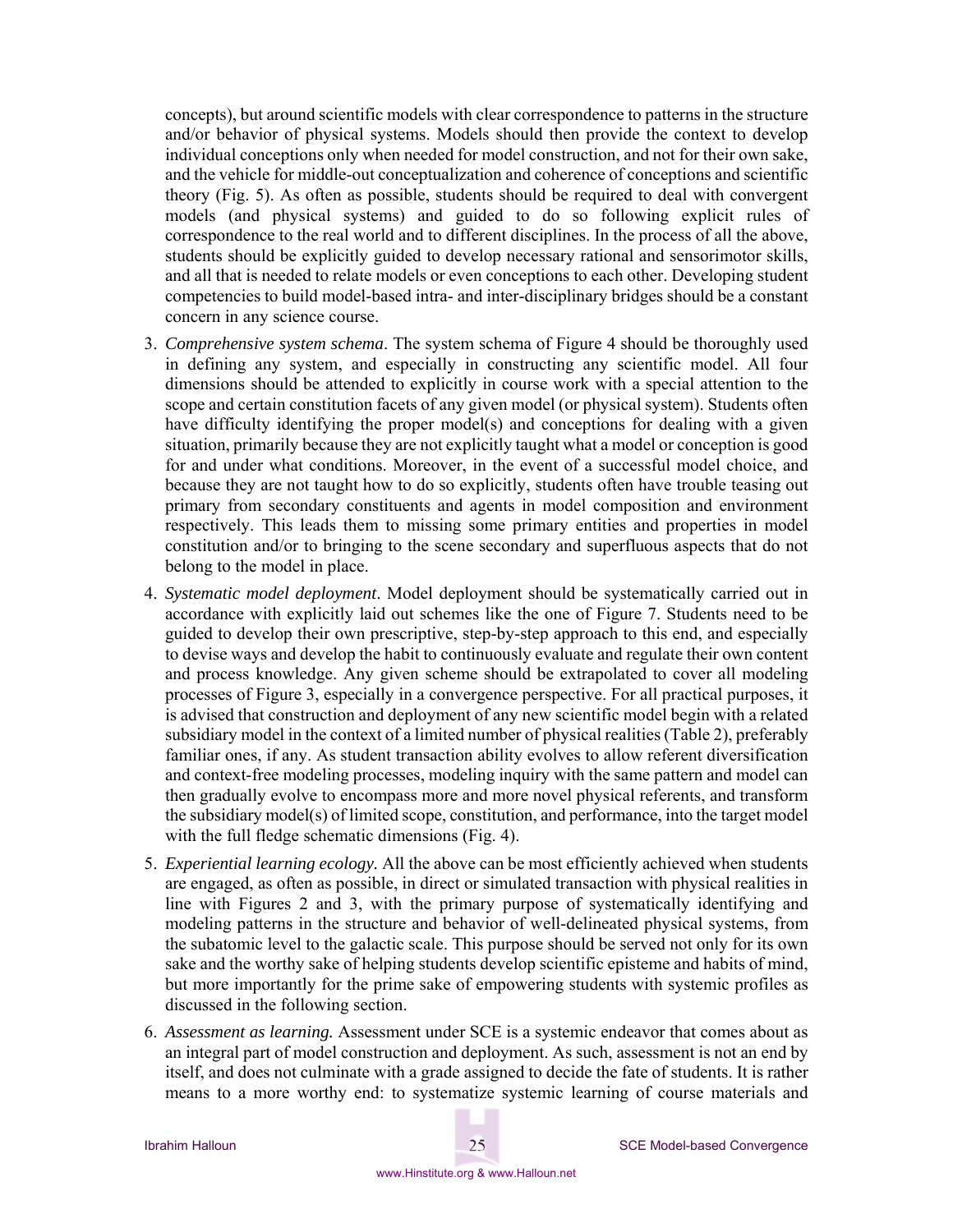development of student profiles. Three assessment modalities may be distinguished in education: assessment "of" learning, assessment "for" learning, and assessment "as" learning, with the last modality as most important and the first two at its service. The first modality is about ascertaining student achievement for accountability purposes, and the second, about diagnosing student knowledge state for guiding learning and instruction. Both modalities are underlined by the assumption that, in an assessment task, students retrieve ascertained knowledge from memory and *re*produce it exactly as it used to be stored there. Research in neuroscience reveals that this is far from being the case, and that students actually regulate and change stored knowledge in the process of retrieving it and adapting it to the task at hand (Kandel et al., 2013; Markant et al., 2016). Assessment thus becomes an opportunity to develop student knowledge state, i.e., a learning opportunity, whence assessment "as" learning (NASEM, 2017). It especially becomes an opportunity to help students: (a) consolidate what they have already learned about specific model(s) along every facet of the four dimensions of the system schema, and in accordance with all four dimensions of SCE taxonomy  $(8, 3.6)$ , and (b) extrapolate their content and process knowledge, their competencies, to new contexts in order to expand model scope and output, and eventually all other facets of the system schema.

- 7. *Personal benefit conviction*. Students axio-affective traits (§ 3.6) should be a conscious and purposeful concern in any science course. Above all, student motivation should be of prime concern to teachers and curriculum developers. Otherwise, and as the plethora of research continues to show for more than half a century now, students will end up learning science loosely and by rote, thus failing to sustain meaningful and productive knowledge in long term memory. The situation can be turned around when students take ownership and control of their learning ecology after they realize the *need* to develop scientific conceptions and skills, especially in a convergence perspective, and recognize in doing so a *personal added value* in two respects, cognitive and practical. In cognitive respects, students should be brought to appreciate the ensuing benefit of continuously answering new questions and solving new problems while bringing coherence and consistency to a wider and wider network of content and process knowledge. Students would be brought to do so convincingly when questions and problems are about practical everyday life situations that matter to their personal and collective welfare and success outside the confinement of school.
- 8. *Mind and brain alignment*. Mastering various modeling processes and developing crossdisciplinary and transdisciplinary competencies can be brought about only gradually, and as determined by individuals' natural cognitive and physical evolution. The evolution<sup>3</sup> in question is a nature-nurture, brain-mind, product determined primarily by: (a) the biological evolution of people's sensorimotor and cerebral systems, and (b) their experience in carrying out transactions with physical realities along the lines of Figures 2 and 3. Cognitive demands (Box 1) for any model and any experiential learning activity need thus to be carefully identified in the context of the model hierarchy and thresholds of Figure 6 in order to determine what can reasonably be expected of students at any point of instruction. Subsidiary models like those presented in Table 2 can serve to engage students in the gradual development of any desired model.

<sup>&</sup>lt;sup>3</sup> As per Piagetian theory, there are times, and this is more often the case than not, when students cannot develop certain conceptions, skills, and axio-affective traits unless they have reached a certain level of cerebral growth determined naturally by students' age. In contrast, and as per Vygotskian theory, there are times, and this far less often the case than before, when students can and have to develop certain conceptions and skills in order to induce cerebral development. According to SCE, student systemic profiles evolve in five stages that can readily accommodate the gradual evolution of model-based convergence toward transdisciplinarity (Halloun, 2018c).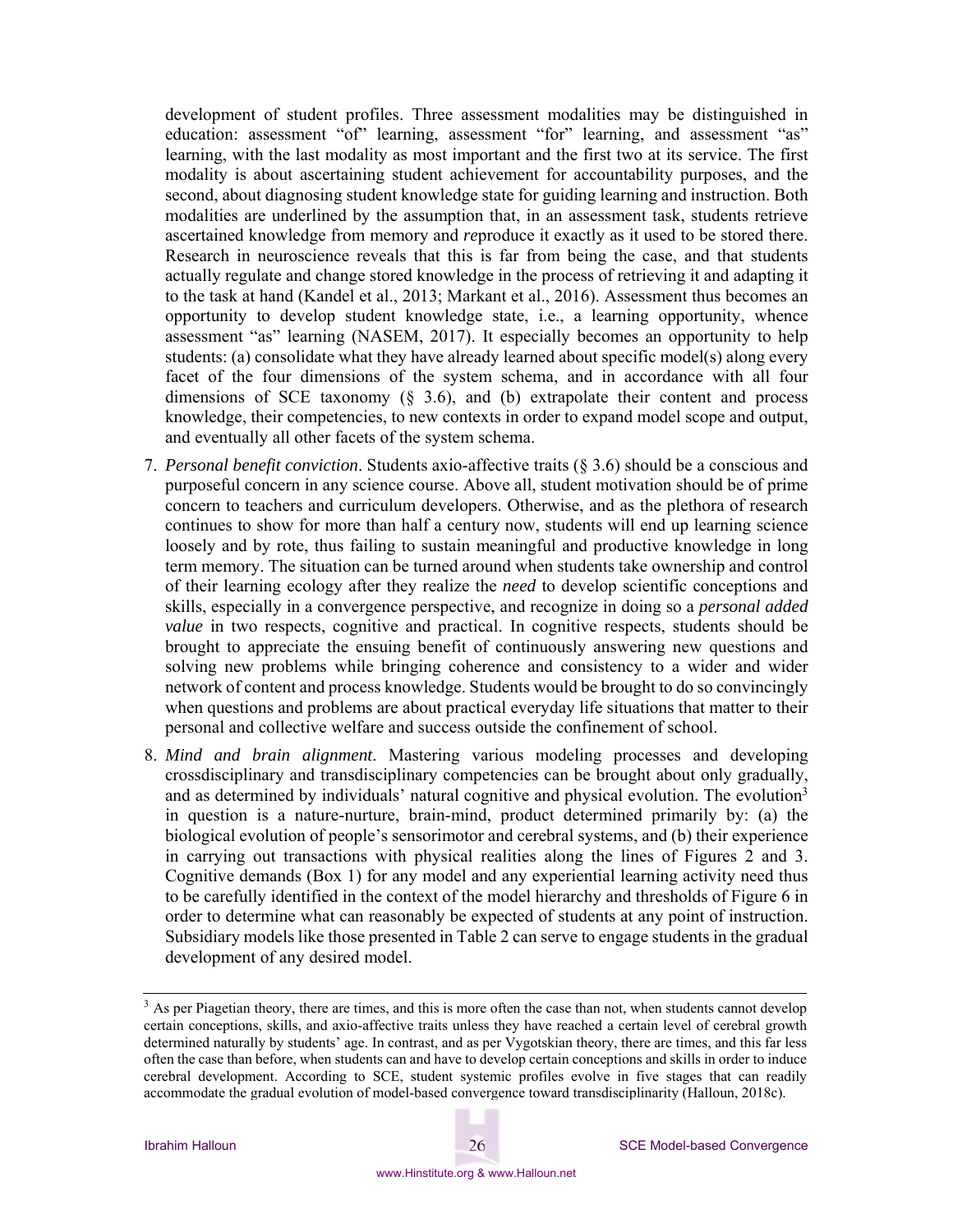## **7. Model-based convergence for systemic student profiles**

Models and modeling in the framework of Systemic Cognition and Education help bring epistemic coherence to students' content knowledge and methodological consistency to their knowledge construction and deployment processes, within science courses and across other courses and everyday life. Such systemic pedagogy thus helps students systematize their learning habits and their transaction with the real world (Fig. 2), and come out of every learning experience with meaningful and sustainable knowledge that they can systemically deploy in creative and innovative ways outside the context of any experience in which they have been already involved (Halloun, 2007, 2011). The pedagogy in question thus readily and feasibly allows for convergence, and especially crossdisciplinarity and transdisciplinarity, among various disciplines within science and between science and other fields.

Model-based convergence brings about many advantages to science education and education at large, and thus to individual student profiles. Some advantages are primarily due to the systemic nature of scientific models, others to convergence, especially as we get closer to crossand then trans-disciplinarity. Major systemic advantages discussed or alluded to above include:

- 1. *Ontological-epistemological consistency*. Our transaction with any physical reality involves continuous negotiations between the reality in question and the corresponding conceptual image in our mind in ways that lead to change in knowledge already stored in our memories (Fig. 2). Such negotiations are most effective and meaningful, and the resulting conceptual image most accessible and most productive in subsequent transactions when there is some sort of isomorphism between reality and image (Halloun, 2004/6, 2017, and references therein). This may be achieved when reality and image are both treated as systems, and deliberate mapping between the two is explicitly done at the level of scope, constitution, and performance (mainly relative to primary referent(s) morphological and phenomenological aspects in the latter two respects), under a systemic framework like SCE. Consistency would then be maintained from an ontological perspective between physical realities and corresponding conceptual images (in accordance with the system schema), as well from a related epistemological perspective with and within related knowledge in our memories. Such consistency has the advantage of optimizing the process and outcome of our transactions with the real world, and especially our access to and deployment of necessary knowledge already in memory during the transactions and beyond.
- 2. *Order in our thoughts and actions*. Such order begins by concentrating on patterns in both the physical world and the conceptual realm of our memories, and revealing patterns systematically in the former world through a systemic worldview. Our long-term memories consist of conceptual patterns sustained in neurological patterns in our brain, and no new knowledge (no new conceptual image) can make its way to long-term memory, and subsequently accessed there, unless it can be readily integrated with existing conceptual patterns by concerned neurological patterns (Halloun, 2017, 2019b, and references therein). Pattern-based conceptual order in our memories and thoughts leading to practical sensorimotor order in our perceptions and physical actions is best ensured through systematic recourse to systemism.
- 3. *Plasticity and dynamism*. Scientific models are plastic in their constitution and dynamic in their performance, and so are all sorts of systems under SCE. No scientific model is absolute and final. Its constitution is constantly regulated, its performance constantly enhanced, at least in precision and approximations, and its scope constantly refined as a consequence. The same is true about conceptual systems in our memories. Our mind and brain are plastic and dynamic in nature. They continuously evolve, whether or not engaged in experiential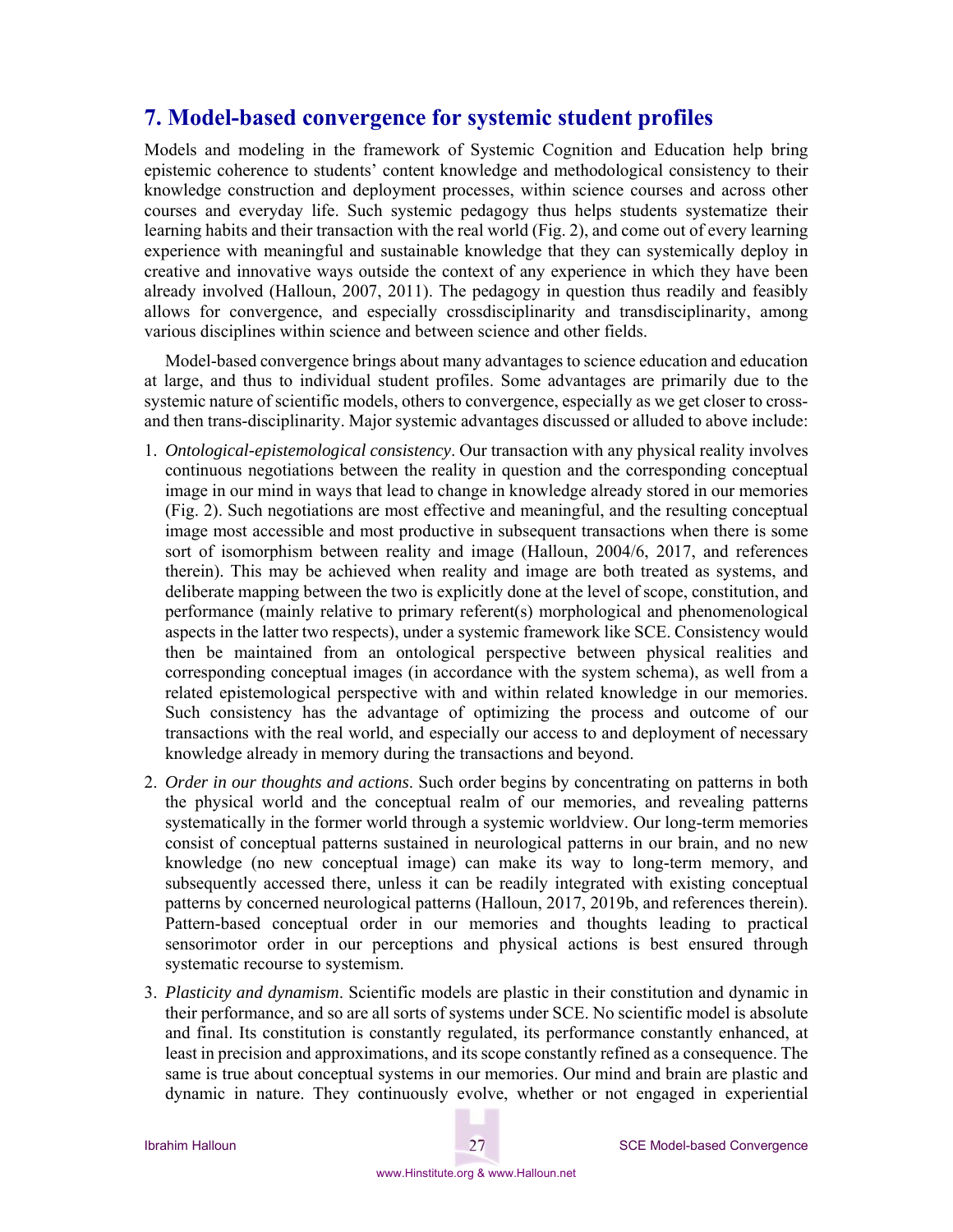transactions with the physical world, thanks primarily to the inherent dynamism of neural networks that keep working for more and better associations within and between different cerebral areas (*ibid*). Such mental and especially cerebral dynamism and plasticity endows us with potentials for lifelong learning and continuous knowledge evolution, evolution that is optimized when carried out systematically with a systemic worldview.

- 4. *Holism*. Holism is, for us, about the added value that a system as a whole brings to its constituents and the surrounding environment. A system is *holistic* in the sense that, as a *whole*, it is more than the sum of its parts, and those parts gain their full significance only as system constituents, just like a heap of stones gain significance when used to build a house. The system has *emergent properties* (e.g., the shape of a house) and *synergetic functions* (e.g., dwelling) that no constituent (a stone) possessed individually before. The two holistic features may not be attributed to individual parts and may not be fully understood and appreciated by simply breaking the system into such parts (by analysis or following a reductionist approach). Subsequently, a systemic worldview opens up new horizons for us and takes us to new frontiers that may be neither conceived nor accessible outside such worldview. Take, for instance, the Newtonian theory of mechanics. Newton had it originally conceived and his first disciples deployed in support of the Copernican planetary system. Newtonian models and theory have subsequently evolved to describe and explain the translation of terrestrial objects down to the atomic scale. Euler followed by an extrapolation of the theory in question to describe and explain the rotation of all sorts of physical objects. Both Newtonian and Eulerian theories have then enabled us to "discover" new planetary systems and galaxies in the universe and invent physical artifacts (new technological systems), all of which were not originally thought of in the two theories and their models, but which could not have been possible without such systemic constructs.
- 5. *Convergence*. A systemic worldview facilitates convergence of various disciplines within and with science, in both academia and the job market, especially convergence between traditionally distinct scientific and vocational and technical fields. SCE was originally conceived to allow for such convergence in education at all levels, and to empower students, especially university graduates, with systemic profiles for smooth induction in modern day society and job market (Halloun, 2017, 2018a, 2019a, 2020a).

Convergence may be brought about in different modalities along appropriate progress or evolution tracks in K-12, with crossdisciplinarity as the ultimate modality in significance and end. In science education, and education in general, convergence can and should be gradually carried out, beginning in the early years with the preservation of the paradigmatic identity and integrity of individual disciplines, and ending in tertiary education with the transcendence of converging disciplines in all respects, i.e., with transdisciplinarity. With such ultimate end of student evolution in mind, many advantages can be realized including the following (*ibid*):

- 1. *Systematization*. Crossdisciplinarity encompasses and surpasses preceding convergence modalities. When held in K-12 as a common ultimate goal, a common long-term vision, under systemic pedagogical frameworks, it helps maintaining epistemic, cognitive, and pedagogic consistency across various courses and grade levels, and drives teachers and all concerned stakeholders to systematize their instructional tools and practices.
- 2. *Educational innovation*. When K-12 educational systems and curricula are designed under systemic frameworks like SCE and explicitly work for convergence among different disciplines with crossdisciplinarity as an ultimate end, they can readily provide for coming up with totally novel educational products and practices that transcend traditional divides within and between academic and other professional fields. Traditional divides can then be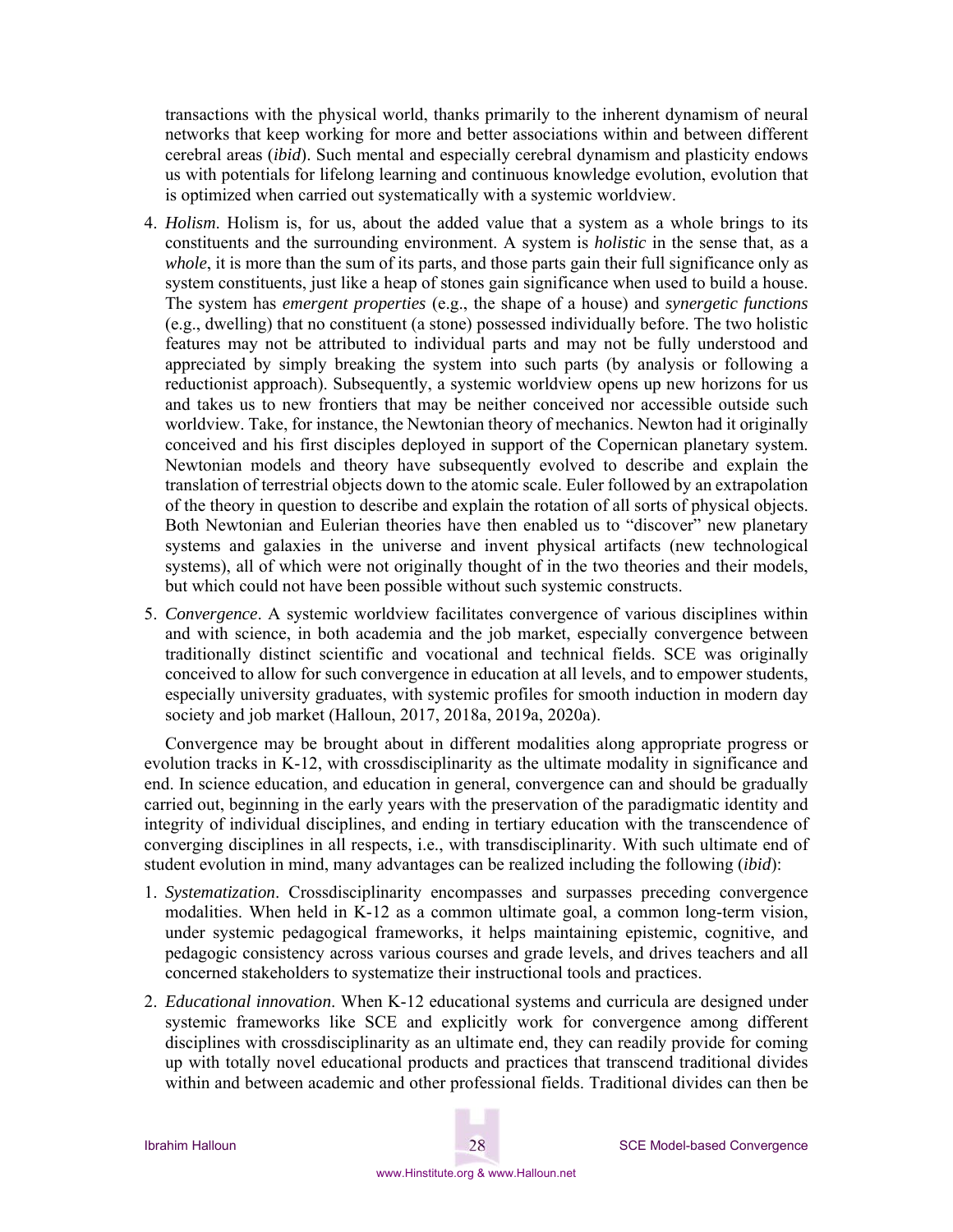transcended between general and vocational education, and primarily between science education on the one hand, and vocational and technical education on the other. Traditional academically focused science curricula, perhaps more than other curricula, are largely disconnected from present daily life and the job market, and can neither attract our students nor empower them for lifelong learning and success in the 21<sup>st</sup> century. Envisioned systems and curricula would turn things around and allow students and their schools to open up for global trends in our constantly evolving world and convincingly accommodate themselves for constructive engagement in this world.

- 3. *Aptness for the 21st century*. Crossdisciplinarity and transdisciplinarity work under ultimately new frameworks that are not a mere heterogeneous mix from existing paradigms but that may respectively *emerge* systemically from such paradigms or even *transcend* them altogether. This opens the door for creative and innovative practices and products, including emergent or entirely new disciplines and fields, that could not have been brought about otherwise, at least not as efficiently. Such transcendence is becoming more and more a solid reality in the job market and is thus badly needed in education to ensure sustainable educational systems and curricula that effectively meet the actual needs of individuals' growth and community development in the current century.
- 4. *Purposeful evaluation and regulation*. With systemic convergence that meets present and prospective realities of the century as a major educational premise, education stakeholders would be convinced to move out of their comfort zones and give up conventional rigid systems and one-size fits all curricula. They would then strive for educational systems and curricula that are plastic and dynamic enough to be continuously evaluated and regulated in order to meet the continuously changing requirements for induction and success in the workplace and every other aspect of modern life.
- 5. *Systemic student profiles*. All in all, systemic frameworks that work for convergence in education should bring about students with systemic profiles. Such profiles cover in their traits and competencies all four dimensions of the SCE taxonomy (§ 3.6) equitably and in ways to empower students with progressive minds, productive habits, profound knowledge, and principled conduct in all aspects of life, as called for in the 4P profiles of SCE (*ibid*). Profiles in question empower students for self-fulfillment, lifelong learning, and excellence in life, and turn them into well-rounded global citizens who live with and for a strong national identity, and who can contribute to significant sustainable development at the local and national levels.

In conclusion, model-based science education brings about many advantages to all stakeholders, especially to students at all levels. With their systemic nature and reference to patterns, scientific models come ontologically aligned with the structure and workings of the physical universe at all scales and, especially, of human mind and brain, thus providing realistic and efficient means of human transaction with physical realities. From an epistemological perspective, models offer many advantages. First, and among many other advantages, models are optimal means of coherent and efficient knowledge organization within and across disciplines, especially when conceived at the center of middle-out episteme between individual conceptions and scientific theory. Second, and foremost, scientific models come as the optimal vehicles of convergence within all scientific fields and disciplines, and between these and nonscientific fields when the latter, like the former, explicitly adopt in education systemic pedagogical frameworks like SCE to ensure coherence and consistency across all educational fields and grade levels. From a methodological perspective, modeling processes, and particularly model construction and deployment, are common and most important practices in

## www.Hinstitute.org & www.Halloun.net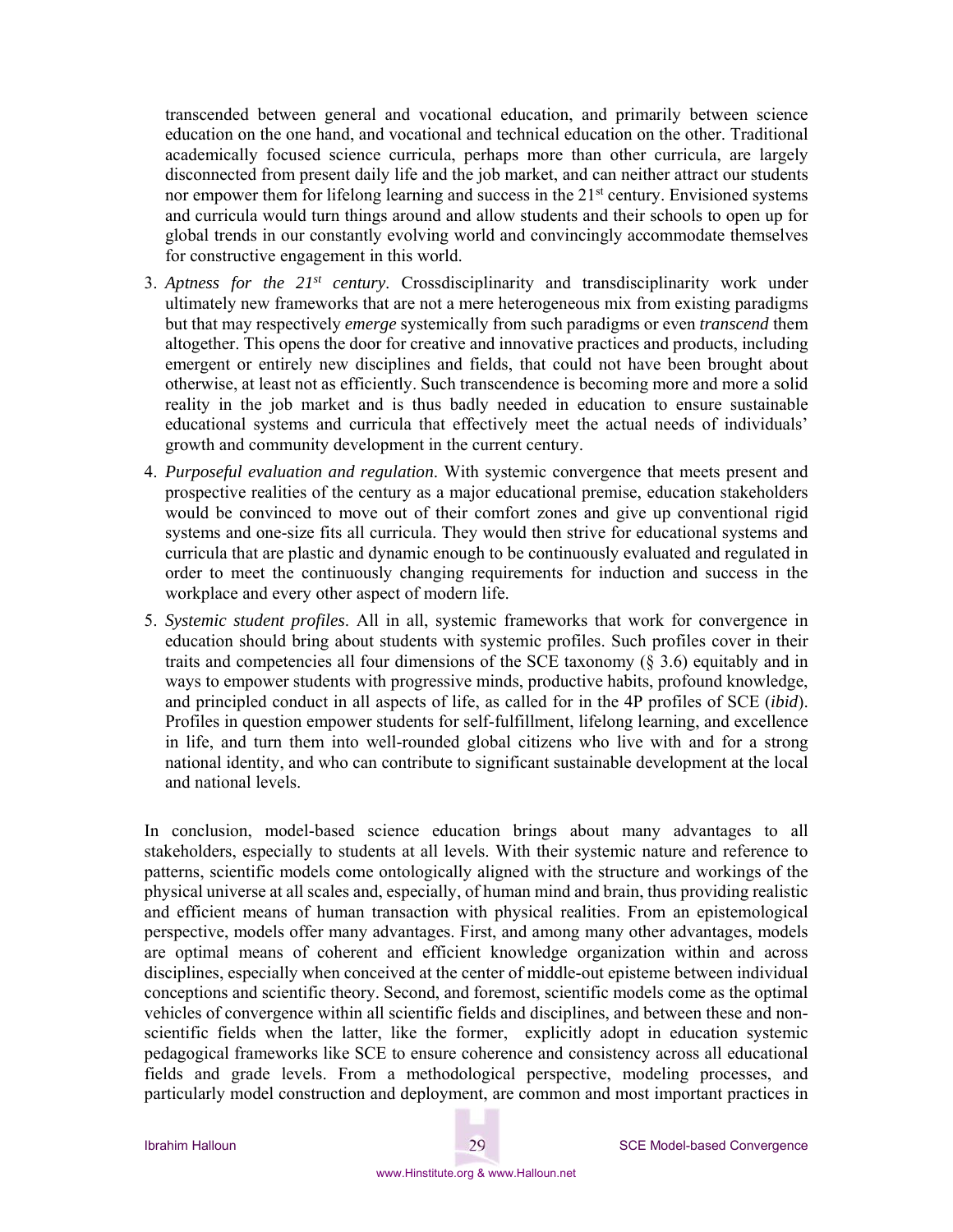various scientific fields. They help scientists and students alike systematize their transactions with the physical world and their quest for reliable, meaningful, and productive knowledge about this world. With systemic curricular convergence and modeling habits of mind, students, and especially college graduates, are empowered for efficient induction, creativity, and innovation in the workplace where novel, crossdisciplinary and transdisciplinary careers, products, and services are increasingly becoming the norm in present day.

Science teachers and developers of curricula and instructional materials, like students, cannot be left to implement systemic, model-based pedagogy on their own. They need, among others, didactic tools that help them explicitly, and with intensive prescriptive training and continuous support, put together and deploy programs of study and course materials in systematic, coherent, and consistent ways. The SCE system schema, taxonomy of learning outcomes, cognitive evolution thresholds, and model deployment scheme described in this paper are examples of such tools.

Curriculum developers, teachers, and other stakeholders are thus called to adopt systemic (model-based in science) convergence pedagogy like SCE in all their endeavors, from curriculum design to lesson planning and implementation, and from the design and management of classrooms and other facilities to the conception and use of various course materials and resources. Instructional practices should then focus on fulfilling individual students' needs for systemic learning outcomes and competencies as part of comprehensive student profile development along realistic evolution tracks. The entire educational enterprise would then envision empowering individual students for self-fulfillment, lifelong learning, and success, even excellence, at the personal and collective levels in various aspects of life, and not for merely passing exams of any level or scale.

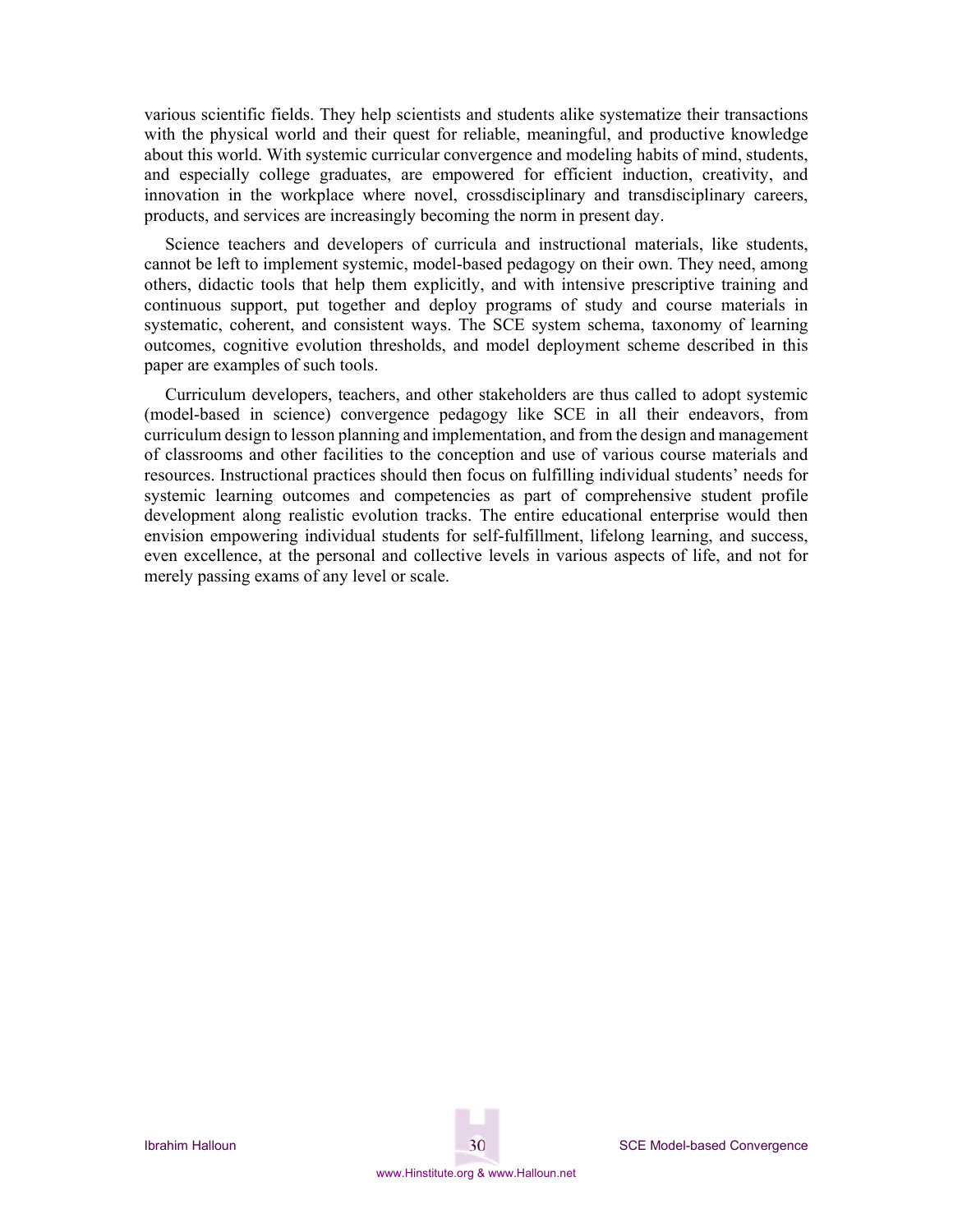#### **References**

- American Association for the Advancement of Science. (1993). *Benchmarks for Science Literacy. Project 2061*. New York, NY: Oxford University Press.
- American Association for the Advancement of Science. (1990). *Science for All Americans*. *Project 2061*. New York, NY: Oxford University Press.
- Anderson, L. W. (Ed.), R. Krathwohl, D. R. (Ed.), Airasian, P. W., Cruikshank, K. A., Mayer, R. E., Pintrich, P. R., Raths, J., & Wittrock, M. C. (2001). *A Taxonomy for Learning, Teaching, and Assessing: A Revision of Bloom's Taxonomy of Educational Objectives*. New York, NY: Longman.
- Assaraf, O. B-Z., & Orion, N. (2005). Development of system thinking skills in the context of earth system education. *Journal of Research in Science Teaching*, 42 (5), 518–560.
- Association of American Colleges and Universities. (2002). *Greater Expectations: A New Vision for Learning as a Nation Goes to College.* Washington, DC: AAC&U.
- Bachelard, G. (1949). *Le Rationnalisme Appliqué*. Paris : Quadrige (6<sup>th</sup> ed., 1986) / Presses Universitaires de France.
- Bachelard, G. (1934). *Le Nouvel Esprit Scientifique*. Paris: Quadrige (6<sup>th</sup> ed., 1999) / Presses Universitaires de France.
- Bement, A., Dutta, D., & Patil, L. (2015). *Educate to Innovate: Factors that Influence Innovation: Based on Input from Innovators and Stakeholders*. Washington, DC: National Academies Press.
- Bloom, B. S. (Ed.). (1956). *Taxonomy of Educational Objectives. The Classification of Educational Goals*. New York, NY: McKay.
- Bower, G.H., & Morrow, D.G. (1990). Mental models in narrative comprehension. *Science*, 247, 44– 48.
- Brennan, J., Broek, S., Durazzi, N., Kamphuis, B., Ranga, M., & Ryan, S. (2014). *Study on Innovation in Higher Education: Final Report.* Luxembourg: European Commission Directorate for Education and Training Study on Innovation in Higher Education.
- Bullock, B. (1979). The Use of Models to Teach Elementary Physics. *Physics Education,* 14, 312–317.
- Bunge, M. (2000). Systemism: the alternative to individualism and holism. *The Journal of Socio-Economics*, 29, 147–157.
- Bunge, M. (1983a). *Understanding the World.* Dordrecht: Reidel.
- Bunge, M. (1983b). *Exploring the World.* Dordrecht: Reidel.
- Bunge, M. (1979). *A World of Systems.* Dordrecht: Reidel.
- Bunge, M. (1973). *Method, Model and Matter.* Boston, MA: D. Reidel.
- Bunge, M. (1967). *Scientific Research I & II*. New York, NY: Springer-Verlag.
- Čančula, M. P., Planinšič, G., & Etkina, E. (2015). Analyzing patterns in experts' approaches to solving experimental problems. *American Journal of Physics*, 83 (4), 366–374.
- Casti, J. L. (1989). *Alternate Realities. Mathematical Models of Nature and Man*. New York, NY: Wiley-Interscience.
- Chi, M., Feltovich, P., & Glaser, R. (1981). Categorization and representation of physics problems by experts and novices. *Cognitive Science*, 5, 121–152.
- Clement, J. (1993). Using Bridging Analogies and Anchoring Intuitions to Deal with Students' Preconceptions in Physics. *Journal of Research in Science Teaching*, 30 (10), 1241–1257.
- Clement, J. (1989). Learning via model construction and criticism. In G. Glover, R. Ronning & C. Reynolds (Eds.), *Handbook of Creativity, Assessment, Theory and Research.* New York, NY: Plenum.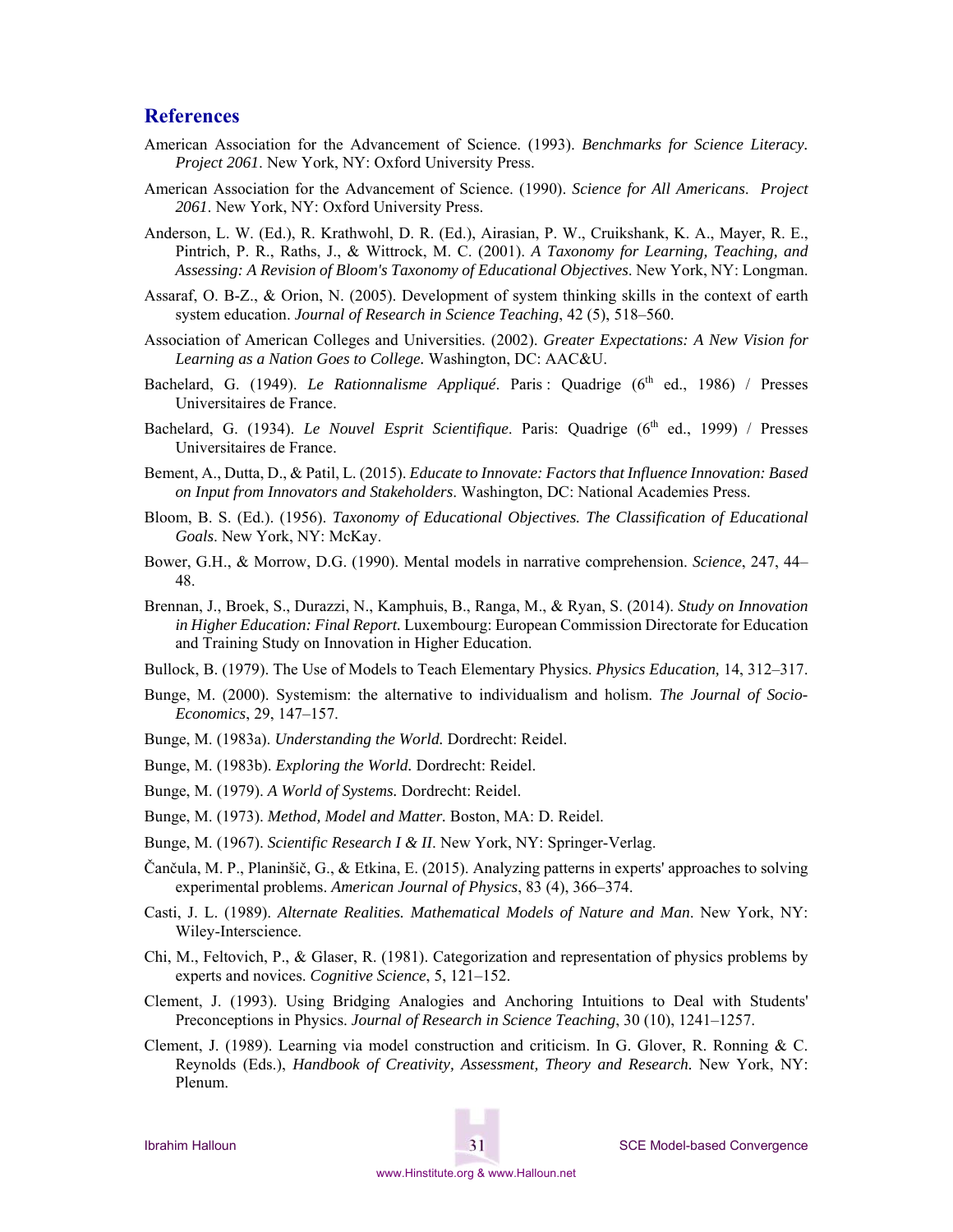- Develaki, M. (2006). The model-based view of scientific theories and the structuring of school science programs. *Science & Education*, 16 (7, 8), 725–749.
- Doerr, H. M. (1996). Integrating the study of Trigonometry, Vectors, and Force through Modeling. *School Science and Mathematics*, 96 (8), 407–418.
- Dominguez, A., De la Garza, J., & Zavala, G. (2015). Models and Modelling in an Integrated Physics and Mathematics Course. In G. A. Stillman, W. Blum, & M. Salett Biembengut (Eds.), *Mathematical Modelling in Education Research and Practice: Cultural, Social and Cognitive Influences. International Perspectives on the Teaching and Learning of Mathematical Modelling* (pp. 513–522). New York, NY: Springer.
- Erduran, S. (2001). Philosophy of Chemistry: An Emerging Field with Implications for Chemistry Education. *Science & Education*, 10 (6), 581–593.
- Garcia, P., Armstrong, R., & Zaman, M. H. (2014). Models of education in medicine, public health, and engineering. *Science,* 345 (6202), 1281–1283.
- Gee, B. (1978). Models as a pedagogical tool: Can we learn from Maxwell? *Physics Education*, 13*,*  287–291.
- Gentner, D., & Stevens A. L. (Eds.). (1983). *Mental Models.* Hillsdale, NJ: Lawrence Erlbaum.
- Giere, R.N. (1994). The cognitive structure of scientific theories. *Philosophy of Science*, 61*,* 276–296.
- Giere, R.N. (Ed.). (1992). *Cognitive Models of Science.* Minnesota Studies in the Philosophy of Science, Vol. XV. Minneapolis, MN: University of Minnesota Press.
- Giere, R. N. (1988). *Explaining Science: A Cognitive Approach.* Chicago, IL: University of Chicago Press.
- Gilbert, S. W. (1991). Model Building and a Definition of Science. *Journal of Research in Science Teaching*, 28 (1), 73–79.
- Glas, E. (2002). Klein's Model of Mathematical Creativity. *Science & Education*, 11 (1), 95–104.
- Goleman, D., & Senge, P. (2014, August 15). Educating for the bigger picture. *Education Week* Commentary, 34 (1).
- Hafner, R., & Stewart, J. (1995). Revising Explanatory Models to Accommodate Anomalous Genetic Phenomena: Problem Solving in the "Context of Discovery". *Science Education*, 79 (2), 111–146.
- Halloun, I. (2020a). *Systemic Cognition and Education: A synopsis*. Jounieh, Lebanon: H Institute.
- Halloun, I. (2020b). *Differential Convergence Education from Pluridisciplinarity to Transdisciplinarity*. Jounieh, Lebanon: H Institute.
- Halloun, I. (2019a). *Systemism: A synopsis*. Working paper. Jounieh, Lebanon: H Institute.
- Halloun, I. (2019b). Cognition and Education: A Bungean Systemic Perspective. In: M. Matthews (Ed.), *Mario Bunge: A Centenary Festschrift*, pp. 683-714. Cham, Switzerland: Springer.
- Halloun, I. (2018a). *Systemic convergence in education: A synopsis*. Working paper. Jounieh, Lebanon: H Institute.
- Halloun, I. (2018b). *Scientific models and modeling in the framework of Systemic Cognition and Education*. Working paper. Jounieh, LB: H Institute.
- Halloun, I. (2018c). *SCE Taxonomy of Learning Outcomes*. Working paper. Jounieh, Lebanon: H Institute.
- Halloun, I. (2017). *Mind, Brain, and Education: A systemic perspective*. Working paper. Jounieh, Lebanon: H Institute.
- Halloun, I. (2011). From modeling schemata to the profiling schema: Modeling across the curricula for Profile Shaping Education. In: Khine & Saleh (Eds), *Models and Modeling: Cognitive Tools for Scientific Inquiry*. (Models & Modeling in Science Education, Vol. 6, pp. 77–96). Boston, MA: Springer.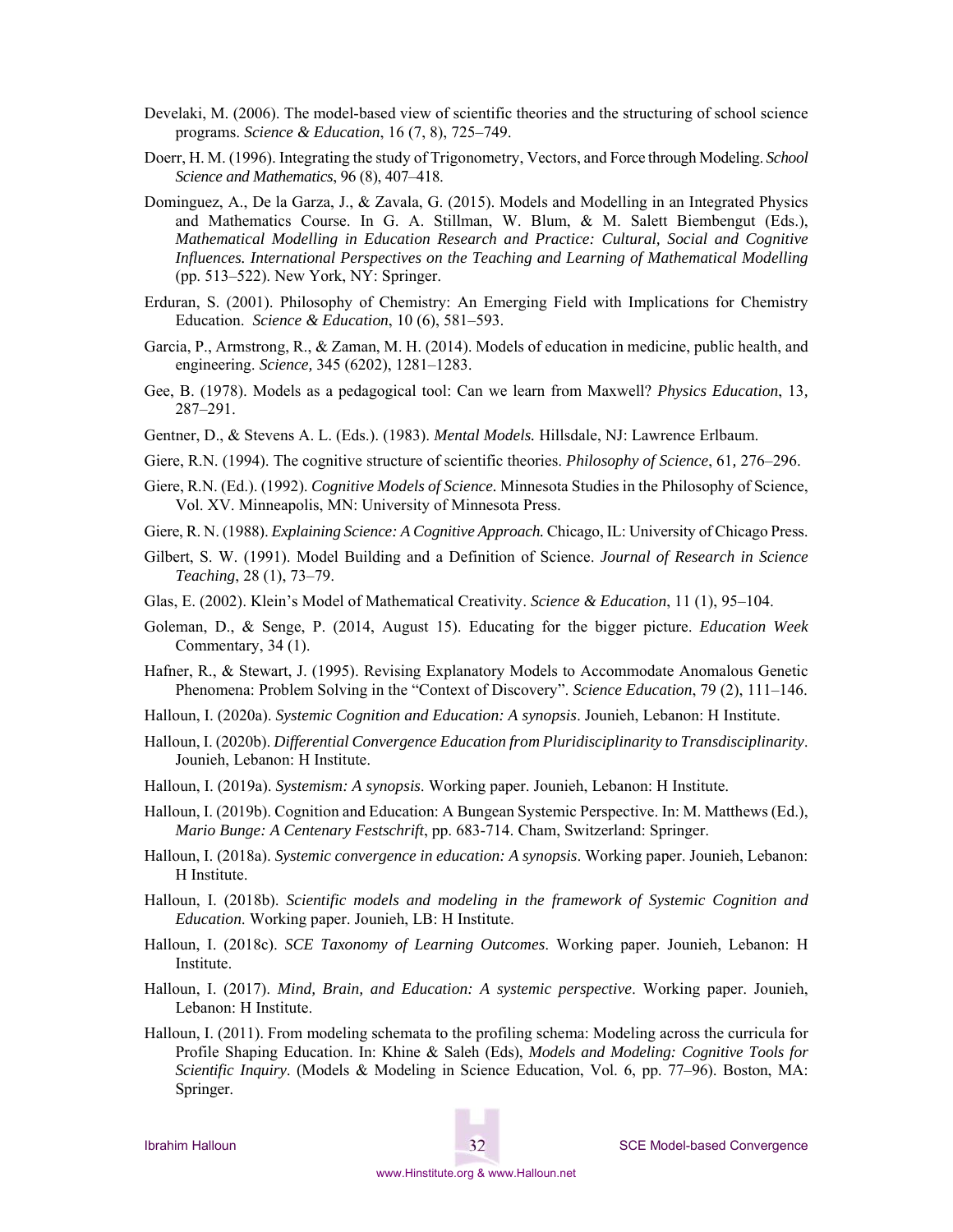Halloun, I. (2007). Mediated modeling in science education. *Science & Education*, 16 (7), 653–697.

- Halloun, I. (2004/6). *Modeling Theory in Science Education*. Dordrecht, Netherlands: Kluwer / Boston, MA: Springer.
- Halloun, I. (2001). *Apprentissage par Modélisation : La Physique Intelligible*. Beyrouth, Liban : Phoenix Series / Librairie du Liban Publishers.
- Halloun, I. (1996). Schematic Modeling for Meaningful Learning of Physics. *Journal of Research in Science Teaching,* 33 (9), 1019–1041.
- Halloun, I. (1994). Teaching Model Construction for Solving Physics Problems. *Recherches Pédagogiques,* 19*,* 5–17.
- Harré, R. (1978). Models in Science, *Physics Education*, 13 (5), 275–278.
- Harré, R. (1970). *The Principles of Scientific Thinking*. Chicago, IL: The University of Chicago Press.
- Hart Research Associates. (2015). *Falling Short? College Learning and Career Success.* Washington, DC: Hart Research Associates.
- Hart Research Associates. (2013). *It Takes more than a Major: Employer Priorities for College Learning and Student Success*. Washington, DC: Hart Research Associates.
- Hempel, C. G. (1965). *Aspects of Scientific Explanation*. New York, NY: The Free Press, Macmillan.
- Hesse, M.B. (1970). *Models and Analogies in Science.* South Bend, IN: University of Notre Dame Press.
- Hmelo-Silver, C. E., Marathe, S., & Liu, L. (2007). Fish swim, rocks sit, and lungs breathe: Expertnovice understanding of complex systems. *Journal of the Learning Sciences*, 16 (3), 307–331.
- Hmelo-Silver, C. E., & Pfeffer, M. G. (2004). Comparing expert and novice understanding of a complex system from the perspective of structures, behaviors, and functions. *Cognitive Science*, 28 (1), 127– 138.
- Johanessen, J. A., Olaisen, J., & Olsen, B. (1999). Systemic thinking as the philosophical foundation for knowledge management and organizational learning. *Kybernetes*, 28 (1), 24–46.
- Johnson-Laird, P. N. (2006). *How We Reason*. Oxford, UK: Oxford University Press.
- Johnson-Laird, P.N. (1983). *Mental Models. Towards a Cognitive Science of Language, Inference, and Consciousness*. Cambridge, UK: Cambridge University Press.
- Johsua, S. & Dupin, J.J. (1999). *Introduction à la Didactique des Sciences et des Mathématiques*. 2nd Ed. Paris, France : Presses Universitaires de France.
- Johsua, S. & Dupin, J.J. (1989). *Représentations et Modélisations : Le Débat Scientifique dans la Classe et l'Apprentissage de la Physique*. Berne, Switzerland: Peter Lang.
- Justi, R. & Gilbert J. K. (2002). Models and Modelling in Chemical Education, in J. K. Gilbert, O. de Jong, R. Justi, D. F. Treagust & J. H. van Driel (Eds), *Chemical Education: Towards Researchbased Practice,* pp. 47–68. Dordrecht, Netherland: Kluwer Academic Publishers.
- Kandel, E. R., Schwartz, J. H., Jessel, T. M., Siegelbaum, S. A., & Hudspeth, A. J. (Eds.). (2013). *Principles of Neural Science.* 5th Ed. New York, NY: McGraw-Hill.
- Lakoff, G. (1987). *Women, Fire, and Dangerous Things. What Categories Reveal about the Mind*. Chicago, IL: The University of Chicago Press.
- Laszlo, A. (2015). Living systems, seeing systems, being systems: Learning to be the system that we wish to see in the world. *Spanda Journal. Systemic Change*, 6 (1), 165–173.
- Lattery, M. J. (2017). *Deep Learning in Introductory Physics: Exploratory Studies of Model-Based Reasoning*. Charlotte, NC: Information Age Publishing.
- Liu, J., Mooney, H., Hull, V., Davis, S. J., Gaskell, J., Hertel, T., et al. (2015). Systems integration for global sustainability. *Science,* 347 (6225), 963. Full article available at: http://dx.doi.org/10.1126/science.1258832.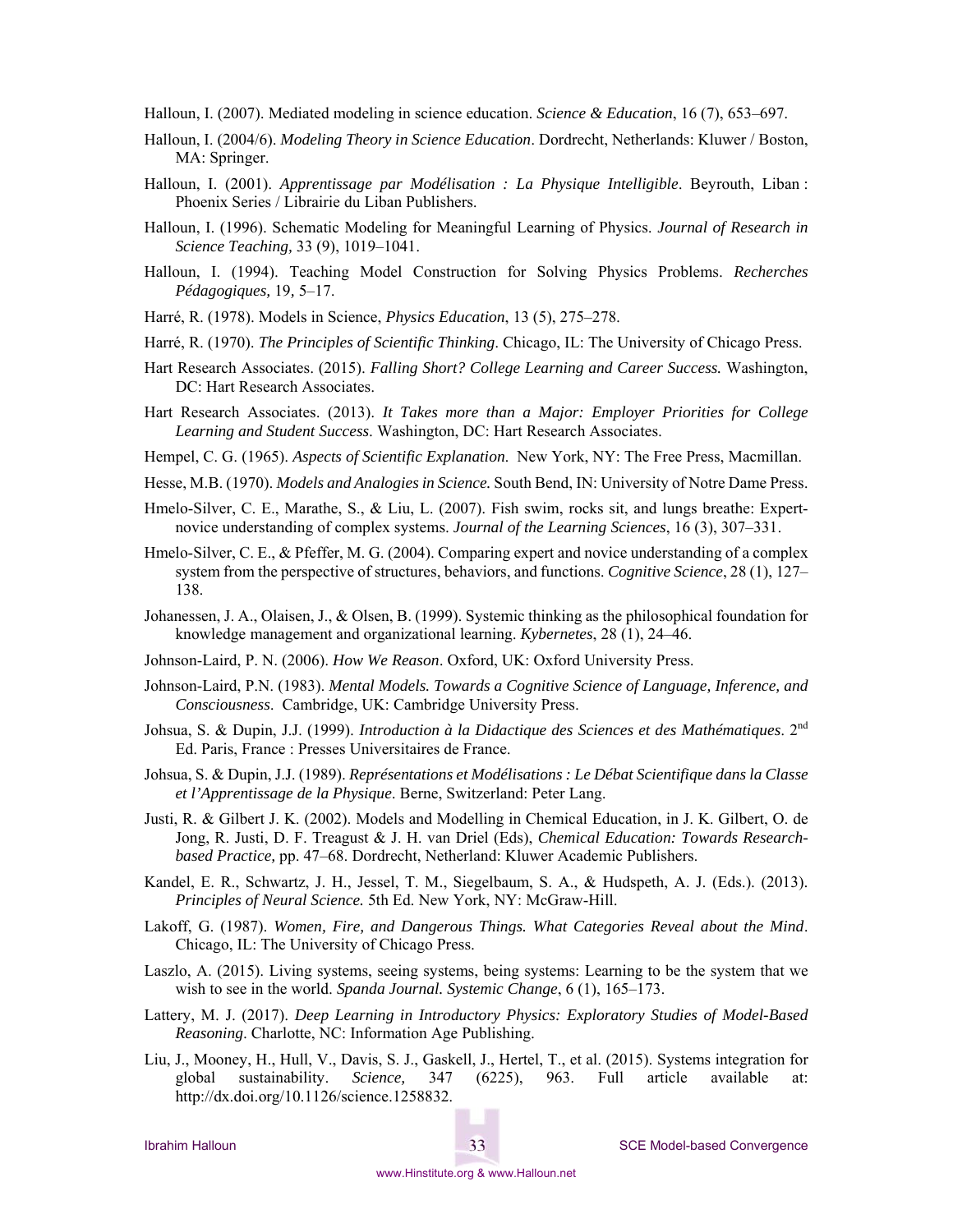- Markant, D. B., Ruggeri, A., Gureckis, T. M. & Xu, F. (2016). Enhanced memory as a common effect of active learning. *Mind, Brain, and Education*, 10 (3), 142–152.
- Matthews, M. R. (2012). Mario Bunge, Systematic Philosophy and Science Education: An Introduction. *Science & Education*, 21, 1393–1403.
- McBean, G. & Martinelli, A. (2017). Blurring disciplinary boundaries. *Science*, 358 (6366), 975.
- McKinsey Global Institute. (2019). *The Future of Women at Work: Transitions in the Age of Automation*. New York, NY: McKinsey & Company.
- McKinsey Global Institute. (2018). *Skill Shift: Automation and the Future of the Workforce*. New York, NY: McKinsey & Company.
- McKinsey Global Institute. (2017). *Jobs Lost, Jobs Gained: Workforce Transitions in the Time of Automation*. New York, NY: McKinsey & Company.
- Mehren, R., Rempfler, A., Buchholz, J., Hartig, J. & Ulrich-Riedhammer, E. M. (2018). System competence modeling: Theoretical foundation and empirical validation of a model involving natural, social, and human-environment systems. *Journal of Research in Science Teaching*, 55 (5), 685–711.
- Moreira, M. A. & Greca, H. (1995, April). Kinds of Mental Representations Models, Propositions, and Images – Used by Students and Physicists Regarding the Concept of Field. Paper presented at the *Annual meeting of the National Association for Research in Science Teaching*, San Francisco, CA.
- Nagel, E. (1979). *The Structure of Science.* Indianapolis, IN: Hackett.
- National Academies of Sciences, Engineering, and Medicine (NASEM). (2018). *Design, Selection, and Implementation of Instructional Materials for the Next Generation Science Standards: Proceedings of a Workshop*. Washington, DC: The National Academies Press.
- National Academies of Sciences, Engineering, and Medicine (NASEM). (2017). *Seeing Students Learn Science: Integrating Assessment and Instruction in the Classroom*. Washington, DC: The National Academies Press.
- National Research Council. (2012a). *Education for Life and Work: Developing Transferable Knowledge and Skills in the 21st Century.* Committee on Defining Deeper Learning and 21st Century Skills, James W. Pellegrino and Margaret L. Hilton, Editors. Board on Testing and Assessment and Board on Science Education, Division of Behavioral and Social Sciences and Education. Washington, DC: The National Academies Press.
- National Research Council. (2012b). *A Framework for K-12 Science Education: Practices, Crosscutting Concepts, and Core Ideas*. Committee on a Conceptual Framework for New K-12 Science Education Standards. Washington, DC: The National Academies Press.
- National Research Council. (2012c). *Discipline-Based Education Research: Understanding and Improving Learning in Undergraduate Science and Engineering*. S.R. Singer, N.R. Nielsen, and H.A. Schweingruber, Editors. Washington, DC: The National Academies Press.
- National Research Council. (1996). *National Science Education Standards*. Washington, DC: National Academy Press.
- National Science Teachers Association. (1995). *Scope, Sequence, and Coordination of Secondary School Science. Volume 3. A High School Framework for National Science Education Standards*. Washington, DC: NSTA.
- Nersessian, N.J. (1995). Should Physicists Preach what they Practice? Constructive Modeling in Doing and Learning Physics. *Science & Education,* 4 (3), 203–226.
- Nicolaou C. T. & Constantinou, C. P. (2014). Assessment of the modeling competence: A systematic review and synthesis of empirical research. *Educational Research Review*, 13, 52-73.